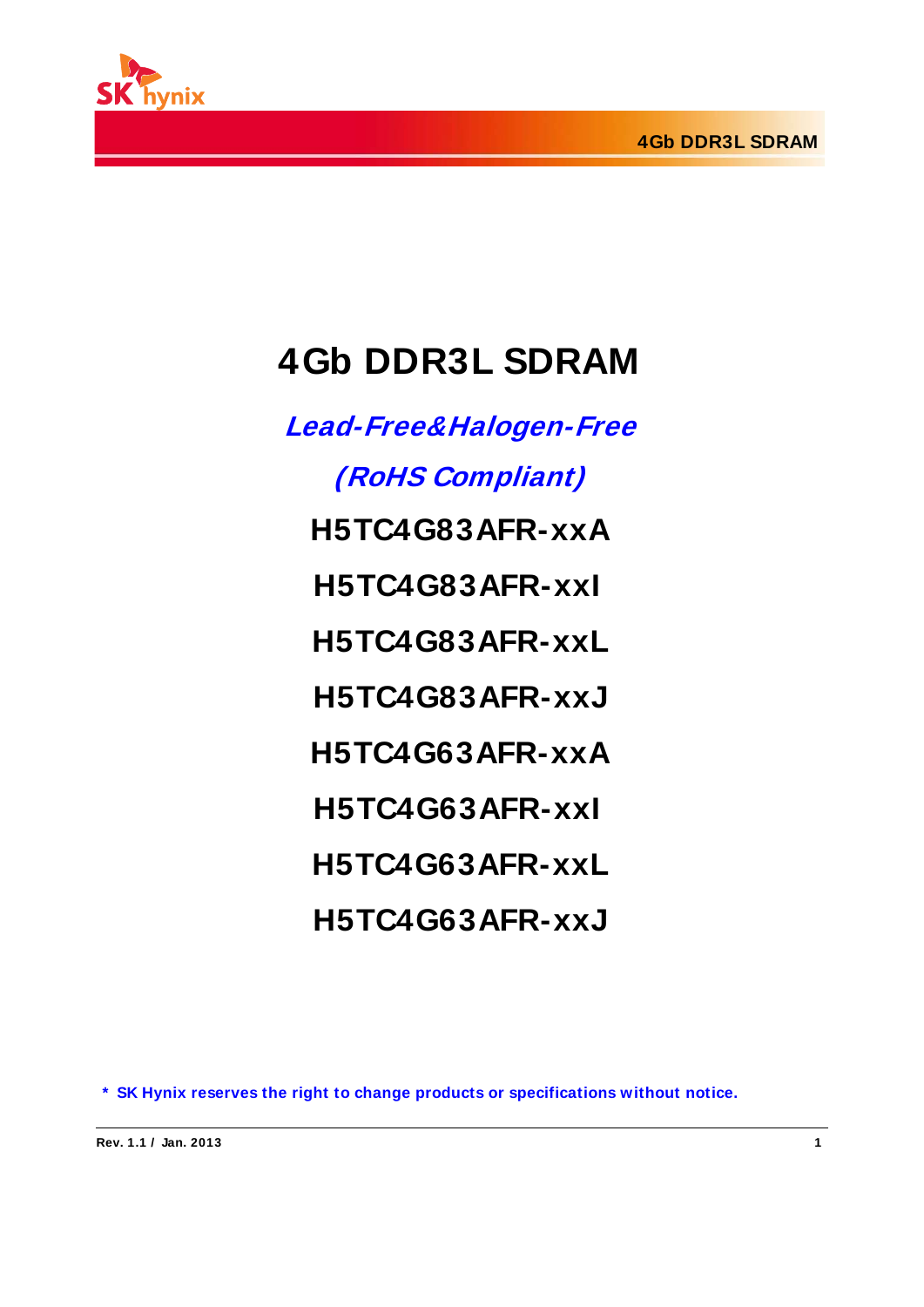

# **Revision History**

| <b>Revision No.</b> | <b>History</b>                  | <b>Draft Date</b> | Remark |
|---------------------|---------------------------------|-------------------|--------|
| 1.0                 | <b>Official Version Release</b> | Oct. 2012         |        |
| 1.1                 | x8 IDD update                   | Jan. 2013         |        |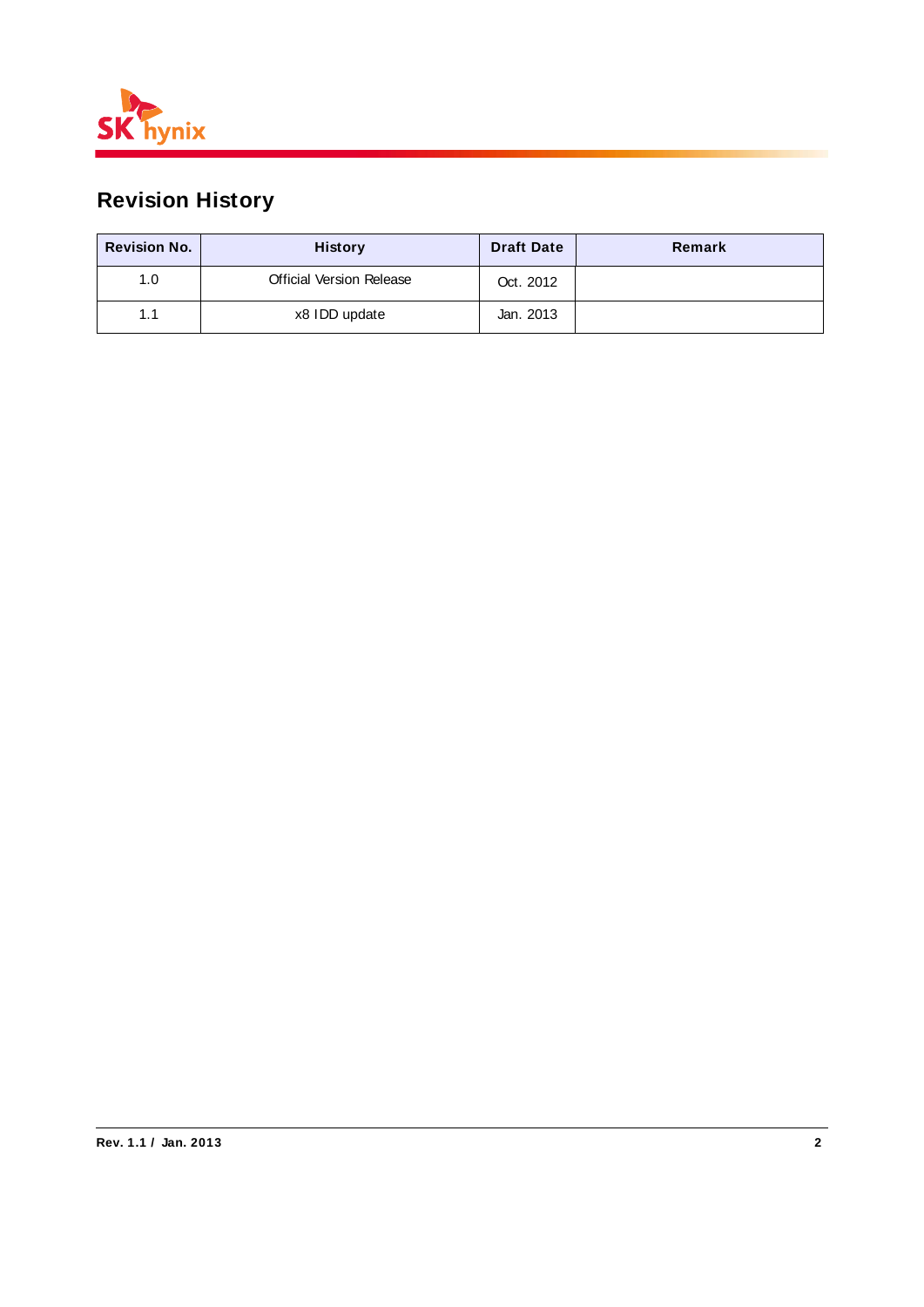

# **Description**

The H5TC4G83AFR-xxA(I,L,J) and H5TC4G63AFR-xxA(I,L,J) are a 4Gb low power Double Data Rate III (DDR3L) Synchronous DRAM, ideally suited for the main memory applications which requires large memory density, high bandwidth and low power operation at 1.35V. SK Hynix DDR3L SDRAM provides backward compatibility with the 1.5V DDR3 based environment without any changes. SK Hynix 4Gb DDR3L SDRAMs offer fully synchronous operations referenced to both rising and falling edges of the clock. While all addresses and control inputs are latched on the rising edges of the clock (falling edges of the clock), data, data strobes and write data masks inputs are sampled on both rising and falling edges of it. The data paths are internally pipelined and 8-bit prefetched to achieve very high bandwidth.

### **Device Features and Ordering I nformation**

#### **FEATURES**

- $VDD = VDDQ = 1.35V + 0.100 / 0.067V$
- Fully differential clock inputs  $(CK, \overline{CK})$  operation
- Differential Data Strobe (DQS, DQS)
- On chip DLL align DQ, DQS and DQS ransition with CK transition
- DM masks write data-in at the both rising and falling edges of the data strobe
- All addresses and control inputs except data, data strobes and data masks latched on the rising edges of the clock
- Programmable CAS latency 6, 7, 8, 9, 10 and 11, 13 supported
- Programmable additive latency 0, CL-1, and CL-2 supported
- Programmable CAS Write latency  $(CWL) = 5, 6, 7, 8$
- Programmable burst length 4/8 with both nibble sequential and interleave mode
- BL switch on the fly
- 8banks
- Average Refresh Cycle (Tcase of  ${}^{0}C \sim 95 {}^{0}C$ )  $-7.8 \,\mu s$  at 0<sup>o</sup>C ~ 85<sup>o</sup>C
- $-3.9 \,\mu s$  at 85<sup>o</sup>C ~ 95 <sup>o</sup>C
- Commercial Temperature( $0^{\circ}$ C ~ 85 $^{\circ}$ C)
- Industrial Temperature( $-40^{\circ}$ C ~ 95 $^{\circ}$ C)
- JEDEC standard 78ball FBGA(x8), 96ball FBGA (x16) Driver strength selected by EMRS
- Dynamic On Die Termination supported
- Asynchronous RESET pin supported
- ZQ calibration supported
- TDQS (Termination Data Strobe) supported (x8 only)
- Write Levelization supported
- 8 bit pre-fetch

**\* This product in compliance with the RoHS directive.**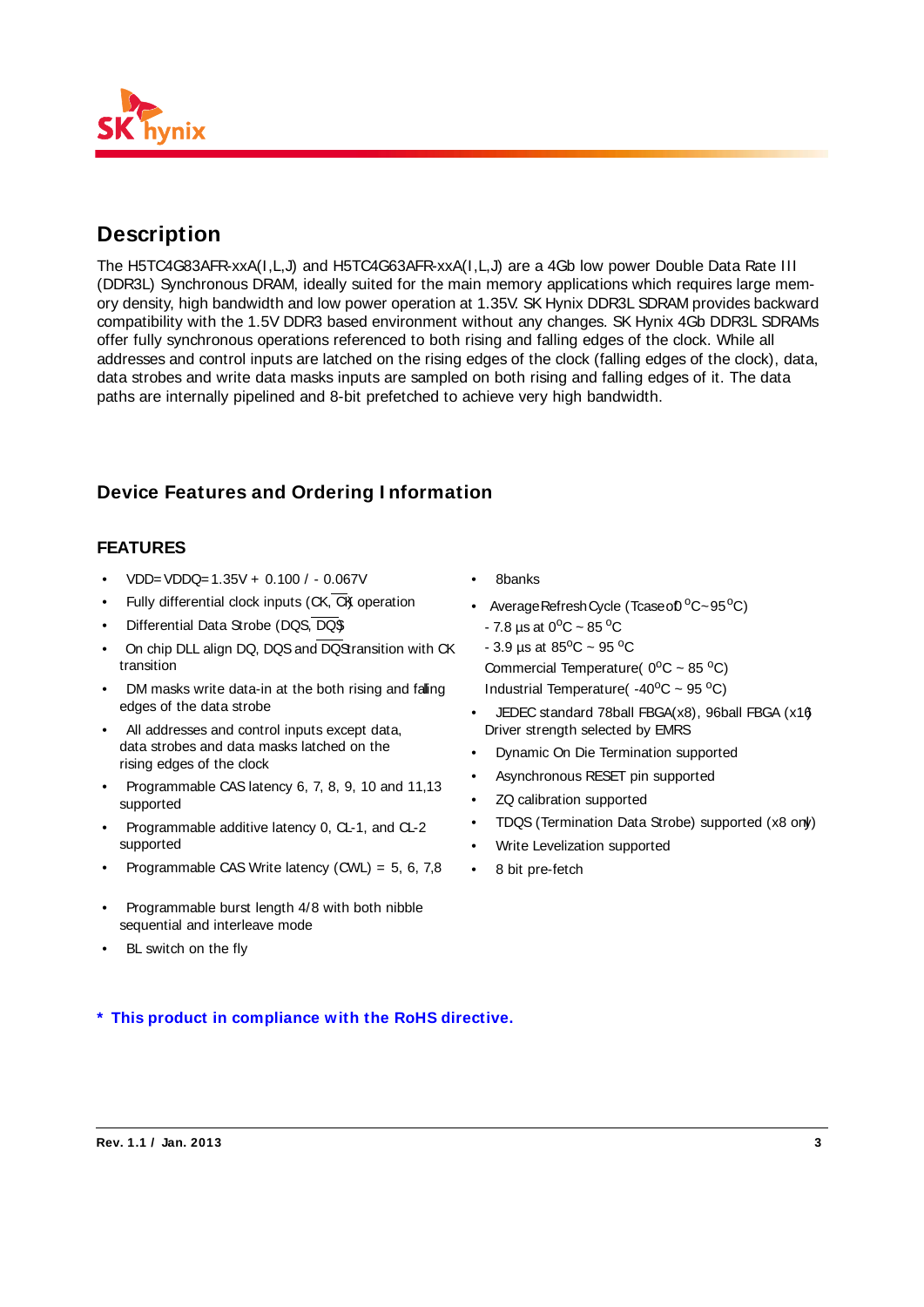

### **ORDERI NG I NFORMATI ON**

| Part No.          | Configuration   | <b>Power Consumption</b> | Temperature | Package     |  |
|-------------------|-----------------|--------------------------|-------------|-------------|--|
| H5TC4G83AFR-* xxA |                 | Normal Consumption       | Commercial  |             |  |
| H5TC4G83AFR-* xxl | $512M \times 8$ |                          | Industrial  | 78ball FBGA |  |
| H5TC4G83AFR-* xxL |                 | Low Power Consumption    | Commercial  |             |  |
| H5TC4G83AFR-* xxJ |                 | (IDD6 Only)              | Industrial  |             |  |
| H5TC4G63AFR-* xxA |                 | Normal Consumption       | Commercial  |             |  |
| H5TC4G63AFR-* xxl | 256M x 16       |                          | Industrial  | 96ball FBGA |  |
| H5TC4G63AFR-* xxL |                 | Low Power Consumption    | Commercial  |             |  |
| H5TC4G63AFR-* xxJ |                 | (IDD6 Only)              | Industrial  |             |  |

\* xx means Speed Bin Grade

### **OPERATI NG FREQUENCY**

| <b>Speed</b><br>Grade | <b>Frequency [MHz]</b> |                 |                 |                 |                 |             |      |             |      |             | <b>Remark</b>       |  |  |  |  |
|-----------------------|------------------------|-----------------|-----------------|-----------------|-----------------|-------------|------|-------------|------|-------------|---------------------|--|--|--|--|
| (Marking)             | CL <sub>5</sub>        | CL <sub>6</sub> | CL <sub>7</sub> | CL <sub>8</sub> | CL <sub>9</sub> | <b>CL10</b> | CL11 | <b>CL12</b> | CL13 | <b>CL14</b> | (CL-tRCD-tRP)       |  |  |  |  |
| -G7                   | 667                    | 800             | 1066            | 1066            |                 |             |      |             |      |             | DDR3L-1066 7-7-7    |  |  |  |  |
| -H9                   | 667                    | 800             | 1066            | 1066            | 1333            | 1333        |      |             |      |             | DDR3L-1333 9-9-9    |  |  |  |  |
| -PB                   | 667                    | 800             | 1066            | 1066            | 1333            | 1333        | 1600 |             |      |             | DDR3L-1600 11-11-11 |  |  |  |  |
| -RD                   |                        | 800             | 1066            | 1066            | 1333            | 1333        | 1600 |             | 1866 |             | DDR3L-1866 13-13-13 |  |  |  |  |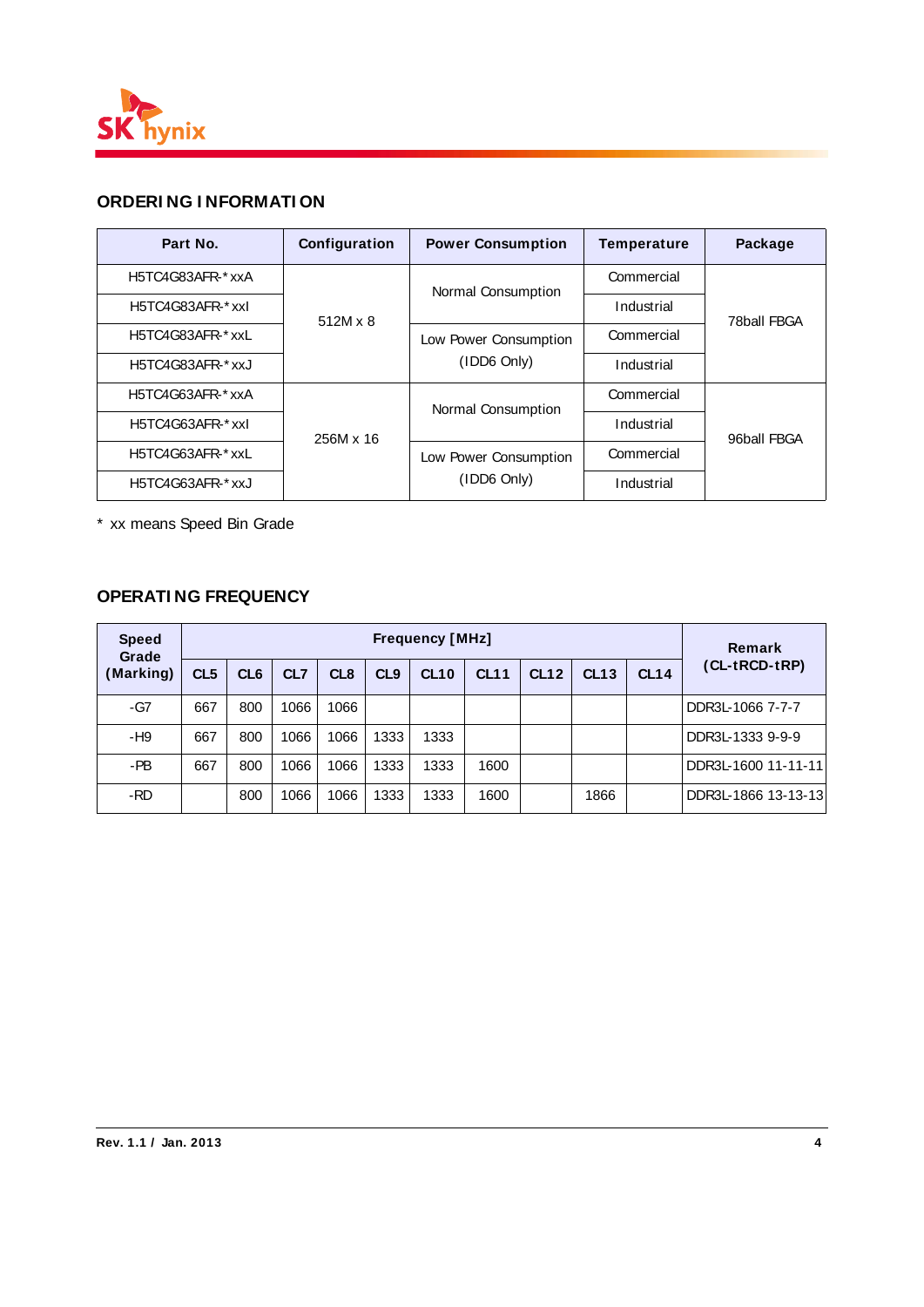

|    | $\blacksquare$ | $\overline{2}$         | 3                       | 4 | 5 | 6 | $\overline{7}$  | 8               | 9           |              |
|----|----------------|------------------------|-------------------------|---|---|---|-----------------|-----------------|-------------|--------------|
| A  | <b>VSS</b>     | <b>VDD</b>             | NC                      |   |   |   | <b>NF/TDQS</b>  | <b>VSS</b>      | <b>VDD</b>  | $\mathbf{A}$ |
| в  | <b>VSS</b>     | <b>VSSQ</b>            | DQ <sub>0</sub>         |   |   |   | <b>DM/TDQS</b>  | <b>VSSQ</b>     | <b>VDDQ</b> | B            |
| C  | <b>VDDQ</b>    | DQ <sub>2</sub>        | <b>DQS</b>              |   |   |   | DQ1             | DQ3             | <b>VSSQ</b> | $\mathbf c$  |
| D  | <b>VSSQ</b>    | DQ <sub>6</sub>        | <b>DQS</b>              |   |   |   | <b>VDD</b>      | <b>VSS</b>      | <b>VSSQ</b> | D            |
| E  | <b>VREFDQ</b>  | <b>VDDQ</b>            | DQ4                     |   |   |   | DQ7             | DQ <sub>5</sub> | <b>VDDQ</b> | E            |
| F  | NC             | <b>VSS</b>             | <b>RAS</b>              |   |   |   | <b>CK</b>       | <b>VSS</b>      | <b>NC</b>   | F            |
| G  | <b>ODT</b>     | <b>VDD</b>             | <b>CAS</b>              |   |   |   | <b>CK</b>       | <b>VDD</b>      | <b>CKE</b>  | G            |
| н  | <b>NC</b>      | $\overline{\text{cs}}$ | <b>WE</b>               |   |   |   | <b>A10/AP</b>   | ZQ              | <b>NC</b>   | H            |
| J  | <b>VSS</b>     | <b>BA0</b>             | <b>BA2</b>              |   |   |   | A <sub>15</sub> | <b>VREFCA</b>   | <b>VSS</b>  | J            |
| K  | <b>VDD</b>     | A <sub>3</sub>         | A <sub>0</sub>          |   |   |   | <b>A12/BC</b>   | <b>BA1</b>      | <b>VDD</b>  | K            |
| L. | <b>VSS</b>     | A <sub>5</sub>         | A2                      |   |   |   | A <sub>1</sub>  | A <sub>4</sub>  | <b>VSS</b>  | L            |
| M  | <b>VDD</b>     | <b>A7</b>              | A9                      |   |   |   | A11             | A <sub>6</sub>  | <b>VDD</b>  | M            |
| N  | <b>VSS</b>     | <b>RESET</b>           | A <sub>13</sub>         |   |   |   | A14             | A8              | <b>VSS</b>  | $\mathsf{N}$ |
|    |                |                        |                         |   |   |   |                 |                 |             |              |
|    | 1              | $\overline{2}$         | $\overline{\mathbf{3}}$ | 4 | 5 | 6 | $\overline{7}$  | 8               | 9           |              |

### **x8 Package Ball out (Top view): 78ball FBGA Package**

| 789                                                                                                                                                                             |
|---------------------------------------------------------------------------------------------------------------------------------------------------------------------------------|
| 000<br>$\circ$ $\circ$ $\circ$<br>000<br>000<br>000<br>$\circ$ $\circ$ $\circ$<br>$\circ$ $\circ$ $\circ$<br>000<br>$O$ $O$ $O$<br>000<br>$\circ$ $\circ$ $\circ$<br>000<br>000 |
|                                                                                                                                                                                 |

**(Top View: See the balls through the Package)** 

Populated ball

Ball not populated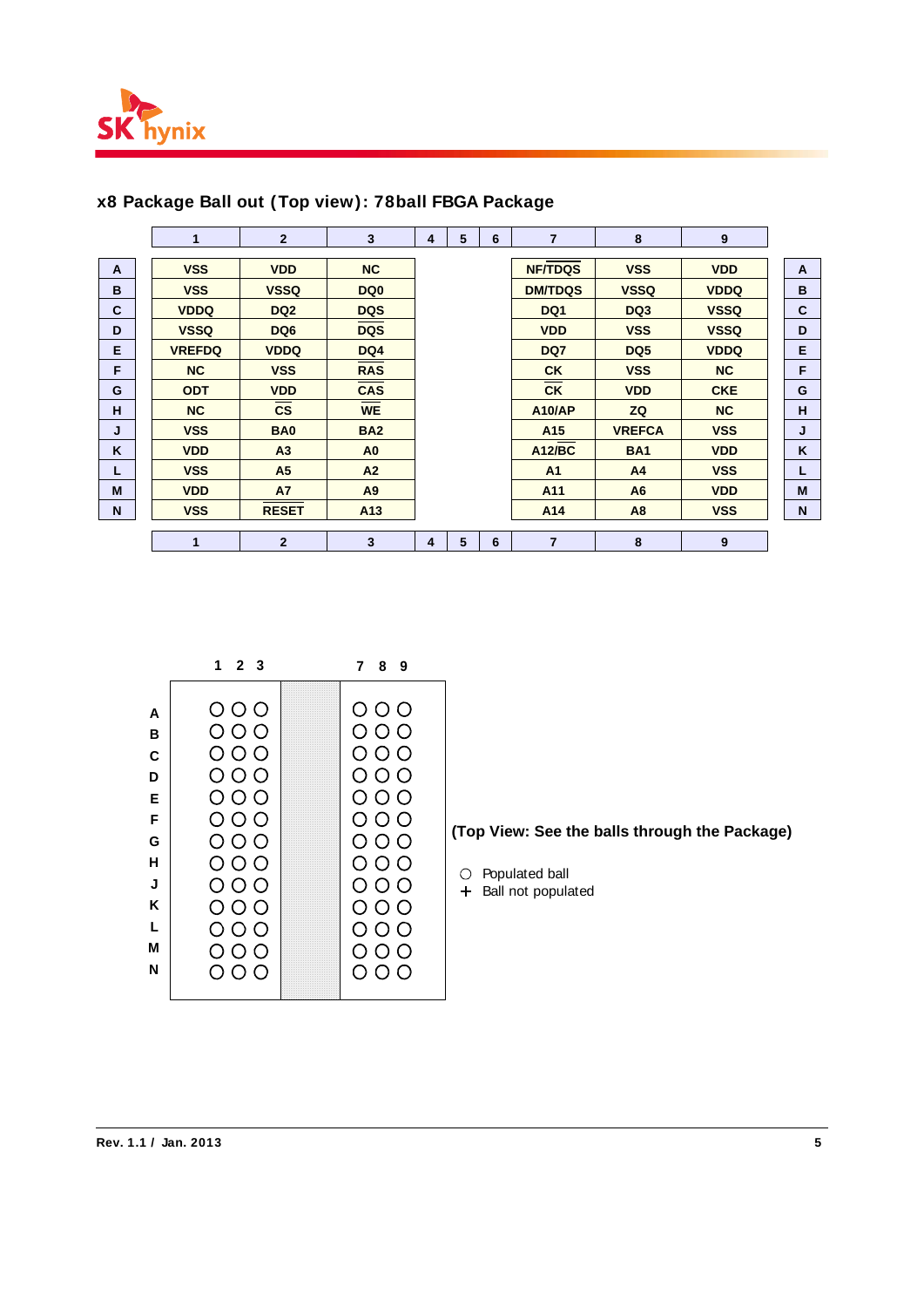

|    | 1             | $\overline{2}$   | $\mathbf{3}$     | 4 | 5 | 6 | $\overline{7}$ | 8                | 9           |              |
|----|---------------|------------------|------------------|---|---|---|----------------|------------------|-------------|--------------|
| A  | <b>VDDQ</b>   | DQU <sub>5</sub> | DQU7             |   |   |   | DQU4           | <b>VDDQ</b>      | <b>VSS</b>  | A            |
|    |               |                  |                  |   |   |   |                |                  |             |              |
| B  | <b>VSSQ</b>   | <b>VDD</b>       | <b>VSS</b>       |   |   |   | <b>DQSU</b>    | DQU6             | <b>VSSQ</b> | B            |
| C  | <b>VDDQ</b>   | DQU <sub>3</sub> | DQU <sub>1</sub> |   |   |   | <b>DQSU</b>    | DQU <sub>2</sub> | <b>VDDQ</b> | C            |
| D  | <b>VSSQ</b>   | <b>VDDQ</b>      | <b>DMU</b>       |   |   |   | <b>DQU0</b>    | <b>VSSQ</b>      | <b>VDD</b>  | D            |
| E  | <b>VSS</b>    | <b>VSSQ</b>      | <b>DQL0</b>      |   |   |   | <b>DML</b>     | <b>VSSQ</b>      | <b>VDDQ</b> | E            |
| F  | <b>VDDQ</b>   | DQL <sub>2</sub> | <b>DQSL</b>      |   |   |   | DQL1           | DQL <sub>3</sub> | <b>VSSQ</b> | F            |
| G  | <b>VSSQ</b>   | DQL6             | <b>DQSL</b>      |   |   |   | <b>VDD</b>     | <b>VSS</b>       | <b>VSSQ</b> | G            |
| H  | <b>VREFDQ</b> | <b>VDDQ</b>      | DQL4             |   |   |   | DQL7           | DQL5             | <b>VDDQ</b> | H            |
| J  | NC            | <b>VSS</b>       | <b>RAS</b>       |   |   |   | <b>CK</b>      | <b>VSS</b>       | NC          | J            |
| K  | <b>ODT</b>    | <b>VDD</b>       | <b>CAS</b>       |   |   |   | <b>CK</b>      | <b>VDD</b>       | <b>CKE</b>  | K            |
| L  | <b>NC</b>     | $\mathsf{cs}$    | <b>WE</b>        |   |   |   | <b>A10/AP</b>  | ZQ               | NC          | L            |
| M  | <b>VSS</b>    | <b>BA0</b>       | <b>BA2</b>       |   |   |   | <b>NC</b>      | <b>VREFCA</b>    | <b>VSS</b>  | M            |
| N  | <b>VDD</b>    | A <sub>3</sub>   | A <sub>0</sub>   |   |   |   | <b>A12/BC</b>  | <b>BA1</b>       | <b>VDD</b>  | N            |
| P  | <b>VSS</b>    | A <sub>5</sub>   | A <sub>2</sub>   |   |   |   | A <sub>1</sub> | A <sub>4</sub>   | <b>VSS</b>  | P            |
| R  | <b>VDD</b>    | <b>A7</b>        | A9               |   |   |   | A11            | A <sub>6</sub>   | <b>VDD</b>  | $\mathsf{R}$ |
| T. | <b>VSS</b>    | <b>RESET</b>     | A <sub>13</sub>  |   |   |   | A14            | A <sub>8</sub>   | <b>VSS</b>  | T            |
|    |               |                  |                  |   |   |   |                |                  |             |              |
|    | 1             | $\overline{2}$   | 3                | 4 | 5 | 6 | $\overline{7}$ | 8                | 9           |              |

### **x16 Package Ball out (Top view): 96ball FBGA Package**

|   | 2 <sub>3</sub><br>1 | 89<br>7                 |
|---|---------------------|-------------------------|
| A | $\circ$ $\circ$     | $\circ$ $\circ$ $\circ$ |
| в | 000                 | 000                     |
| C | 000                 | $\circ$ $\circ$ $\circ$ |
| D | $\circ$ $\circ$     | $\circ$ $\circ$ $\circ$ |
| E | $\circ$ $\circ$     | $\circ$ $\circ$         |
| F | $\circ$ $\circ$     | $\circ$ $\circ$ $\circ$ |
| G | $\circ$ $\circ$     | 000                     |
| н | 000                 | 000                     |
| J | $\circ$ $\circ$     | 000                     |
| Κ | $\circ$ $\circ$     | $\circ$ $\circ$ $\circ$ |
| L | $\circ$ $\circ$     | 000                     |
| М | 000                 | $\circ$ $\circ$         |
| N | $\circ$ $\circ$     | $\circ$ $\circ$ $\circ$ |
| P | $\circ$ $\circ$     | $\circ$ $\circ$ $\circ$ |
| R | $\circ$ $\circ$     | $\circ$ $\circ$         |
| т | 000                 | 000                     |

**(Top View: See the balls through the Package)** 

 $\bigcirc$  Populated ball

 $+$  Ball not populated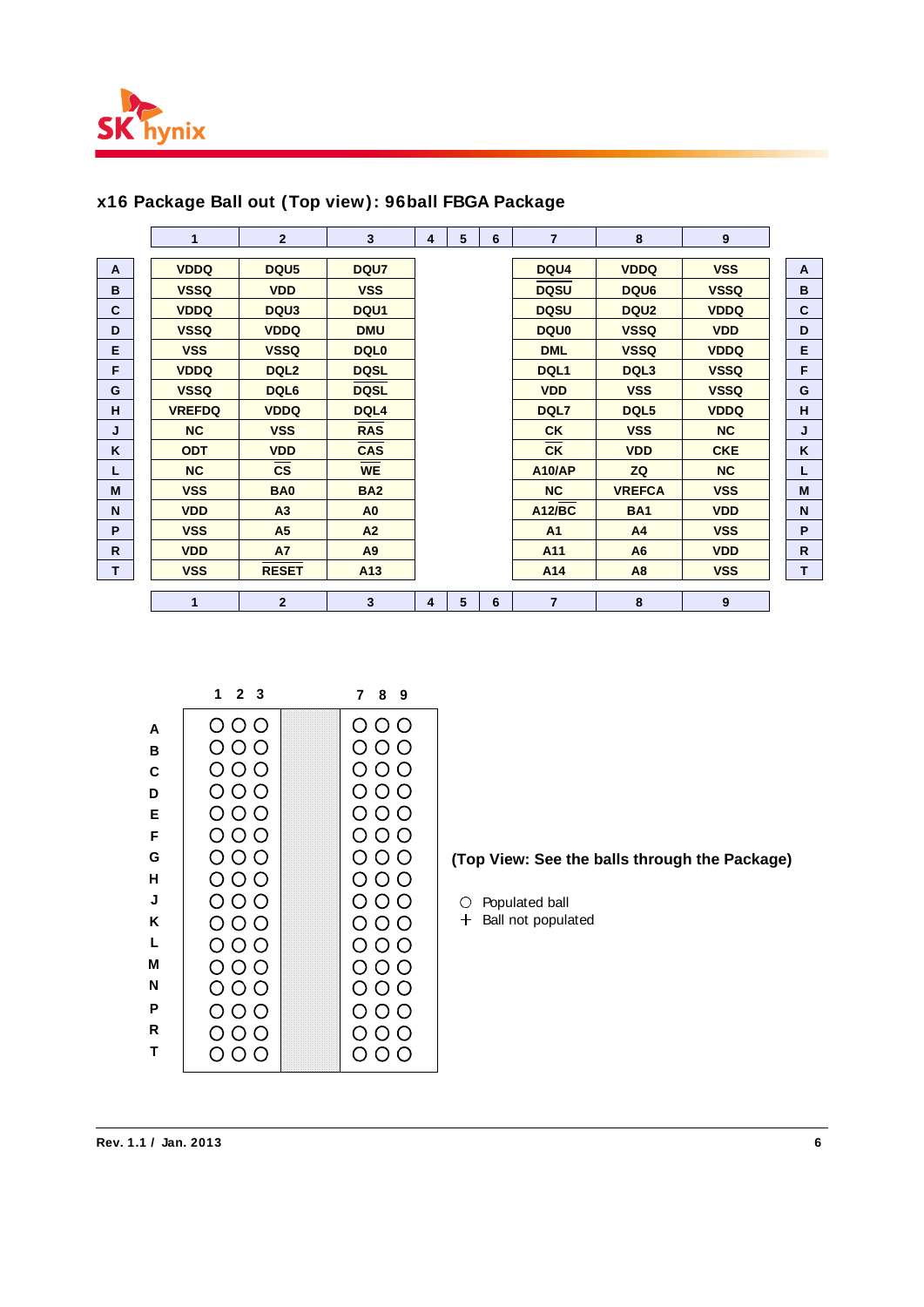

# **Pin Functional Description**

| <b>Symbol</b>                                                                  | <b>Type</b> | <b>Function</b>                                                                                                                                                                                                                                                                                                                                                                                                                                                                                                                                                                                                                                                                                                               |
|--------------------------------------------------------------------------------|-------------|-------------------------------------------------------------------------------------------------------------------------------------------------------------------------------------------------------------------------------------------------------------------------------------------------------------------------------------------------------------------------------------------------------------------------------------------------------------------------------------------------------------------------------------------------------------------------------------------------------------------------------------------------------------------------------------------------------------------------------|
| $CK$ , $CK$                                                                    | Input       | Clock: CK and CK are differential clock inputs. All address and control input signals are<br>sampled on the crossing of the positive edge of CK and negative edge of CK.                                                                                                                                                                                                                                                                                                                                                                                                                                                                                                                                                      |
| CKE, (CKE0),<br>Input<br>(CKE1)                                                |             | Clock Enable: CKE HIGH activates, and CKE Low deactivates, internal clock signals and<br>device input buffers and output drivers. Taking CKE Low provides Precharge Power-Down<br>and Self-Refresh operation (all banks idle), or Active Power-Down (row Active in any<br>bank).<br>CKE is asynchronous for Self-Refresh exit. After VREFCA and VREFDQ have become stable<br>during the power on and initialization sequence, they must be maintained during all<br>operations (including Self-Refresh). CKE must be maintained high throughout read and<br>write accesses. Input buffers, excluding CK, CK, ODT and CKE, are disabled during power-<br>down. Input buffers, excluding CKE, are disabled during Self-Refresh. |
| $\overline{\text{CS}}$ , $(\overline{\text{CS}}0)$ ,<br>(CS1), (CS2),<br>(CS3) | Input       | Chip Select: All commands are masked when CS is registered HIGH.<br>CS provides for external Rank selection on systems with multiple Ranks.<br>CS is considered part of the command code.                                                                                                                                                                                                                                                                                                                                                                                                                                                                                                                                     |
| ODT, (ODT0),<br>(ODT1)                                                         | Input       | On Die Termination: ODT (registered HIGH) enables termination resistance internal to the<br>DDR3L SDRAM. When enabled, ODT is only applied to each DQ, DQS, DQS and DM/TDQS,<br>NU/TDQS (When TDQS is enabled via Mode Register A11=1 in MR1) signal for x4/x8<br>configurations. For x16 configuration, ODT is applied to each DQ, DQSU, DQSU, DQSL,<br>DQSL, DMU, and DML signal. The ODT pin will be ignored if MR1 is programmed to disable<br>ODT.                                                                                                                                                                                                                                                                       |
| RAS.<br>CAS. WE                                                                | Input       | Command Inputs: $\overline{RAS}$ , $\overline{CAS}$ and $\overline{WE}$ (along with $\overline{CS}$ ) define the command being entered.                                                                                                                                                                                                                                                                                                                                                                                                                                                                                                                                                                                       |
| DM, (DMU),<br>(DML)                                                            | Input       | Input Data Mask: DM is an input mask signal for write data. Input data is masked when<br>DM is sampled HIGH coincident with that input data during a Write access. DM is sampled<br>on both edges of DQS. For x8 device, the function of DM or TDQS/TDQS is enabled by<br>Mode Register A11 setting in MR1.                                                                                                                                                                                                                                                                                                                                                                                                                   |
| <b>BA0 - BA2</b>                                                               | Input       | Bank Address Inputs: BA0 - BA2 define to which bank an Active, Read, Write or Precharge<br>command is being applied. Bank address also determines if the mode register or extended<br>mode register is to be accessed during a MRS cycle.                                                                                                                                                                                                                                                                                                                                                                                                                                                                                     |
| A0 - A15                                                                       | Input       | Address Inputs: Provide the row address for Active commands and the column address for<br>Read/Write commands to select one location out of the memory array in the respective<br>bank. (A10/AP and A12/BC have additional functions, see below).<br>The address inputs also provide the op-code during Mode Register Set commands.                                                                                                                                                                                                                                                                                                                                                                                           |
| A10 / AP                                                                       | Input       | Auto-precharge: A10 is sampled during Read/Write commands to determine whether<br>Autoprecharge should be performed to the accessed bank after the Read/Write operation.<br>(HIGH: Autoprecharge; LOW: no Autoprecharge). A10 is sampled during a Precharge<br>command to determine whether the Precharge applies to one bank (A10 LOW) or all<br>banks (A10 HIGH). If only one bank is to be precharged, the bank is selected by bank<br>addresses.                                                                                                                                                                                                                                                                          |
| A12 / $\overline{BC}$                                                          | Input       | Burst Chop: A12 / BC is sampled during Read and Write commands to determine if burst<br>chop (on-the-fly) will be performed.<br>(HIGH, no burst chop; LOW: burst chopped). See command truth table for details.                                                                                                                                                                                                                                                                                                                                                                                                                                                                                                               |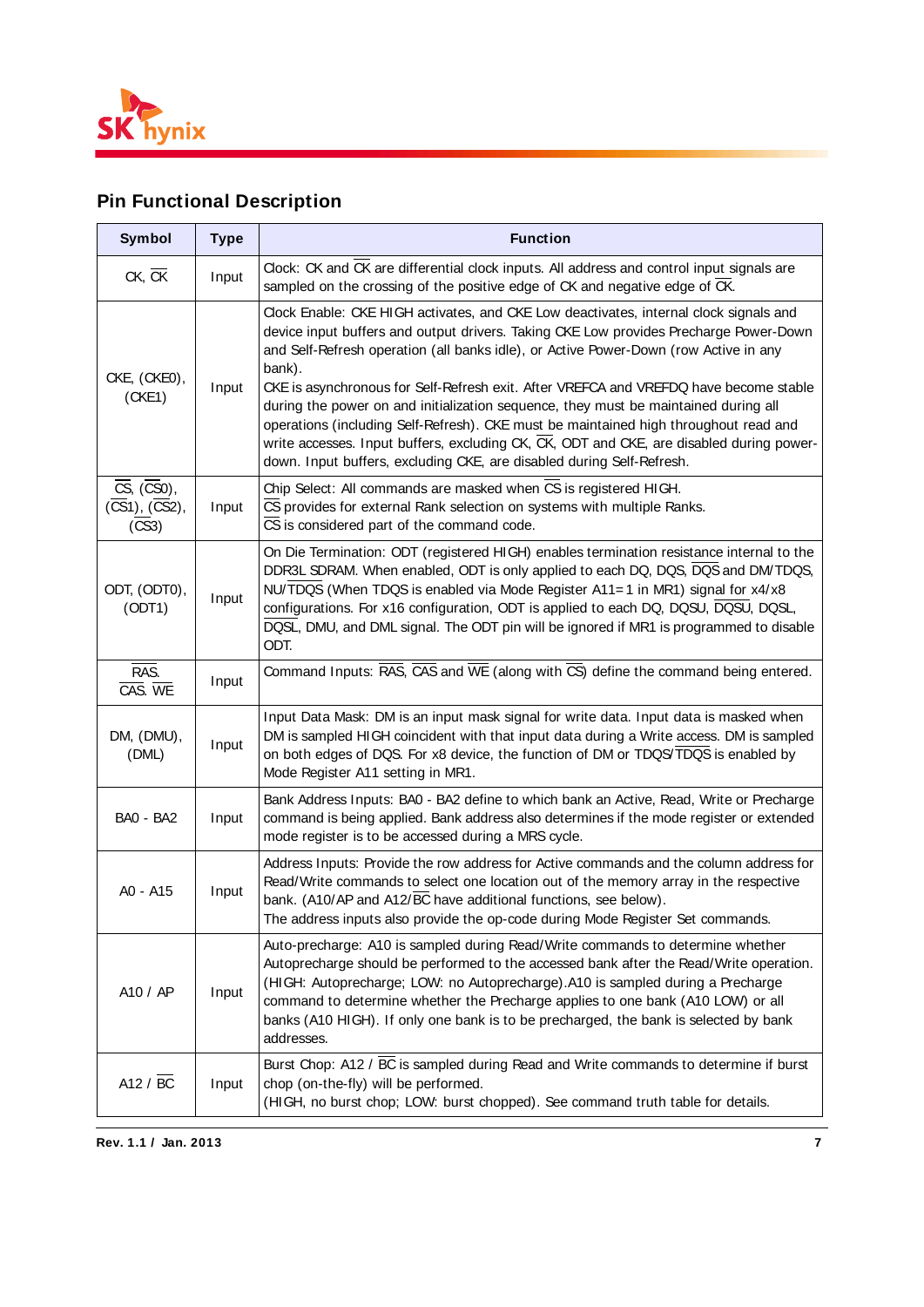

| <b>Symbol</b>                                       | <b>Type</b>       | <b>Function</b>                                                                                                                                                                                                                                                                                                                                                                                                                               |
|-----------------------------------------------------|-------------------|-----------------------------------------------------------------------------------------------------------------------------------------------------------------------------------------------------------------------------------------------------------------------------------------------------------------------------------------------------------------------------------------------------------------------------------------------|
| <b>RESET</b>                                        | Input             | Active Low Asynchronous Reset: Reset is active when RESET is LOW, and inactive when<br>RESET is HIGH. RESET must be HIGH during normal operation.<br>RESET is a CMOS rail-to-rail signal with DC high and low at 80% and 20% of V <sub>DD</sub> , i.e.<br>1.20V for DC high and 0.30V for DC low.                                                                                                                                             |
| DQ                                                  | Input /<br>Output | Data Input/ Output: Bi-directional data bus.                                                                                                                                                                                                                                                                                                                                                                                                  |
| DQU, DQL,<br>DQS, DQS,<br>DQSU, DQSU,<br>DQSL, DQSL | Input /<br>Output | Data Strobe: output with read data, input with write data. Edge-aligned with read data,<br>centered in write data. The data strobe DQS, DQSL, and DQSU are paired with differential<br>signals DQS, DQSL, and DQSU, respectively, to provide differential pair signaling to the<br>system during reads and writes. DDR3L SDRAM supports differential data strobe only and<br>does not support single-ended.                                   |
| TDQS, TDQS                                          | Output            | Termination Data Strobe: TDQS/TDQS is applicable for x8 DRAMs only. When enabled via<br>Mode Register $A11 = 1$ in MR1, the DRAM will enable the same termination resistance<br>function on TDQS/TDQS that is applied to DQS/DQS. When disabled via mode register A11<br>$= 0$ in MR1, DM/TDQS will provide the data mask function and TDQS is not used. $x4/x16$<br>DRAMs must disable the TDQS function via mode register $A11 = 0$ in MR1. |
| <b>NC</b>                                           |                   | No Connect: No internal electrical connection is present.                                                                                                                                                                                                                                                                                                                                                                                     |
| <b>NF</b>                                           |                   | No Function                                                                                                                                                                                                                                                                                                                                                                                                                                   |
| V <sub>DDQ</sub>                                    | Supply            | DQ Power Supply: $1.5 V +/- 0.075 V$                                                                                                                                                                                                                                                                                                                                                                                                          |
| V <sub>SSQ</sub>                                    | Supply            | DQ Ground                                                                                                                                                                                                                                                                                                                                                                                                                                     |
| $V_{DD}$                                            | Supply            | Power Supply: 1.5 V +/- 0.075 V                                                                                                                                                                                                                                                                                                                                                                                                               |
| $V_{SS}$                                            | Supply            | Ground                                                                                                                                                                                                                                                                                                                                                                                                                                        |
| VREFDQ                                              | Supply            | Reference voltage for DQ                                                                                                                                                                                                                                                                                                                                                                                                                      |
| VREFCA                                              | Supply            | Reference voltage for CA                                                                                                                                                                                                                                                                                                                                                                                                                      |
| ZQ                                                  | Supply            | Reference Pin for ZQ calibration                                                                                                                                                                                                                                                                                                                                                                                                              |

#### **Note:**

Input only pins (BA0-BA2, A0-A15, RAS, CAS, WE, CS, CKE, ODT, DM, and RESET) do not supply termination.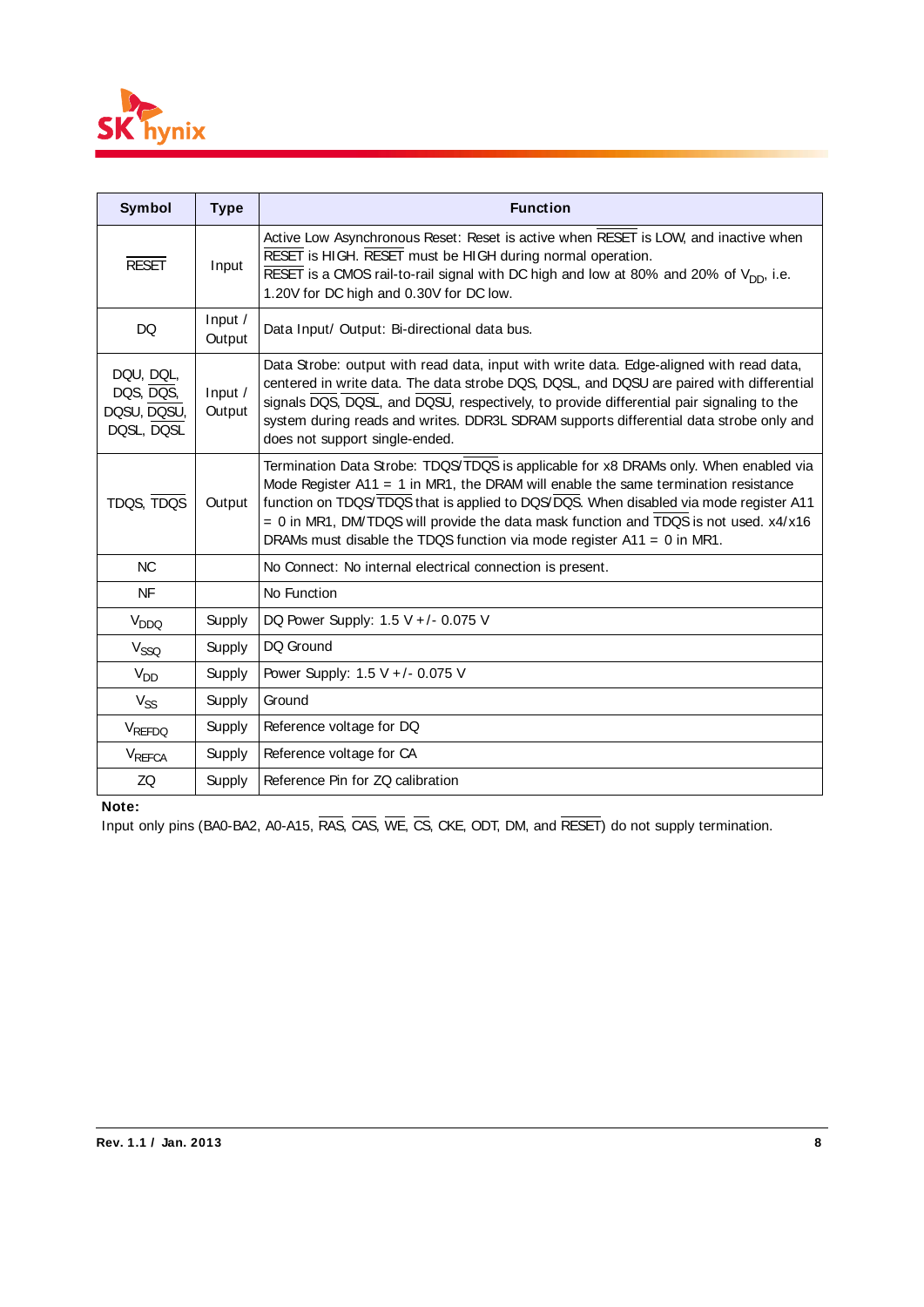

# **ROW AND COLUMN ADDRESS TABLE**

#### **4Gb**

| Configuration          | 512Mb x 8        | 256Mb x 16 |
|------------------------|------------------|------------|
| # of Banks             | 8                | 8          |
| <b>Bank Address</b>    | <b>BA0 - BA2</b> | BA0 - BA2  |
| Auto precharge         | A10/AP           | A10/AP     |
| BL switch on the fly   | A12/BC           | A12/BC     |
| Row Address            | A0 - A15         | $AO - A14$ |
| Column Address         | A0 - A9          | $AO - A9$  |
| Page size <sup>1</sup> | 1 KB             | 2 KB       |

**Note1:** Page size is the number of bytes of data delivered from the array to the internal sense amplifiers when an ACTIVE command is registered. Page size is per bank, calculated as follows:

**page size = 2 COLBI TS \* ORG 8**

where COLBITS = the number of column address bits, ORG = the number of I/O (DQ) bits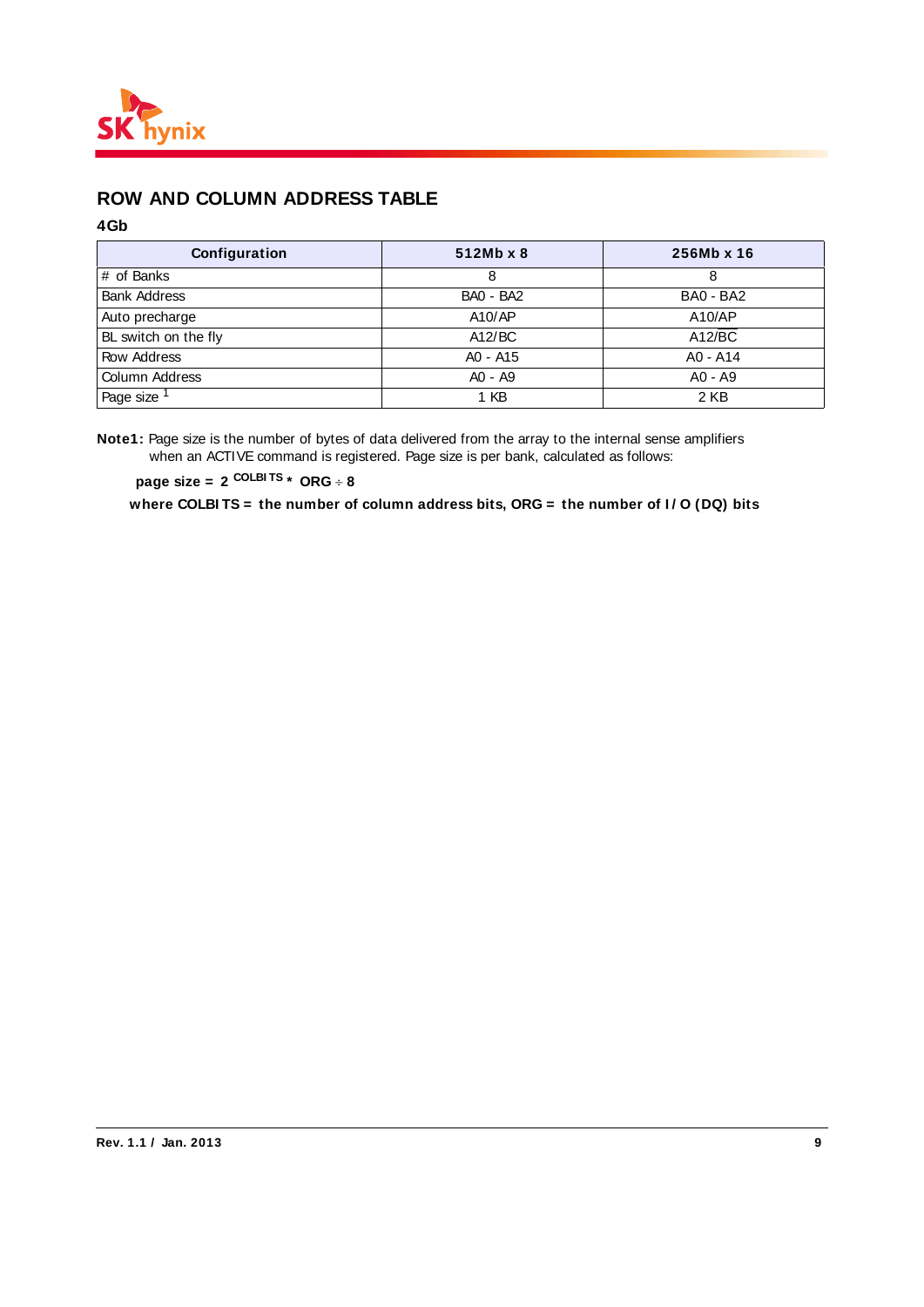

# **Absolute Maximum Ratings**

#### **Absolute Maximum DC Ratings**

#### **Absolute Maximum DC Ratings**

| Symbol                    | <b>Parameter</b>                                                      | Rating                  | Units | <b>Notes</b> |
|---------------------------|-----------------------------------------------------------------------|-------------------------|-------|--------------|
| <b>VDD</b>                | Voltage on VDD pin relative to Vss                                    | $-0.4$ V $\sim 1.975$ V |       | 1,3          |
| <b>VDDQ</b>               | Voltage on VDDQ pin relative to Vss                                   | $-0.4$ V $\sim 1.975$ V |       | 1.3          |
|                           | V <sub>IN</sub> , V <sub>OUT</sub> Voltage on any pin relative to Vss | $-0.4$ V $\sim 1.975$ V |       |              |
| $\mathsf{r}_{\text{STG}}$ | Storage Temperature                                                   | $-55$ to $+100$         | °C    | 1, 2         |

**Notes:**

- 1. Stresses greater than those listed under "Absolute Maximum Ratings" may cause permanent damage to the device. This is a stress rating only and functional operation of the device at these or any other conditions above those indicated in the operational sections of this specification is not implied. Exposure to absolute maximum rating conditions for extended periods may affect reliability.
- 2. Storage Temperature is the case surface temperature on the center/top side of the DRAM. For the measurement conditions, please refer to JESD51-2 standard.
- 3. VDD and VDDQ must be within 300mV of each other at all times; and VREF must not be greater than 0.6XVDDQ,When VDD and VDDQ are less than 500mV; VREF may be equal to or less than 300mV.

### **DRAM Component Operating**

#### **Temperature Range**

| Svmbol            | <b>Parameter</b>                   | Rating      | Units  | <b>Notes</b> |
|-------------------|------------------------------------|-------------|--------|--------------|
| <sup>I</sup> OPER | Normal Operating Temperature Range | 0 to 85     | $\sim$ | ے .          |
|                   | Industrial Temperature Range       | $-40$ to 95 | $\sim$ | ن.           |

**Notes:**

- 1. Operating Temperature TOPER is the case surface temperature on the center / top side of the DRAM. For measurement conditions, please refer to the JEDEC document JESD51-2.
- 2. The Normal Temperature Range specifies the temperatures where all DRAM specifications will be supported. During operation, the DRAM case temperature must be maintained between 0 - 85°C under all operating conditions.
- 3. Some applications require operation of the DRAM in the Extended Temperature Range between 85°C and 95°C case temperature. Full specifications are guaranteed in this range, but the following additional conditions apply:
	- a. Refresh commands must be doubled in frequency, therefore reducing the Refresh interval tREFI to 3.9 µs.
	- b. If Self-Refresh operation is required in the Extended Temperature Range, then it is mandatory to use the Manual Self-Refresh mode with Extended Temperature Range capability (MR2 A6 = 0b and MR2 A7 = 1b).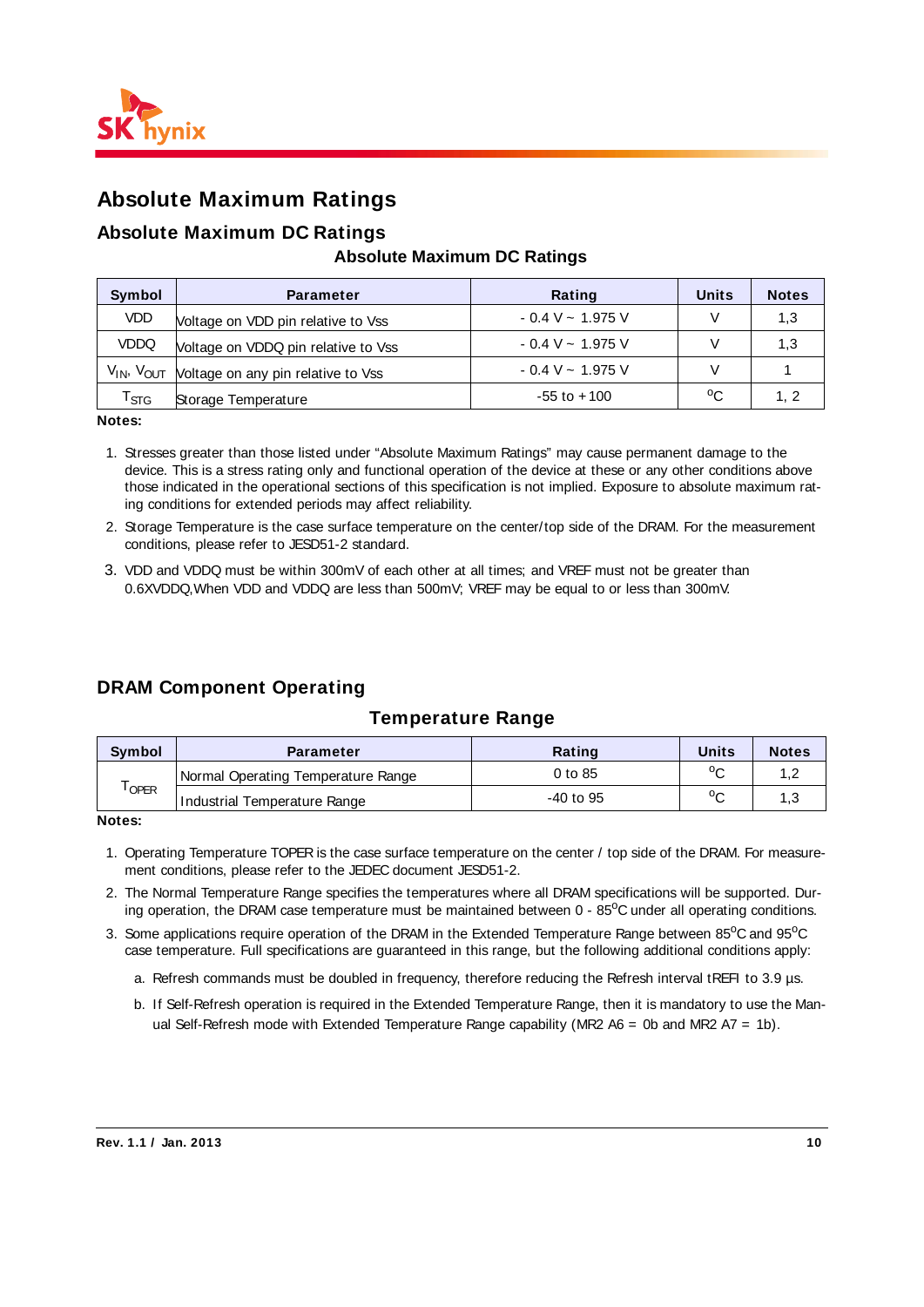

# **AC & DC Operating Conditions**

### **Recommended DC Operating Conditions**

#### **Recommended DC Operating Conditions - DDR3L (1.35V) operation**

|               |                           |       | Rating |      |              |              |  |
|---------------|---------------------------|-------|--------|------|--------------|--------------|--|
| <b>Symbol</b> | <b>Parameter</b>          | Min.  | Typ.   | Max. | <b>Units</b> | <b>Notes</b> |  |
| VDD           | Supply Voltage            | 1.283 | 1.35   | 1.45 |              | 1, 2, 3, 4   |  |
| VDDQ          | Supply Voltage for Output | 1.283 | 1.35   | 1.45 |              | 1, 2, 3, 4   |  |

**Notes:**

- 1. Maximum DC value may not be greater than 1.425V. The DC value is the linear average of VDD/VDDQ (t) over a very long period of time (e.g., 1 sec).
- 2. If maximum limit is exceeded, input levels shall be governed by DDR3 specifications.
- 3. Under these supply voltages, the device operates to this DDR3L specification.
- 4. Once initialized for DDR3L operation, DDR3 operation may only be used if the device is in reset while VDD and VDDQ are changed for DDR3 operation (see Figure 0).

#### **Recommended DC Operating Conditions - DDR3 (1.5V) operation**

|               |                           |       | Rating |       |              |              |  |
|---------------|---------------------------|-------|--------|-------|--------------|--------------|--|
| <b>Symbol</b> | <b>Parameter</b>          | Min.  | Typ.   | Max.  | <b>Units</b> | <b>Notes</b> |  |
| VDD           | Supply Voltage            | 1.425 | 1.5    | 1.575 |              | 1,2,3        |  |
| VDDQ          | Supply Voltage for Output | 1.425 | 1.5    | 1.575 |              | 1,2,3        |  |

**Notes:**

- 1. If minimum limit is exceeded, input levels shall be governed by DDR3L specifications.
- 2. Under 1.5V operation, this DDR3L device operates to the DDR3 specifications under the same speed timings as defined for this device.
- 3. Once initialized for DDR3 operation, DDR3L operation may only be used if the device is in reset while VDD and VDDQ are changed for DDR3L operation (see Figure 0).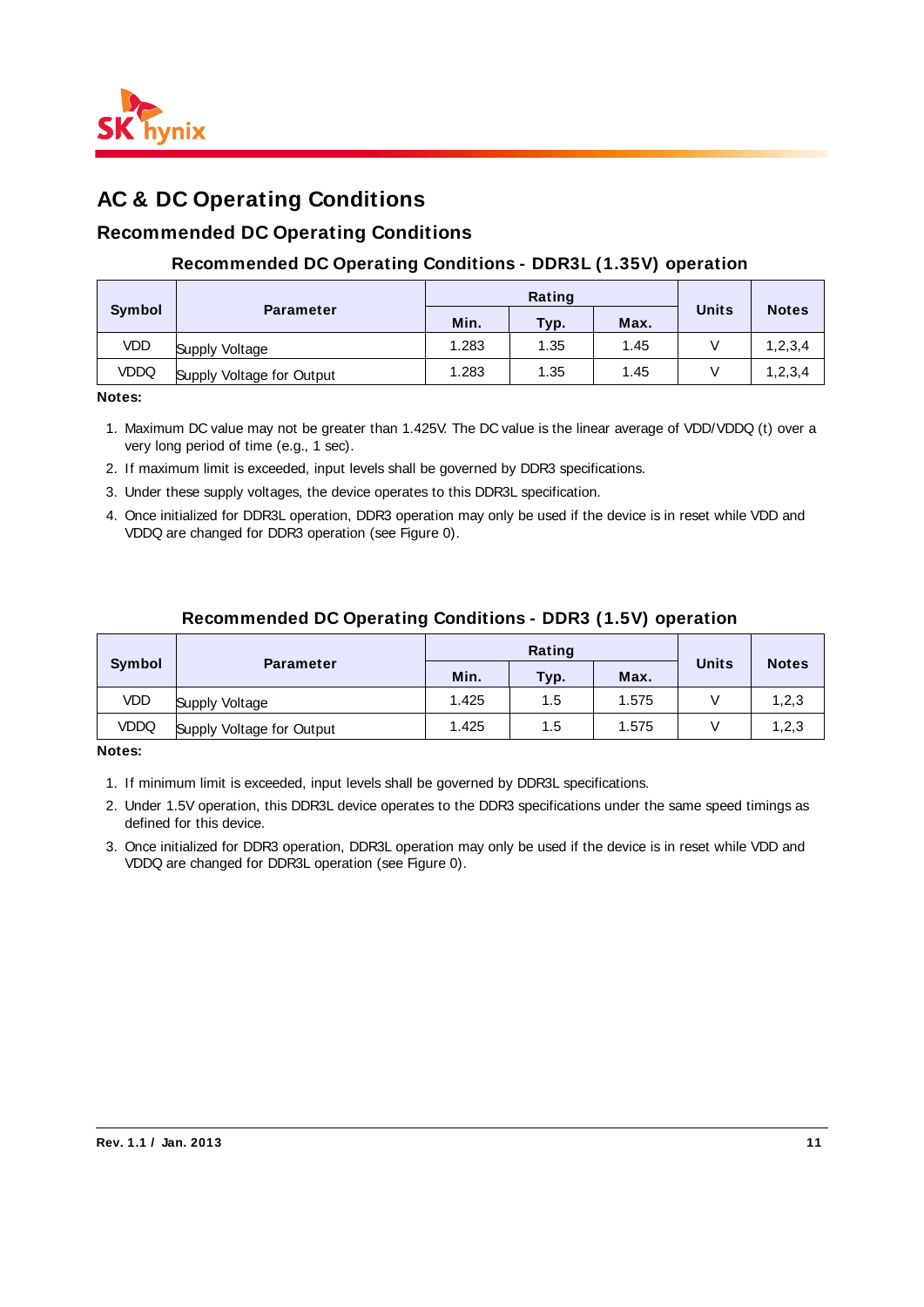



Figure 0 - VDD/VDDQ Voltage Switch Between DDR3L and DDR3L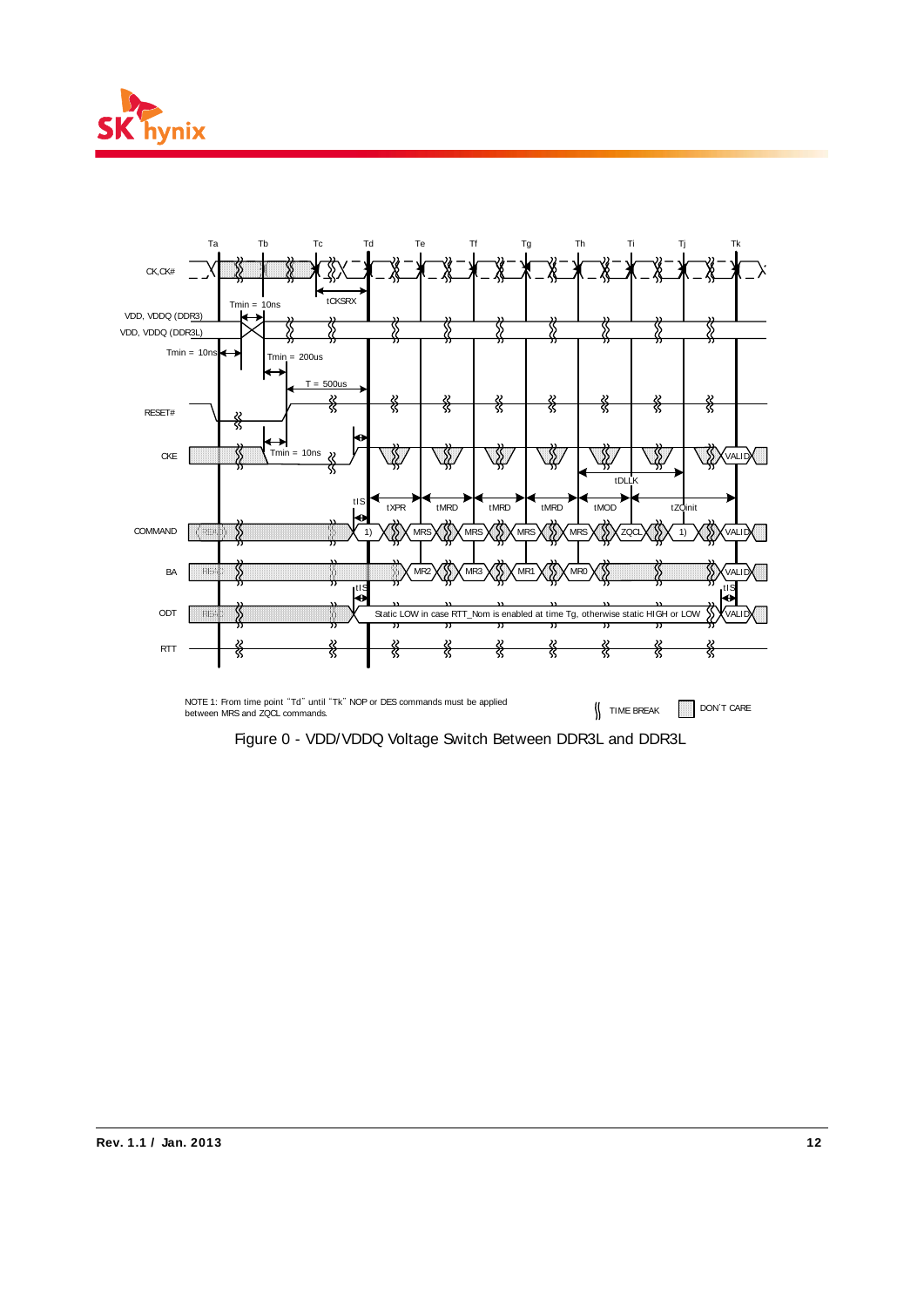

# **I DD and I DDQ Specification Parameters and Test Conditions**

### **I DD and I DDQ Measurement Conditions**

In this chapter, IDD and IDDQ measurement conditions such as test load and patterns are defined. Figure 1. shows the setup and test load for IDD and IDDQ measurements.

- IDD currents (such as IDD0, IDD1, IDD2N, IDD2NT, IDD2P0, IDD2P1, IDD2Q, IDD3N, IDD3P, IDD4R, IDD4W, IDD5B, IDD6, IDD6ET, and IDD7) are measured as time-averaged currents with all VDD balls of the DDR3L SDRAM under test tied together. Any IDDQ current is not included in IDD currents.
- IDDQ currents (such as IDDQ2NT and IDDQ4R) are measured as time-averaged currents with all VDDQ balls of the DDR3L SDRAM under test tied together. Any IDD current is not included in IDDQ currents.

Attention: IDDQ values cannot be directly used to calculate IO power of the DDR3L SDRAM. They can be used to support correlation of simulated IO power to actual IO power as outlined in Figure 2. In DRAM module application, IDDQ cannot be measured separately since VDD and VDDQ are using one merged-power layer in Module PCB.

For IDD and IDDQ measurements, the following definitions apply:

- "0" and "LOW" is defined as  $VIN \leq V_{\text{LAC(max)}}$ .
- "1" and "HIGH" is defined as  $VIN > = V_{HAC(max)}$ .
- "MID LEVEL" is defined as inputs are VREF = VDD/2.
- Timing used for IDD and IDDQ Measurement-Loop Patterns are provided in Table 1.
- Basic IDD and IDDQ Measurement Conditions are described in Table 2.
- Detailed IDD and IDDQ Measurement-Loop Patterns are described in Table 3 through Table 10.
- IDD Measurements are done after properly initializing the DDR3L SDRAM. This includes but is not limited to setting  $RON = RZQ/7$  (34 Ohm in MR1);
	- $Qoff = 0<sub>B</sub>$  (Output Buffer enabled in MR1);
	- $RTT_N$ Nom = RZQ/6 (40 Ohm in MR1);
	- RTT Wr =  $RZQ/2$  (120 Ohm in MR2);
	- TDQS Feature disabled in MR1
- Attention: The IDD and IDDQ Measurement-Loop Patterns need to be executed at least one time before actual IDD or IDDQ measurement is started.
- Define  $D = \{CS, RAS, CAS, WE\} := \{ H \cup H, LOW, LOW, LOW\}$
- Define  $\overline{D}$  = { $\overline{CS}$ ,  $\overline{RAS}$ ,  $\overline{CAS}$ ,  $\overline{WE}$ } : = {HIGH, HIGH, HIGH, HIGH}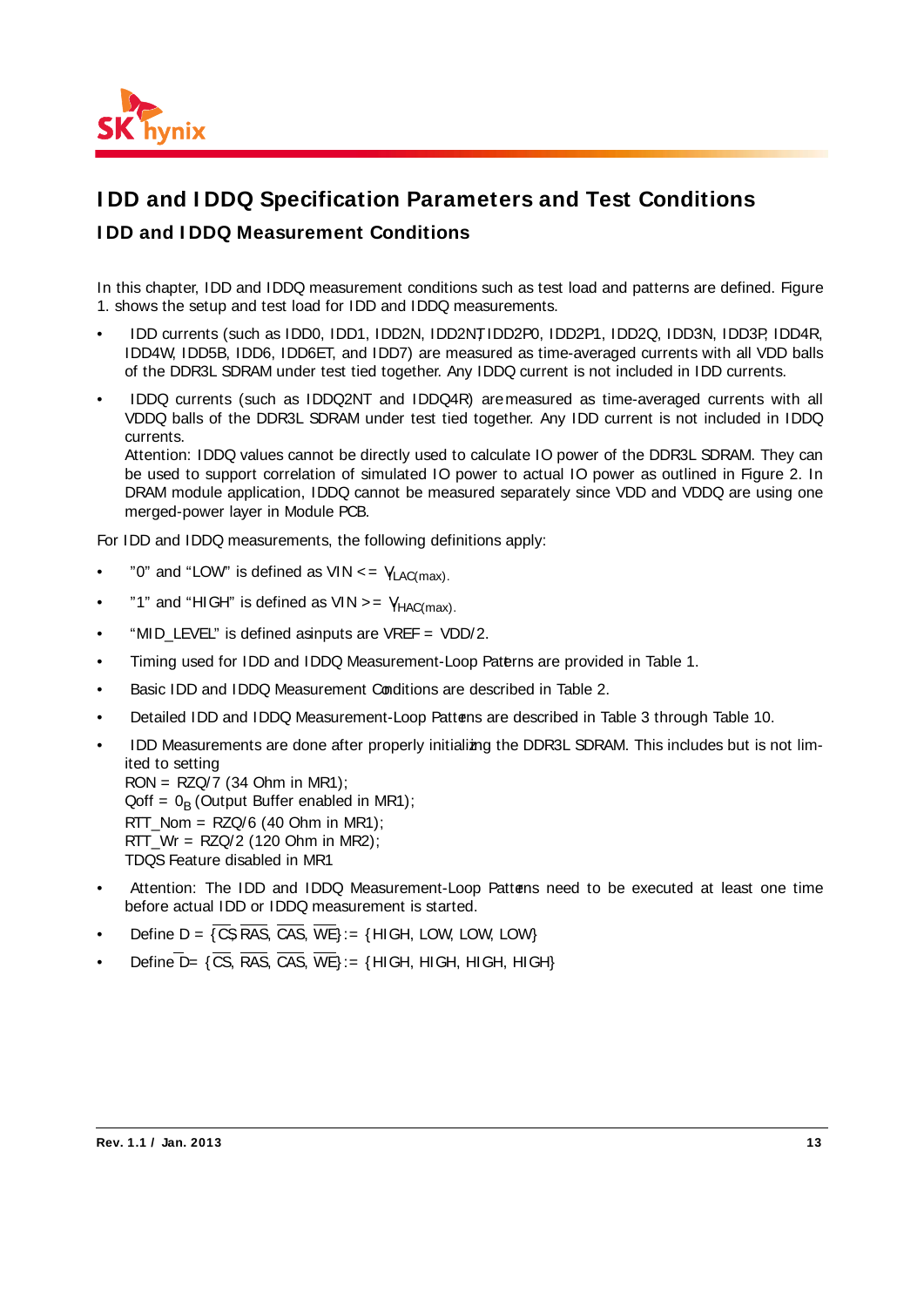



Figure 1 - Measurement Setup and Test Load for IDD and IDDQ (optional) Measurements [Note: DIMM level Output test load condition may be different from above]



Figure 2 - Correlation from simulated Channel IO Power to actual Channel IO Power supported by IDDQ Measurement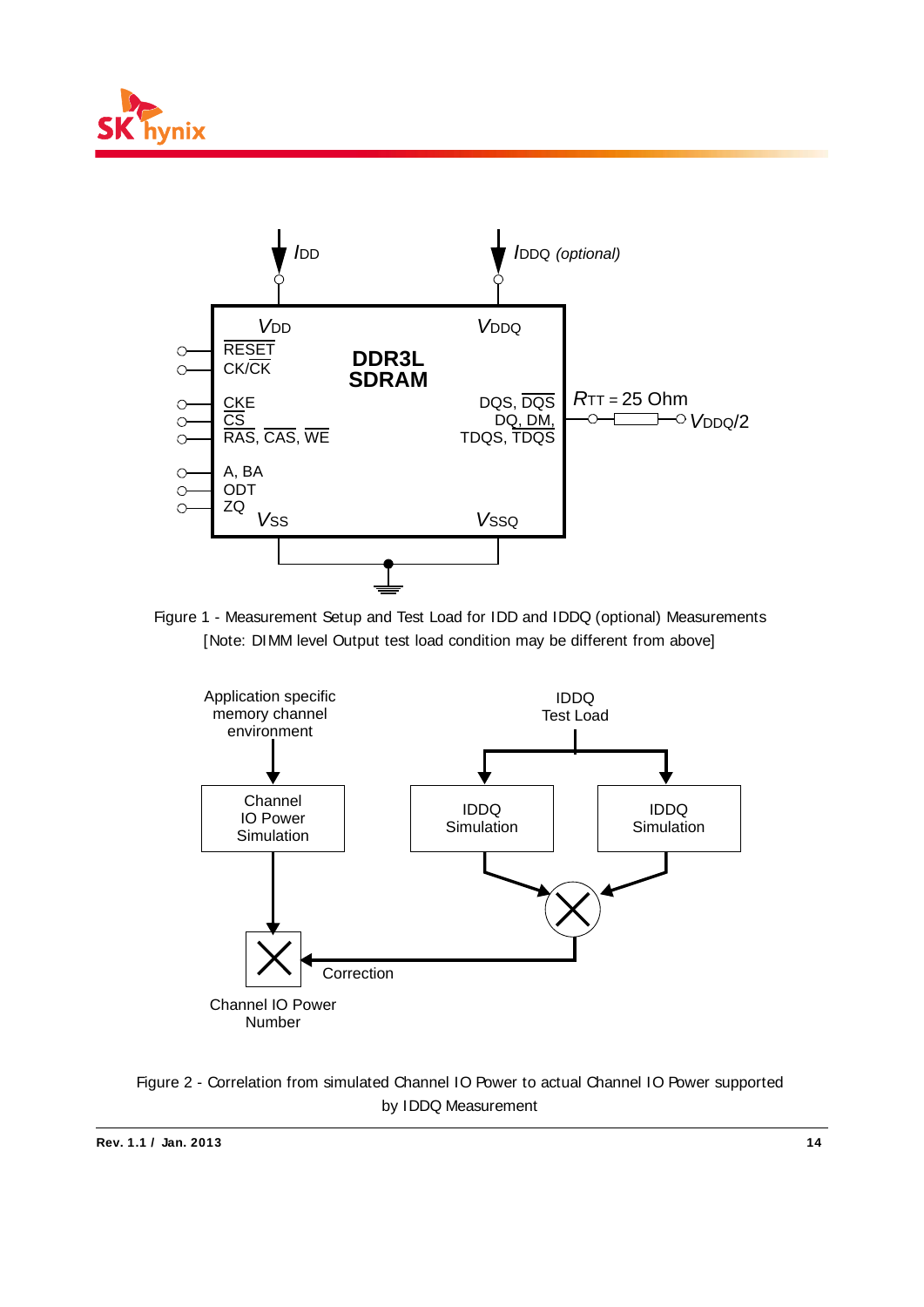

| Symbol                  |               | <b>DDR3L-1066</b> | DDR3L-1333  | <b>DDR3L-1600</b> | <b>DDR3L-1866</b> | Unit |
|-------------------------|---------------|-------------------|-------------|-------------------|-------------------|------|
|                         |               | $7 - 7 - 7$       | $9 - 9 - 9$ | $11 - 11 - 11$    | $13 - 13 - 13$    |      |
| $t_{CK}$                |               | 1.875             | 1.5         | 1.25              | 1.07              | ns   |
| CL.                     |               | $\overline{7}$    | 9           | 11                | 13                | nCK  |
| $n_{\rm RCD}$           |               | $\overline{7}$    | 9           | 11                | 13                | nCK  |
| $n_{\rm RC}$            |               | 27                | 33          | 39                | 45                | nCK  |
| $n_{RAS}$               |               | 20                | 24          | 28                | 32                | nCK  |
| $n_{\rm RP}$            |               | $\overline{7}$    | 9           | 11                | 13                | nCK  |
|                         | 1KB page size | 20                | 20          | 24                | 26                | nCK  |
| $n_{FAW}$               | 2KB page size | 27                | 30          | 32                | 33                | nCK  |
|                         | 1KB page size | 4                 | 4           | 5                 | 5                 | nCK  |
| $n_{RRD}$               | 2KB page size | 6                 | 5           | 6                 | 6                 | nCK  |
| $n_{\text{RFC}}$ -512Mb |               | 48                | 60          | 72                | 85                | nCK  |
| $n_{\text{RFC}}$ -1 Gb  |               | 59                | 74          | 88                | 103               | nCK  |
| $n_\mathrm{RFC}$ 2 Gb   |               | 86                | 107         | 128               | 150               | nCK  |
| $n_{\text{RFC}}$ 4 Gb   |               | 139               | 174         | 208               | 243               | nCK  |
| $n_{\text{RFC}}$ 8 Gb   |               | 187               | 234         | 280               | 328               | nCK  |

# **Table 1 -Timings used for I DD and I DDQ Measurement-Loop Patterns**

### **Table 2 -Basic I DD and I DDQ Measurement Conditions**

| <b>Symbol</b>    | <b>Description</b>                                                                                                   |
|------------------|----------------------------------------------------------------------------------------------------------------------|
|                  | Operating One Bank Active-Precharge Current                                                                          |
|                  | CKE: High; External clock: On; tCK, nRC, nRAS, CL: see Table 1; BL: 8 <sup>a)</sup> ; AL: 0; CS: High between ACT    |
|                  | and PRE; Command, Address, Bank Address Inputs: partially toggling according to Table 3; Data IO:                    |
| $I_{DD0}$        | MID-LEVEL; DM: stable at 0; Bank Activity: Cycling with one bank active at a time: 0,0,1,1,2,2, (see                 |
|                  | Table 3); Output Buffer and RTT: Enabled in Mode Registers <sup>b)</sup> ; ODT Signal: stable at 0; Pattern Details: |
|                  | see Table 3.                                                                                                         |
|                  | Operating One Bank Active-Precharge Current                                                                          |
|                  | CKE: High; External clock: On; tCK, nRC, nRAS, nRCD, CL: see Table 1; BL: 8 <sup>a)</sup> ; AL: 0; CS: High between  |
|                  | ACT, RD and PRE; Command, Address; Bank Address Inputs, Data IO: partially toggling according to                     |
| I <sub>DD1</sub> | Table 4; DM: stable at 0; Bank Activity: Cycling with on bank active at a time: 0,0,1,1,2,2, (see Table              |
|                  | 4); Output Buffer and RTT: Enabled in Mode Registers <sup>b)</sup> ; ODT Signal: stable at 0; Pattern Details: see   |
|                  | Table 4.                                                                                                             |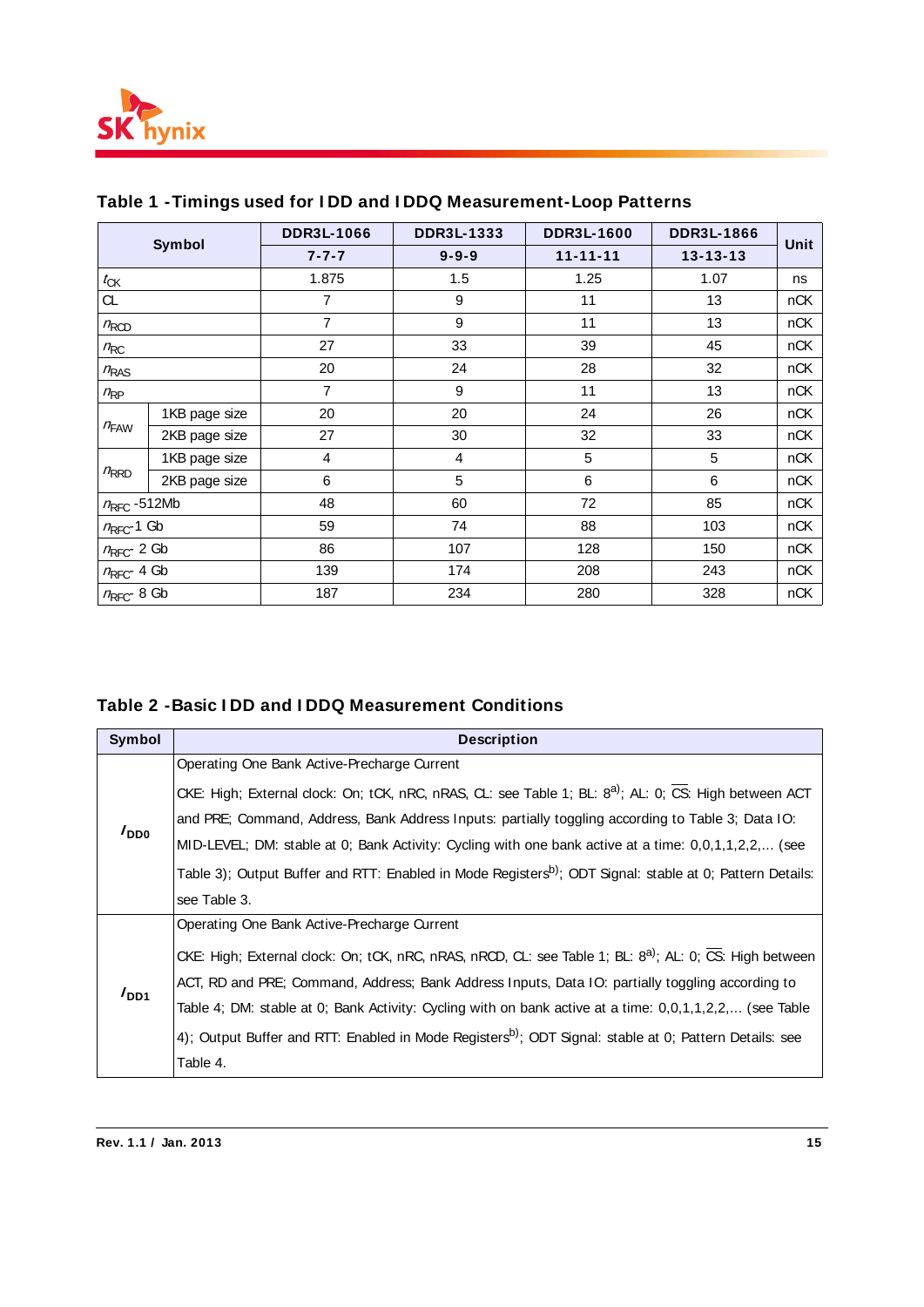

| Symbol             | <b>Description</b>                                                                                                   |
|--------------------|----------------------------------------------------------------------------------------------------------------------|
|                    | Precharge Standby Current                                                                                            |
|                    | CKE: High; External clock: On; tCK, CL: see Table 1; BL: $8^a$ ; AL: 0; CS: stable at 1; Command, Address,           |
| I <sub>DD2N</sub>  | Bank Address Inputs: partially toggling according to Table 5; Data IO: MID_LEVEL; DM: stable at 0;                   |
|                    | Bank Activity: all banks closed; Output Buffer and RTT: Enabled in Mode Registers <sup>b)</sup> ; ODT Signal: stable |
|                    | at 0; Pattern Details: see Table 5.                                                                                  |
|                    | Precharge Standby ODT Current                                                                                        |
|                    | CKE: High; External clock: On; tCK, CL: see Table 1; BL: $8^a$ ; AL: 0; CS: stable at 1; Command, Address,           |
| I <sub>DD2NT</sub> | Bank Address Inputs: partially toggling according to Table 6; Data IO: MID_LEVEL; DM: stable at 0;                   |
|                    | Bank Activity: all banks closed; Output Buffer and RTT: Enabled in Mode Registers <sup>b)</sup> ; ODT Signal: tog-   |
|                    | gling according to Table 6; Pattern Details: see Table 6.                                                            |
|                    | Precharge Power-Down Current Slow Exit                                                                               |
|                    | CKE: Low; External clock: On; tCK, CL: see Table 1; BL: $8^a$ ; AL: 0; CS: stable at 1; Command, Address,            |
| $I_{DD2P0}$        | Bank Address Inputs: stable at 0; Data IO: MID_LEVEL; DM: stable at 0; Bank Activity: all banks closed;              |
|                    | Output Buffer and RTT: Enabled in Mode Registers <sup>b)</sup> ; ODT Signal: stable at 0; Precharge Power Down       |
|                    | Mode: Slow Exit <sup>c)</sup>                                                                                        |
|                    | Precharge Power-Down Current Fast Exit                                                                               |
|                    | CKE: Low; External clock: On; tCK, CL: see Table 1; BL: $8^a$ ; AL: 0; CS: stable at 1; Command, Address,            |
| I <sub>DD2P1</sub> | Bank Address Inputs: stable at 0; Data IO: MID_LEVEL; DM: stable at 0; Bank Activity: all banks closed;              |
|                    | Output Buffer and RTT: Enabled in Mode Registers <sup>b)</sup> ; ODT Signal: stable at 0; Precharge Power Down       |
|                    | Mode: Fast Exit <sup>c)</sup>                                                                                        |
|                    | Precharge Quiet Standby Current                                                                                      |
| $I_{DD2Q}$         | CKE: High; External clock: On; tCK, CL: see Table 1; BL: $8^a$ ; AL: 0; CS: stable at 1; Command, Address,           |
|                    | Bank Address Inputs: stable at 0; Data IO: MID_LEVEL; DM: stable at 0; Bank Activity: all banks closed;              |
|                    | Output Buffer and RTT: Enabled in Mode Registers <sup>b)</sup> ; ODT Signal: stable at 0                             |
|                    | Active Standby Current                                                                                               |
|                    | CKE: High; External clock: On; tCK, CL: see Table 1; BL: 8 <sup>a)</sup> ; AL: 0; CS: stable at 1; Command, Address, |
| I <sub>DD3N</sub>  | Bank Address Inputs: partially toggling according to Table 5; Data IO: MID_LEVEL; DM: stable at 0;                   |
|                    | Bank Activity: all banks open; Output Buffer and RTT: Enabled in Mode Registers <sup>b)</sup> ; ODT Signal: stable   |
|                    | at 0; Pattern Details: see Table 5.                                                                                  |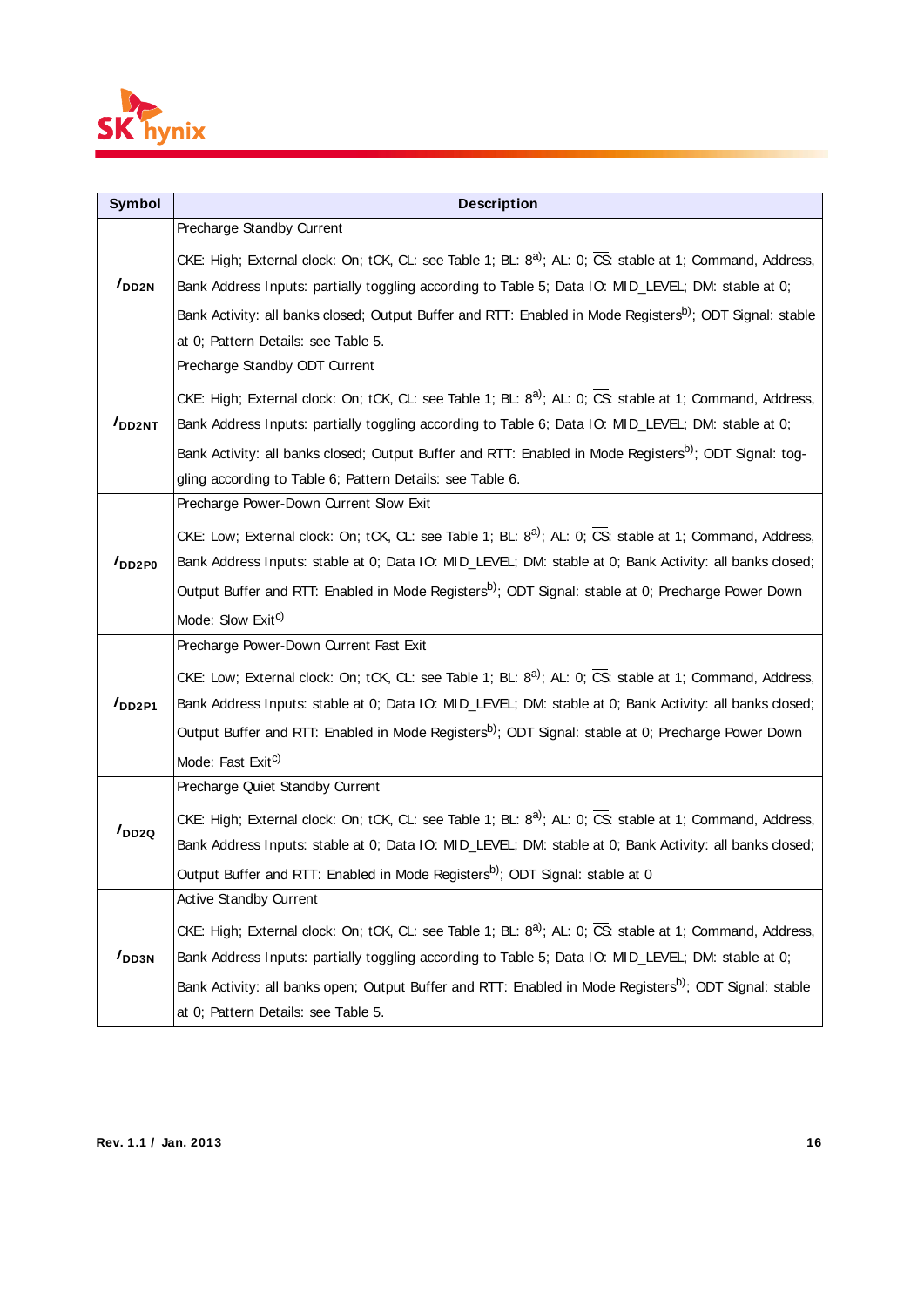

| Symbol             | <b>Description</b>                                                                                                                                                                                          |
|--------------------|-------------------------------------------------------------------------------------------------------------------------------------------------------------------------------------------------------------|
|                    | Active Power-Down Current                                                                                                                                                                                   |
| $I_{\text{DD3P}}$  | CKE: Low; External clock: On; tCK, CL: see Table 1; BL: $8^{a}$ ; AL: 0; CS: stable at 1; Command, Address,                                                                                                 |
|                    | Bank Address Inputs: stable at 0; Data IO: MID_LEVEL; DM: stable at 0; Bank Activity: all banks open;                                                                                                       |
|                    | Output Buffer and RTT: Enabled in Mode Registers <sup>b)</sup> ; ODT Signal: stable at 0                                                                                                                    |
|                    | Operating Burst Read Current                                                                                                                                                                                |
|                    | CKE: High; External clock: On; tCK, CL: see Table 1; BL: 8 <sup>a)</sup> ; AL: 0; CS: High between RD; Command,                                                                                             |
| I <sub>DD4R</sub>  | Address, Bank Address Inputs: partially toggling according to Table 7; Data IO: seamless read data burst                                                                                                    |
|                    | with different data between one burst and the next one according to Table 7; DM: stable at 0; Bank                                                                                                          |
|                    | Activity: all banks open, RD commands cycling through banks: 0,0,1,1,2,2,(see Table 7); Output Buffer                                                                                                       |
|                    | and RTT: Enabled in Mode Registers <sup>b)</sup> ; ODT Signal: stable at 0; Pattern Details: see Table 7.                                                                                                   |
|                    | <b>Operating Burst Write Current</b>                                                                                                                                                                        |
|                    | CKE: High; External clock: On; tCK, CL: see Table 1; BL: 8 <sup>a)</sup> ; AL: 0; CS: High between WR; Command,                                                                                             |
| $I_{DD4W}$         | Address, Bank Address Inputs: partially toggling according to Table 8; Data IO: seamless read data burst                                                                                                    |
|                    | with different data between one burst and the next one according to Table 8; DM: stable at 0; Bank                                                                                                          |
|                    | Activity: all banks open, WR commands cycling through banks: 0,0,1,1,2,2,(see Table 8); Output Buf-                                                                                                         |
|                    | fer and RTT: Enabled in Mode Registers <sup>b)</sup> ; ODT Signal: stable at HIGH; Pattern Details: see Table 8.<br>Burst Refresh Current                                                                   |
|                    |                                                                                                                                                                                                             |
| $I_{\text{DDB}}$   | CKE: High; External clock: On; tCK, CL, nRFC: see Table 1; BL: $8^{a}$ ); AL: 0; $\overline{CS}$ : High between REF; Com-                                                                                   |
|                    | mand, Address, Bank Address Inputs: partially toggling according to Table 9; Data IO: MID_LEVEL; DM:<br>stable at 0; Bank Activity: REF command every nREF (see Table 9); Output Buffer and RTT: Enabled in |
|                    | Mode Registers <sup>b)</sup> ; ODT Signal: stable at 0; Pattern Details: see Table 9.                                                                                                                       |
|                    | Self-Refresh Current: Normal Temperature Range                                                                                                                                                              |
|                    | $T_{\text{CASE}}$ : 0 - 85 °C; Auto Self-Refresh (ASR): Disabled <sup>d)</sup> ; Self-Refresh Temperature Range (SRT): Normal <sup>e)</sup> ;                                                               |
| $I_{DD6}$          | CKE: Low; External clock: Off; CK and CK: LOW; CL: see Table 1; BL: 8 <sup>a)</sup> ; AL: 0; CS, Command, Address,                                                                                          |
|                    | Bank Address Inputs, Data IO: MID_LEVEL; DM: stable at 0; Bank Activity: Self-Refresh operation; Out-                                                                                                       |
|                    | put Buffer and RTT: Enabled in Mode Registers <sup>b)</sup> ; ODT Signal: MID_LEVEL                                                                                                                         |
|                    | Self-Refresh Current: Extended Temperature Range (optional) <sup>f)</sup>                                                                                                                                   |
|                    |                                                                                                                                                                                                             |
|                    | $T_{\text{CASE}}$ : 0 - 95 °C; Auto Self-Refresh (ASR): Disabled <sup>d)</sup> ; Self-Refresh Temperature Range (SRT): Extend-                                                                              |
| $I_{\text{DD6ET}}$ | ed <sup>e)</sup> ; CKE: Low; External clock: Off; CK and CK: LOW; CL: see Table 1; BL: 8 <sup>a)</sup> ; AL: 0; CS, Command,                                                                                |
|                    | Address, Bank Address Inputs, Data IO: MID_LEVEL; DM: stable at 0; Bank Activity: Extended Tempera-                                                                                                         |
|                    | ture Self-Refresh operation; Output Buffer and RTT: Enabled in Mode Registers <sup>b)</sup> ; ODT Signal:                                                                                                   |
|                    | MID_LEVEL                                                                                                                                                                                                   |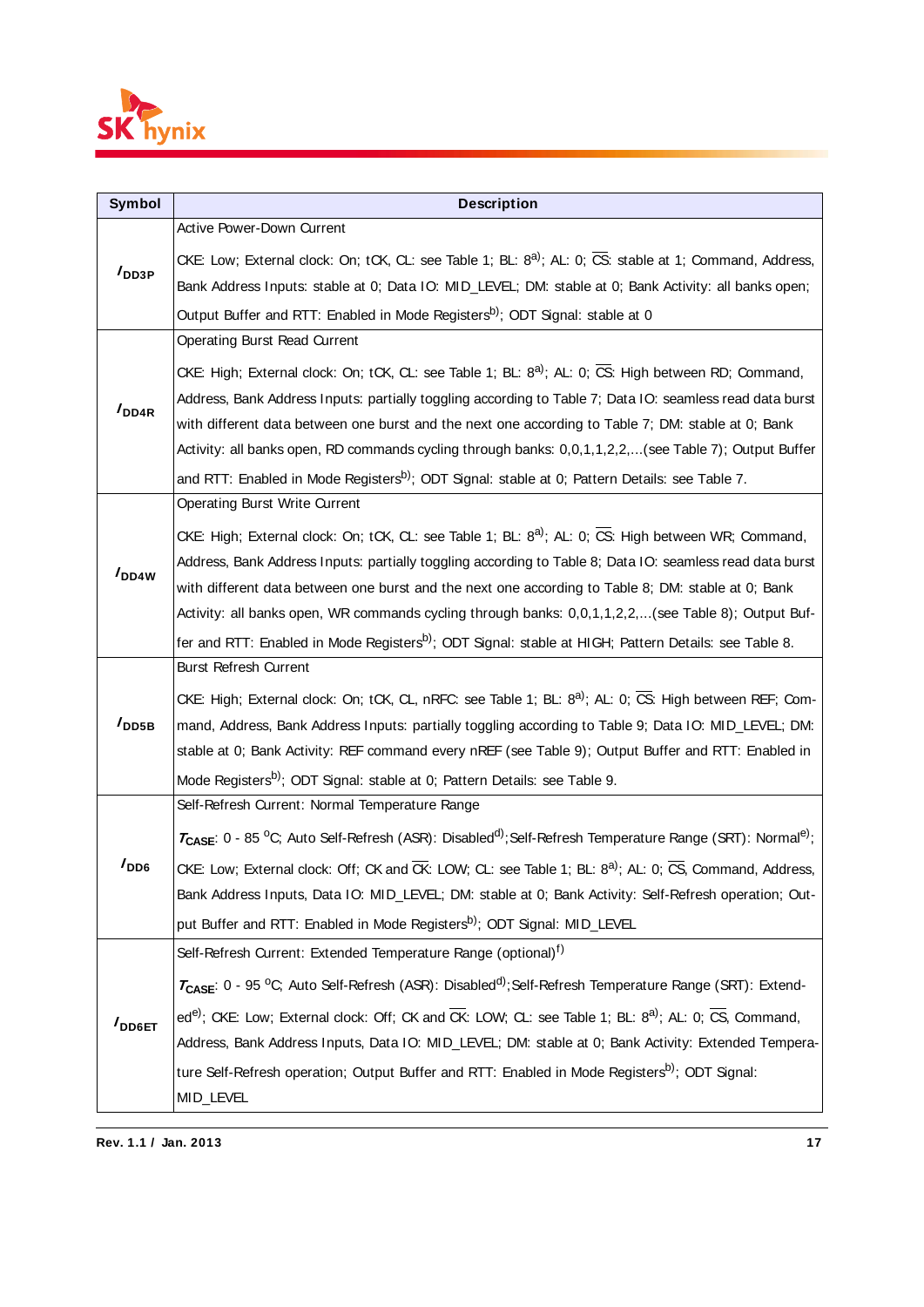

| <b>Symbol</b>    | <b>Description</b>                                                                                                  |
|------------------|---------------------------------------------------------------------------------------------------------------------|
|                  | Operating Bank Interleave Read Current                                                                              |
|                  | CKE: High; External clock: On; tCK, nRC, nRAS, nRCD, NRRD, nFAW, CL: see Table 1; BL: 8 <sup>a), f)</sup> ; AL: CL- |
|                  | 1; CS: High between ACT and RDA; Command, Address, Bank Address Inputs: partially toggling accord-                  |
| I <sub>DD7</sub> | ing to Table 10; Data IO: read data burst with different data between one burst and the next one                    |
|                  | according to Table 10; DM: stable at 0; Bank Activity: two times interleaved cycling through banks (0,              |
|                  | 1,7) with different addressing, wee Table 10; Output Buffer and RTT: Enabled in Mode Registers <sup>b)</sup> ;      |
|                  | ODT Signal: stable at 0; Pattern Details: see Table 10.                                                             |

a) Burst Length: BL8 fixed by MRS: set MR0 A[1,0]= 00B

b) Output Buffer Enable: set MR1 A[12] = 0B; set MR1 A[5,1] = 01B; RTT\_Nom enable: set MR1 A[9,6,2] = 011B; RTT\_Wr enable: set MR2 A[10,9] = 10B

c) Precharge Power Down Mode: set MR0 A12= 0B for Slow Exit or MR0 A12 = 1B for Fast Exit

d) Auto Self-Refresh (ASR): set MR2 A6 = 0B to disable or 1B to enable feature

e) Self-Refresh Temperature Range (SRT): set MR2 A7 = 0B for normal or 1B for extended temperature range

f) Read Burst Type: Nibble Sequential, set MR0 A[3] = 0B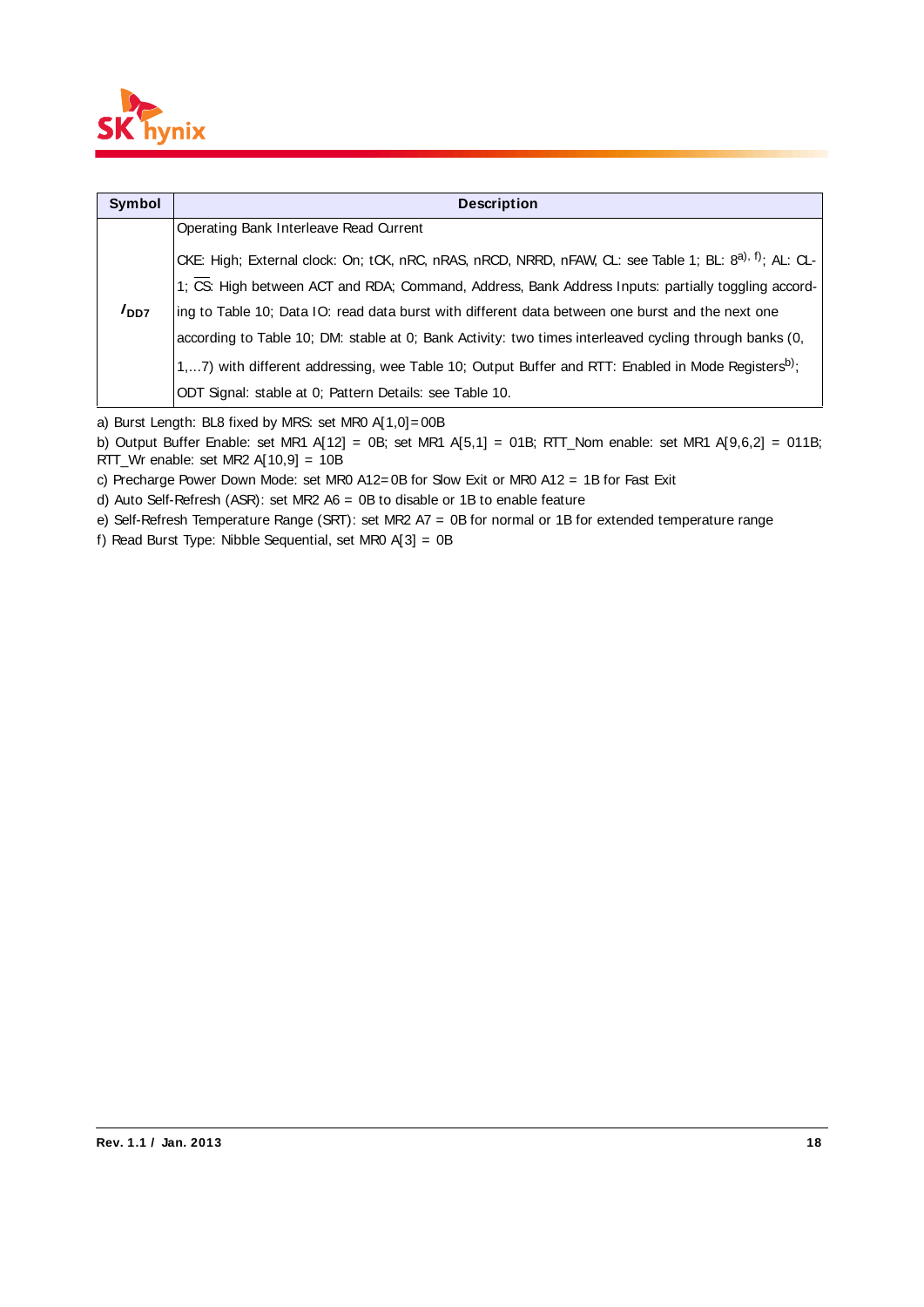

# **Table 3 - I DD0 Measurement-Loop Patterna)**

| CK, CK   | CKE                                                                                            | Sub-Loop       | Number<br>Cycle | Command                                                 | ပြီ                                                              | RAS         | <b>CAS</b>   | $\overline{W}$ | Tao         | BA[2:0]     | A[15:11] | <b>N[10]</b> | A[9:7]      | A[6:3]   | A[2:0]      | Data <sup>b)</sup> |
|----------|------------------------------------------------------------------------------------------------|----------------|-----------------|---------------------------------------------------------|------------------------------------------------------------------|-------------|--------------|----------------|-------------|-------------|----------|--------------|-------------|----------|-------------|--------------------|
|          |                                                                                                | $\Omega$       | $\mathbf 0$     | <b>ACT</b>                                              | $\Omega$                                                         | $\Omega$    | 1            | 1              | $\Omega$    | $\mathbf 0$ | 00       | $\Omega$     | $\Omega$    | $\Omega$ | $\Omega$    |                    |
|          |                                                                                                |                | 1,2             | D, D                                                    | 1                                                                | $\Omega$    | $\Omega$     | $\Omega$       | $\Omega$    | $\mathbf 0$ | 00       | $\Omega$     | $\Omega$    | $\Omega$ | $\Omega$    |                    |
|          |                                                                                                |                | 3,4             | D, D                                                    | $\mathbf{1}$                                                     | 1           | 1            | 1              | $\mathbf 0$ | $\mathbf 0$ | 00       | $\Omega$     | $\Omega$    | $\Omega$ | 0           |                    |
|          |                                                                                                |                | $\cdots$        | repeat pattern 14 until nRAS - 1, truncate if necessary |                                                                  |             |              |                |             |             |          |              |             |          |             |                    |
|          |                                                                                                |                | nRAS            | <b>PRE</b>                                              | $\mathbf 0$                                                      | $\Omega$    | 1            | $\Omega$       | 0           | $\mathbf 0$ | 00       | $\mathbf 0$  | $\Omega$    | $\Omega$ | 0           |                    |
|          |                                                                                                |                | $\cdots$        | repeat pattern 14 until nRC - 1, truncate if necessary  |                                                                  |             |              |                |             |             |          |              |             |          |             |                    |
|          |                                                                                                |                | $1*$ nRC+0      | <b>ACT</b>                                              | $\mathbf 0$                                                      | $\mathbf 0$ | $\mathbf{1}$ | 1              | $\mathbf 0$ | 0           | 00       | $\mathbf 0$  | $\mathbf 0$ | F        | $\mathbf 0$ |                    |
|          | Static High                                                                                    |                | $1*$ nRC+ 1, 2  | D, D                                                    | 1                                                                | $\Omega$    | $\mathbf 0$  | $\Omega$       | $\Omega$    | $\mathbf 0$ | 00       | $\Omega$     | $\Omega$    | F        | $\Omega$    |                    |
|          |                                                                                                |                | $1*$ nRC+ 3, 4  | D, D                                                    | $\mathbf{1}$                                                     | 1           | $\mathbf{1}$ | $\mathbf{1}$   | $\Omega$    | $\mathbf 0$ | 00       | $\Omega$     | $\Omega$    | F        | $\Omega$    |                    |
| toggling |                                                                                                |                | $\cdots$        |                                                         | repeat pattern 14 until 1* nRC + nRAS - 1, truncate if necessary |             |              |                |             |             |          |              |             |          |             |                    |
|          |                                                                                                |                | 1* nRC+ nRAS    | <b>PRE</b>                                              | $\Omega$                                                         | $\Omega$    | $\mathbf{1}$ | $\mathbf 0$    | $\Omega$    | $\mathbf 0$ | 00       | $\mathbf 0$  | $\Omega$    | F        | 0           |                    |
|          |                                                                                                |                | $\cdots$        |                                                         | repeat pattern 14 until 2* nRC - 1, truncate if necessary        |             |              |                |             |             |          |              |             |          |             |                    |
|          |                                                                                                | 1              | $2*$ nRC        | repeat Sub-Loop 0, use BA $[2:0] = 1$ instead           |                                                                  |             |              |                |             |             |          |              |             |          |             |                    |
|          |                                                                                                | $\overline{2}$ | $4*$ nRC        | repeat Sub-Loop 0, use $BA[2:0] = 2$ instead            |                                                                  |             |              |                |             |             |          |              |             |          |             |                    |
|          |                                                                                                | 3              | $6*$ nRC        | repeat Sub-Loop 0, use $BA[2:0] = 3$ instead            |                                                                  |             |              |                |             |             |          |              |             |          |             |                    |
|          |                                                                                                | 4              | $8*$ nRC        | repeat Sub-Loop 0, use BA $[2:0] = 4$ instead           |                                                                  |             |              |                |             |             |          |              |             |          |             |                    |
|          |                                                                                                | 5              | $10*$ nRC       | repeat Sub-Loop 0, use $BA[2:0] = 5$ instead            |                                                                  |             |              |                |             |             |          |              |             |          |             |                    |
|          |                                                                                                | 6              | $12^*$ nRC      | repeat Sub-Loop 0, use BA $[2:0] = 6$ instead           |                                                                  |             |              |                |             |             |          |              |             |          |             |                    |
|          |                                                                                                | 7              | $14*$ nRC       | repeat Sub-Loop 0, use $BA[2:0] = 7$ instead            |                                                                  |             |              |                |             |             |          |              |             |          |             |                    |
|          | a) DM must be driven LOW all the time. DQS, DQS are MID-LEVEL.<br>b) DQ signals are MID-LEVEL. |                |                 |                                                         |                                                                  |             |              |                |             |             |          |              |             |          |             |                    |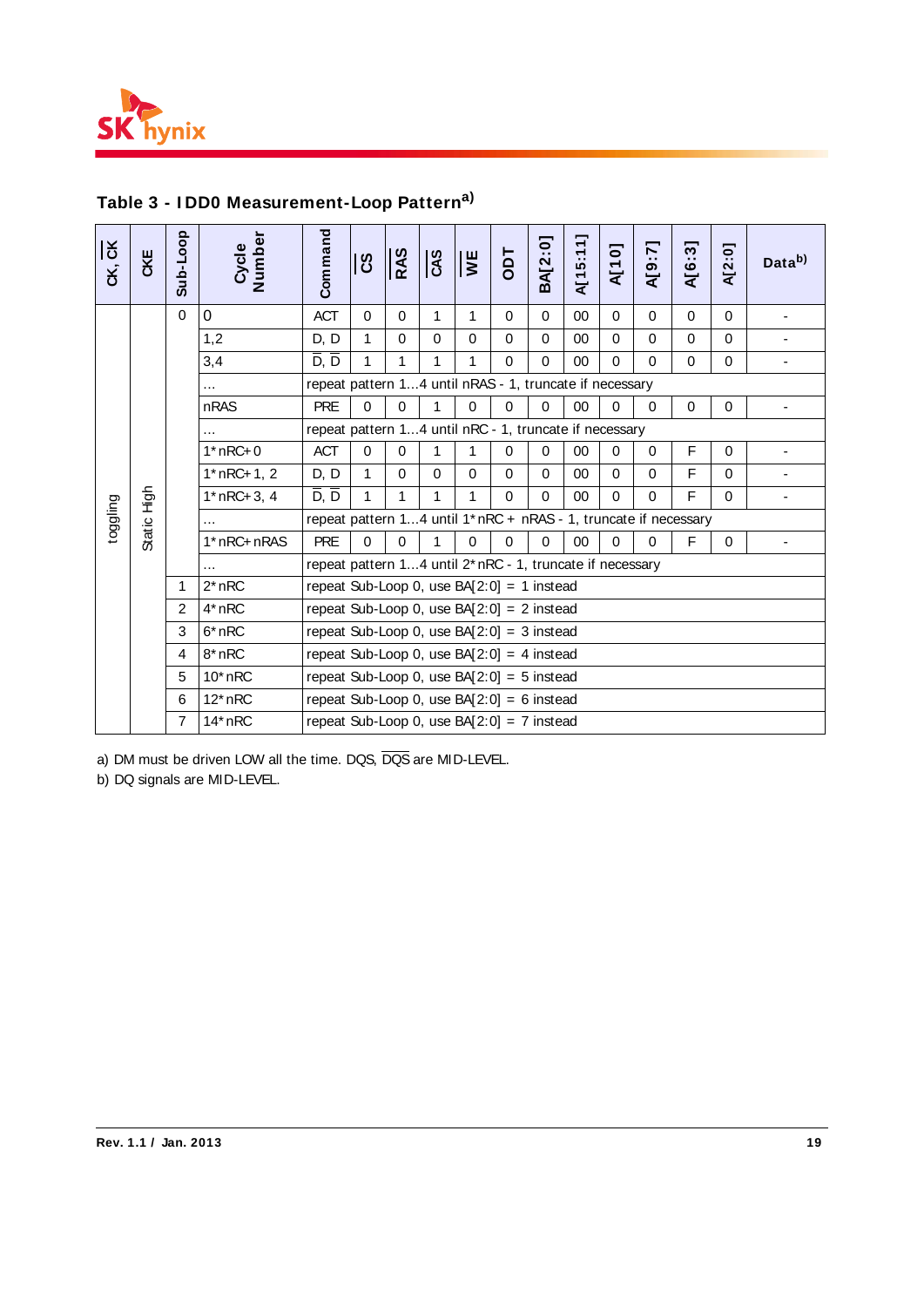

| CK, CK   | CKE         | Sub-Loop       | Cycle<br>Number                                                                                                                                                                                                           | Command                                                              | ၓ        | RAS         | CAS         | $\overline{\mathbf{s}}$ | Tao         | BA[2:0]     | A[15:11] | <b>N101</b> | [2:6]W      | A[6:3]      | A[2:0]      | Data <sup>b)</sup>       |
|----------|-------------|----------------|---------------------------------------------------------------------------------------------------------------------------------------------------------------------------------------------------------------------------|----------------------------------------------------------------------|----------|-------------|-------------|-------------------------|-------------|-------------|----------|-------------|-------------|-------------|-------------|--------------------------|
|          |             | $\Omega$       | 0                                                                                                                                                                                                                         | <b>ACT</b>                                                           | $\Omega$ | $\mathbf 0$ | 1           | 1                       | $\mathbf 0$ | $\pmb{0}$   | 00       | $\mathbf 0$ | $\mathbf 0$ | $\mathbf 0$ | $\mathbf 0$ | $\overline{\phantom{a}}$ |
|          |             |                | 1,2                                                                                                                                                                                                                       | D, D                                                                 | 1        | $\Omega$    | $\Omega$    | $\Omega$                | $\Omega$    | $\mathbf 0$ | 00       | $\mathbf 0$ | $\Omega$    | $\Omega$    | $\Omega$    |                          |
|          |             |                | 3,4                                                                                                                                                                                                                       | $\overline{D}, \overline{D}$                                         | 1        | 1           | 1           | 1                       | $\Omega$    | $\mathbf 0$ | 00       | $\mathbf 0$ | $\Omega$    | $\Omega$    | $\mathbf 0$ |                          |
|          |             |                |                                                                                                                                                                                                                           | repeat pattern 14 until nRCD - 1, truncate if necessary              |          |             |             |                         |             |             |          |             |             |             |             |                          |
|          |             |                | nRCD                                                                                                                                                                                                                      | <b>RD</b>                                                            | $\Omega$ | $\mathbf 1$ | $\mathbf 0$ | 1                       | $\Omega$    | $\Omega$    | 00       | $\Omega$    | $\Omega$    | $\Omega$    | $\mathbf 0$ | 00000000                 |
|          |             |                |                                                                                                                                                                                                                           | repeat pattern 14 until nRAS - 1, truncate if necessary              |          |             |             |                         |             |             |          |             |             |             |             |                          |
|          |             |                | nRAS                                                                                                                                                                                                                      | <b>PRE</b>                                                           | 0        | $\Omega$    | 1           | $\mathbf 0$             | $\Omega$    | $\mathbf 0$ | 00       | $\mathbf 0$ | $\mathbf 0$ | $\mathbf 0$ | 0           |                          |
|          |             |                |                                                                                                                                                                                                                           | repeat pattern 14 until nRC - 1, truncate if necessary               |          |             |             |                         |             |             |          |             |             |             |             |                          |
|          |             |                | $1*$ nRC+ 0                                                                                                                                                                                                               | <b>ACT</b>                                                           | 0        | 0           | 1           | 1                       | 0           | $\Omega$    | 00       | 0           | 0           | F           | $\Omega$    |                          |
| toggling | Static High |                | $1*$ nRC+ 1,2                                                                                                                                                                                                             | D, D                                                                 | 1        | $\mathbf 0$ | $\mathbf 0$ | $\mathbf 0$             | $\Omega$    | $\mathbf 0$ | 00       | $\Omega$    | $\Omega$    | F           | $\Omega$    |                          |
|          |             |                | $1*$ nRC+ 3,4                                                                                                                                                                                                             | $\overline{D}, \overline{D}$                                         | 1        | 1           | 1           | 1                       | $\Omega$    | $\mathbf 0$ | 00       | $\Omega$    | $\Omega$    | F           | $\Omega$    | $\blacksquare$           |
|          |             |                |                                                                                                                                                                                                                           | repeat pattern nRC + 1,4 until nRC + nRCE - 1, truncate if necessary |          |             |             |                         |             |             |          |             |             |             |             |                          |
|          |             |                | 1* nRC+ nRCD                                                                                                                                                                                                              | <b>RD</b>                                                            | $\Omega$ | 1           | $\mathbf 0$ | 1                       | $\Omega$    | $\mathbf 0$ | 00       | $\Omega$    | $\Omega$    | F           | $\mathbf 0$ | 00110011                 |
|          |             |                |                                                                                                                                                                                                                           | repeat pattern nRC + 1,4 until nRC + nRAS - 1, truncate if necessary |          |             |             |                         |             |             |          |             |             |             |             |                          |
|          |             |                | 1* nRC+ nRAS                                                                                                                                                                                                              | <b>PRE</b>                                                           | $\Omega$ | $\Omega$    | 1           | $\Omega$                | $\Omega$    | $\Omega$    | 00       | $\Omega$    | $\Omega$    | F           | $\Omega$    | $\frac{1}{2}$            |
|          |             |                |                                                                                                                                                                                                                           | repeat pattern nRC + 1,4 until *2 nRC - 1, truncate if necessary     |          |             |             |                         |             |             |          |             |             |             |             |                          |
|          |             | 1              | $2*nRC$                                                                                                                                                                                                                   | repeat Sub-Loop 0, use $BA[2:0] = 1$ instead                         |          |             |             |                         |             |             |          |             |             |             |             |                          |
|          |             | $\overline{2}$ | 4* nRC                                                                                                                                                                                                                    | repeat Sub-Loop 0, use $BA[2:0] = 2$ instead                         |          |             |             |                         |             |             |          |             |             |             |             |                          |
|          |             | 3              | $6*$ nRC                                                                                                                                                                                                                  | repeat Sub-Loop 0, use $BA[2:0] = 3$ instead                         |          |             |             |                         |             |             |          |             |             |             |             |                          |
|          |             | 4              | $8*$ nRC                                                                                                                                                                                                                  | repeat Sub-Loop 0, use $BA[2:0] = 4$ instead                         |          |             |             |                         |             |             |          |             |             |             |             |                          |
|          |             | 5              | $10*$ nRC                                                                                                                                                                                                                 | repeat Sub-Loop 0, use BA $[2:0] = 5$ instead                        |          |             |             |                         |             |             |          |             |             |             |             |                          |
|          |             | 6              | $12^*$ nRC                                                                                                                                                                                                                | repeat Sub-Loop 0, use BA $[2:0] = 6$ instead                        |          |             |             |                         |             |             |          |             |             |             |             |                          |
|          |             | $\overline{7}$ | $14*nRC$                                                                                                                                                                                                                  | repeat Sub-Loop 0, use BA $[2:0] = 7$ instead                        |          |             |             |                         |             |             |          |             |             |             |             |                          |
|          |             |                | a) DM must be driven LOW all the time. DQS, DQS are used according to RD Commands, otherwise MID-LEVEL.<br>b) Burst Sequence driven on each DQ signal by Read Command. Outside burst operation, DQ signals are MID_LEVEL. |                                                                      |          |             |             |                         |             |             |          |             |             |             |             |                          |

# **Table 4 - I DD1 Measurement-Loop Patterna)**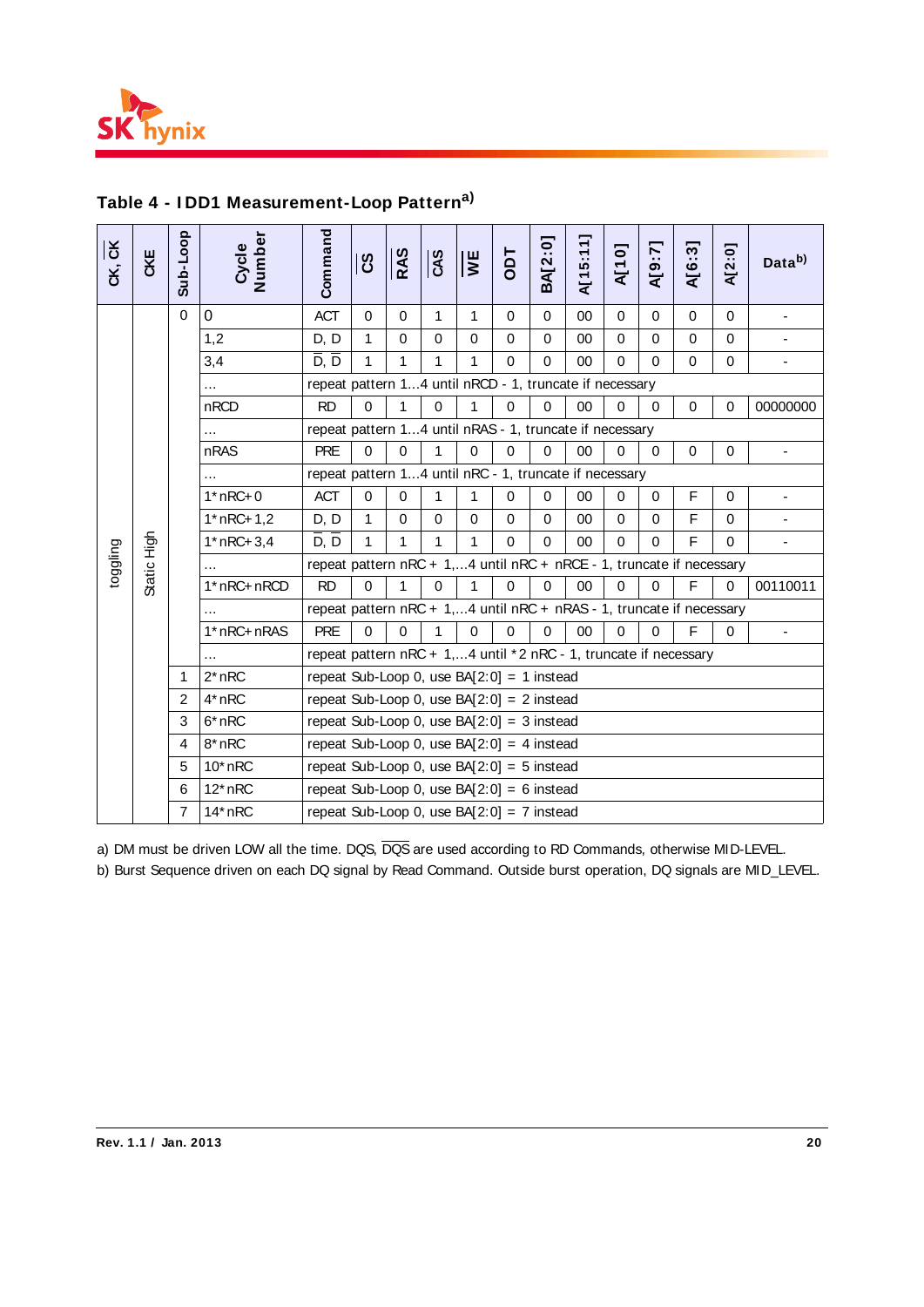

| $\overline{5}$<br>ČK, | CKE    | Sub-Loop       | Number<br>Cycle | Command                                       | ပြီ                                          | <b>RAS</b> | CAS      | $\overline{W}$ E | Tao      | BA[2:0]  | $\overline{\phantom{0}}$<br>$\overline{ }$<br>A[15:1 | $\overline{\bullet}$<br>A[1 | Ņ<br>A[9 | $\overline{3}$<br>A[6 | ៊ូ<br>A[2] | Data <sup>b)</sup> |  |
|-----------------------|--------|----------------|-----------------|-----------------------------------------------|----------------------------------------------|------------|----------|------------------|----------|----------|------------------------------------------------------|-----------------------------|----------|-----------------------|------------|--------------------|--|
|                       |        | $\Omega$       | $\overline{0}$  | D                                             | 1                                            | $\Omega$   | $\Omega$ | $\Omega$         | $\Omega$ | $\Omega$ | $\Omega$                                             | $\Omega$                    | $\Omega$ | $\Omega$              | $\Omega$   |                    |  |
|                       |        |                | 1               | D                                             | 1                                            | $\Omega$   | 0        | $\Omega$         | $\Omega$ | $\Omega$ | $\Omega$                                             | $\Omega$                    | $\Omega$ | $\Omega$              | $\Omega$   |                    |  |
|                       |        |                | $\overline{c}$  | $\overline{\mathsf{D}}$                       | 1                                            | 1          | 1        | 1                | $\Omega$ | $\Omega$ | $\Omega$                                             | $\Omega$                    | $\Omega$ | F                     | $\Omega$   |                    |  |
|                       |        |                | 3               | $\overline{\mathsf{D}}$                       | 1                                            | 1          | 1        | 1                | $\Omega$ | $\Omega$ | $\Omega$                                             | $\Omega$                    | $\Omega$ | F                     | $\Omega$   |                    |  |
|                       | 동<br>도 |                | $4 - 7$         |                                               | repeat Sub-Loop 0, use $BA[2:0] = 1$ instead |            |          |                  |          |          |                                                      |                             |          |                       |            |                    |  |
| toggling              |        | $\overline{2}$ | $8 - 11$        | repeat Sub-Loop 0, use $BA[2:0] = 2$ instead  |                                              |            |          |                  |          |          |                                                      |                             |          |                       |            |                    |  |
|                       | Static | $\mathbf{3}$   | $12 - 15$       | repeat Sub-Loop 0, use $BA[2:0] = 3$ instead  |                                              |            |          |                  |          |          |                                                      |                             |          |                       |            |                    |  |
|                       |        | $\overline{4}$ | 16-19           | repeat Sub-Loop 0, use BA $[2:0] = 4$ instead |                                              |            |          |                  |          |          |                                                      |                             |          |                       |            |                    |  |
|                       |        | 5              | $20 - 23$       | repeat Sub-Loop 0, use $BA[2:0] = 5$ instead  |                                              |            |          |                  |          |          |                                                      |                             |          |                       |            |                    |  |
|                       |        | 6              | $24 - 17$       | repeat Sub-Loop 0, use $BA[2:0] = 6$ instead  |                                              |            |          |                  |          |          |                                                      |                             |          |                       |            |                    |  |
|                       |        | $\overline{7}$ | 28-31           | repeat Sub-Loop 0, use $BA[2:0] = 7$ instead  |                                              |            |          |                  |          |          |                                                      |                             |          |                       |            |                    |  |

# **Table 5 - I DD2N and I DD3N Measurement-Loop Patterna)**

| CK, CK                                                                                                   | CKE         | Sub-Loop                  | Cycle<br>Number                                                     | Command                                                                                                | ပြီ                                                                                          | <b>RAS</b>                   | CAS              | $\overline{\mathbf{v}}$ | Tao         | BA[2:0]     | A[15:11]    | <b>N101</b>  | A[9:7]      | A[6:3]      | A[2:0]      | Data <sup>b)</sup>       |
|----------------------------------------------------------------------------------------------------------|-------------|---------------------------|---------------------------------------------------------------------|--------------------------------------------------------------------------------------------------------|----------------------------------------------------------------------------------------------|------------------------------|------------------|-------------------------|-------------|-------------|-------------|--------------|-------------|-------------|-------------|--------------------------|
|                                                                                                          |             | $\mathbf 0$               | $\mathbf 0$                                                         | D                                                                                                      | $\mathbf{1}$                                                                                 | $\pmb{0}$                    | $\pmb{0}$        | $\mathbf 0$             | $\mathbf 0$ | $\mathbf 0$ | $\mathbf 0$ | $\mathbf 0$  | $\mathbf 0$ | $\mathbf 0$ | 0           |                          |
|                                                                                                          |             |                           | 1                                                                   | D                                                                                                      | 1                                                                                            | $\pmb{0}$                    | 0                | 0                       | 0           | $\mathbf 0$ | $\pmb{0}$   | 0            | $\mathbf 0$ | $\pmb{0}$   | $\mathbf 0$ |                          |
|                                                                                                          |             |                           | $\boldsymbol{2}$                                                    | $\overline{D}$                                                                                         | 1                                                                                            | $\overline{1}$               | 1                | 1                       | 0           | $\Omega$    | $\mathbf 0$ | $\Omega$     | $\Omega$    | F           | $\Omega$    |                          |
|                                                                                                          |             |                           | 3                                                                   | D                                                                                                      | 1                                                                                            | 1                            | 1                | 1                       | 0           | $\mathbf 0$ | $\mathbf 0$ | $\mathbf 0$  | $\mathbf 0$ | F           | 0           | $\blacksquare$           |
|                                                                                                          | Static High | $\mathbf{1}$              | $4 - 7$                                                             | repeat Sub-Loop 0, use $BA[2:0] = 1$ instead                                                           |                                                                                              |                              |                  |                         |             |             |             |              |             |             |             |                          |
| toggling                                                                                                 |             | $\overline{c}$            | $8 - 11$                                                            |                                                                                                        | repeat Sub-Loop 0, use $BA[2:0] = 2$ instead<br>repeat Sub-Loop 0, use $BA[2:0] = 3$ instead |                              |                  |                         |             |             |             |              |             |             |             |                          |
|                                                                                                          |             | $\mathbf{3}$              | $12 - 15$                                                           |                                                                                                        |                                                                                              |                              |                  |                         |             |             |             |              |             |             |             |                          |
|                                                                                                          |             | $\overline{4}$            | 16-19                                                               | repeat Sub-Loop 0, use $BA[2:0] = 4$ instead                                                           |                                                                                              |                              |                  |                         |             |             |             |              |             |             |             |                          |
|                                                                                                          |             | 5                         | 20-23                                                               | repeat Sub-Loop 0, use $BA[2:0] = 5$ instead                                                           |                                                                                              |                              |                  |                         |             |             |             |              |             |             |             |                          |
|                                                                                                          |             | $6\phantom{1}6$           | $24 - 17$                                                           | repeat Sub-Loop 0, use $BA[2:0] = 6$ instead                                                           |                                                                                              |                              |                  |                         |             |             |             |              |             |             |             |                          |
|                                                                                                          |             | 7                         | 28-31                                                               | repeat Sub-Loop 0, use $BA[2:0] = 7$ instead                                                           |                                                                                              |                              |                  |                         |             |             |             |              |             |             |             |                          |
|                                                                                                          |             |                           |                                                                     |                                                                                                        |                                                                                              |                              |                  |                         |             |             |             |              |             |             |             |                          |
| a) DM must be driven LOW all the time. DQS, DQS are MID-LEVEL.<br>b) DQ signals are MID-LEVEL.<br>CK, CK | CKE         |                           | Table 6 - IDD2NT and IDDQ2NT Measurement-Loop Pattern <sup>a)</sup> |                                                                                                        | ပိ                                                                                           | <b>RAS</b>                   | <b>CAS</b>       | $\overline{\mathbf{S}}$ | Tdo         | BA[2:0]     |             | <b>N[10]</b> | A[9:7]      | A[6:3]      | A[2:0]      | Data <sup>b)</sup>       |
|                                                                                                          |             | Sub-Loop                  | Cycle<br>Number                                                     | Command                                                                                                |                                                                                              |                              |                  |                         |             |             | A[15:11]    |              |             |             |             |                          |
|                                                                                                          |             | 0                         | 0                                                                   | D                                                                                                      | $\mathbf{1}$                                                                                 | $\mathbf 0$                  | $\mathbf 0$      | 0                       | $\mathbf 0$ | $\mathbf 0$ | $\mathbf 0$ | $\mathbf 0$  | $\Omega$    | $\mathbf 0$ | $\Omega$    |                          |
|                                                                                                          |             |                           | 1                                                                   | D                                                                                                      | 1                                                                                            | $\mathbf 0$                  | $\pmb{0}$        | 0                       | 0           | $\mathbf 0$ | 0           | $\mathbf 0$  | 0           | 0           | $\mathbf 0$ | $\overline{\phantom{0}}$ |
|                                                                                                          |             |                           | $\overline{c}$                                                      | $\overline{D}$<br>D                                                                                    | $\mathbf{1}$<br>$\mathbf{1}$                                                                 | $\mathbf{1}$<br>$\mathbf{1}$ | 1<br>$\mathbf 1$ | 1                       | 0           | 0<br>0      | 0           | $\mathbf 0$  | $\mathbf 0$ | F           | $\mathbf 0$ | $\blacksquare$           |
|                                                                                                          |             |                           | 3                                                                   |                                                                                                        |                                                                                              |                              |                  | 1                       | $\mathbf 0$ |             | 0           | $\mathbf 0$  | $\mathbf 0$ | F           | 0           |                          |
|                                                                                                          |             | $\mathbf{1}$              | $4 - 7$                                                             | repeat Sub-Loop 0, but ODT = 0 and BA $[2:0] = 1$                                                      |                                                                                              |                              |                  |                         |             |             |             |              |             |             |             |                          |
| toggling                                                                                                 |             | $\sqrt{2}$<br>$\mathsf 3$ | $8 - 11$                                                            | repeat Sub-Loop 0, but ODT = 1 and BA $[2:0] = 2$                                                      |                                                                                              |                              |                  |                         |             |             |             |              |             |             |             |                          |
|                                                                                                          | Static High | 4                         | $12 - 15$                                                           | repeat Sub-Loop 0, but ODT = 1 and BA $[2:0] = 3$                                                      |                                                                                              |                              |                  |                         |             |             |             |              |             |             |             |                          |
|                                                                                                          |             | 5                         | 16-19                                                               | repeat Sub-Loop 0, but ODT = 0 and BA $[2:0] = 4$                                                      |                                                                                              |                              |                  |                         |             |             |             |              |             |             |             |                          |
|                                                                                                          |             | 6                         | 20-23<br>$24 - 17$                                                  | repeat Sub-Loop 0, but ODT = 0 and BA $[2:0] = 5$<br>repeat Sub-Loop 0, but ODT = 1 and BA $[2:0] = 6$ |                                                                                              |                              |                  |                         |             |             |             |              |             |             |             |                          |
|                                                                                                          |             | 7                         | 28-31                                                               | repeat Sub-Loop 0, but ODT = 1 and BA $[2:0]$ = 7                                                      |                                                                                              |                              |                  |                         |             |             |             |              |             |             |             |                          |

# **Table 6 - I DD2NT and I DDQ2NT Measurement-Loop Patterna)**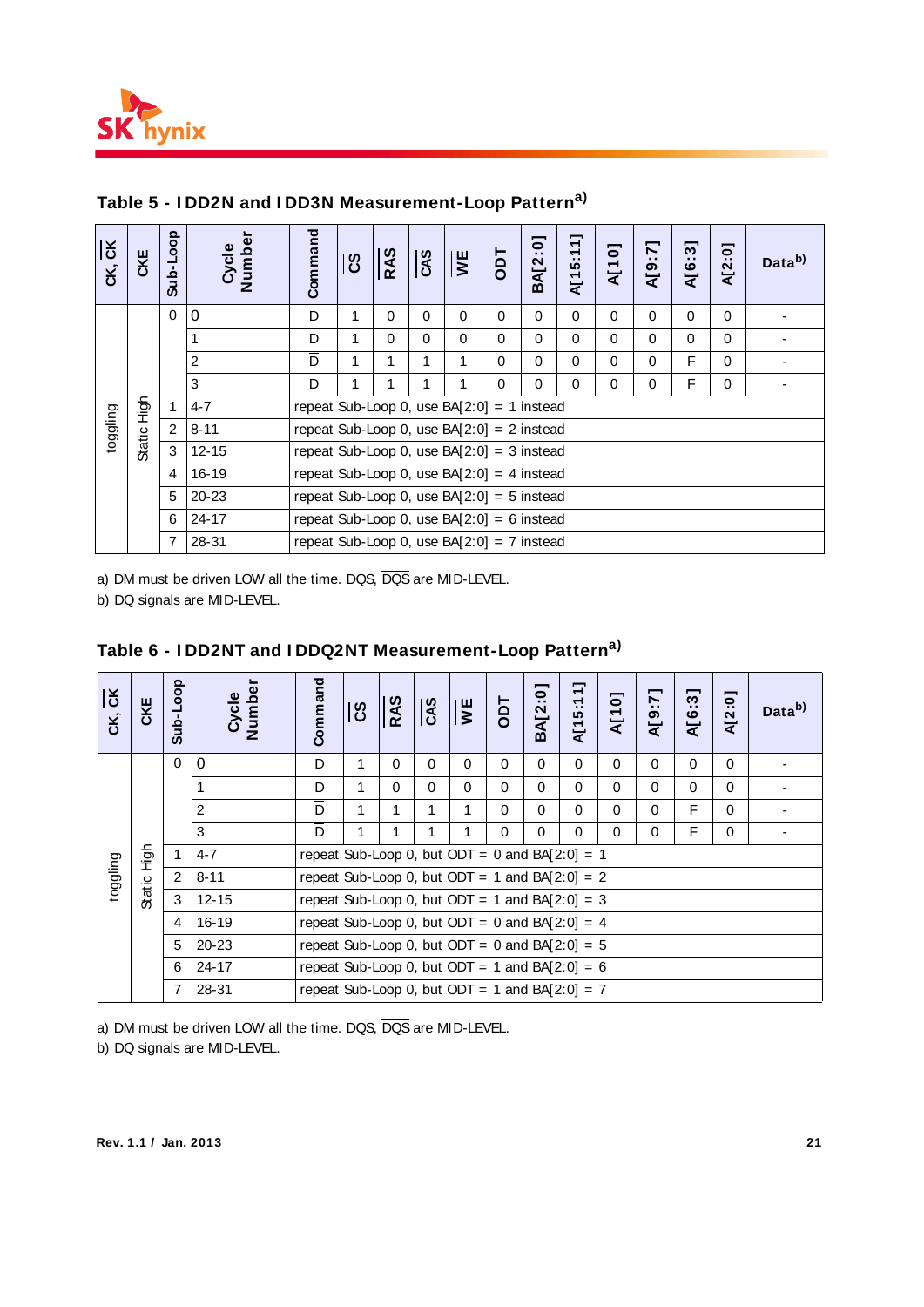

| CK, CK   | CKE                                                                                                                                                                                                                       | Sub-Loop       | Number<br>Cycle | Command                               | ပြီ                                   | <b>RAS</b> | $\overline{cs}$ | $\overline{M}$ | Tao         | BA[2:0]     | A[15:11] | <b>N101</b> | A[9:7]      | –<br>A[6:3] | A[2:0]   | Data <sup>b)</sup> |  |  |
|----------|---------------------------------------------------------------------------------------------------------------------------------------------------------------------------------------------------------------------------|----------------|-----------------|---------------------------------------|---------------------------------------|------------|-----------------|----------------|-------------|-------------|----------|-------------|-------------|-------------|----------|--------------------|--|--|
|          |                                                                                                                                                                                                                           | $\mathbf 0$    | $\mathbf 0$     | <b>RD</b>                             | $\Omega$                              | 1          | $\Omega$        | 1              | $\mathbf 0$ | 0           | 00       | $\Omega$    | $\Omega$    | $\Omega$    | $\Omega$ | 00000000           |  |  |
|          |                                                                                                                                                                                                                           |                | 1               | D                                     | 1                                     | $\Omega$   | $\mathbf 0$     | $\Omega$       | $\mathbf 0$ | $\Omega$    | 00       | $\Omega$    | $\Omega$    | $\Omega$    | $\Omega$ |                    |  |  |
|          |                                                                                                                                                                                                                           |                | 2,3             | $\overline{D}, \overline{D}$          | 1                                     | 1          | 1               | 1              | $\mathbf 0$ | $\Omega$    | 00       | $\Omega$    | $\Omega$    | $\Omega$    | $\Omega$ |                    |  |  |
|          |                                                                                                                                                                                                                           |                | 4               | <b>RD</b>                             | $\Omega$                              | 1          | $\Omega$        | 1              | $\mathbf 0$ | $\Omega$    | 00       | $\Omega$    | $\Omega$    | F           | $\Omega$ | 00110011           |  |  |
|          |                                                                                                                                                                                                                           |                | 5               | D                                     | 1                                     | $\Omega$   | $\Omega$        | $\Omega$       | $\mathbf 0$ | $\mathbf 0$ | 00       | $\Omega$    | $\Omega$    | F           | $\Omega$ |                    |  |  |
|          | 수<br>지역                                                                                                                                                                                                                   |                | 6,7             | $\overline{D}, \overline{D}$          |                                       | 1          | 1               | 1              | $\mathbf 0$ | $\mathbf 0$ | $00\,$   | $\mathbf 0$ | $\mathbf 0$ | F           | 0        | -                  |  |  |
| toggling |                                                                                                                                                                                                                           | 1              | $8 - 15$        |                                       | repeat Sub-Loop 0, but BA $[2:0] = 1$ |            |                 |                |             |             |          |             |             |             |          |                    |  |  |
|          | Static                                                                                                                                                                                                                    | $\overline{2}$ | 16-23           | repeat Sub-Loop 0, but BA $[2:0] = 2$ |                                       |            |                 |                |             |             |          |             |             |             |          |                    |  |  |
|          |                                                                                                                                                                                                                           | 3              | 24-31           | repeat Sub-Loop 0, but BA $[2:0] = 3$ |                                       |            |                 |                |             |             |          |             |             |             |          |                    |  |  |
|          |                                                                                                                                                                                                                           | 4              | 32-39           | repeat Sub-Loop 0, but $BA[2:0] = 4$  |                                       |            |                 |                |             |             |          |             |             |             |          |                    |  |  |
|          |                                                                                                                                                                                                                           | 5              | 40-47           | repeat Sub-Loop 0, but BA $[2:0] = 5$ |                                       |            |                 |                |             |             |          |             |             |             |          |                    |  |  |
|          |                                                                                                                                                                                                                           | 6              | 48-55           | repeat Sub-Loop 0, but BA $[2:0] = 6$ |                                       |            |                 |                |             |             |          |             |             |             |          |                    |  |  |
|          |                                                                                                                                                                                                                           | $\overline{7}$ | 56-63           | repeat Sub-Loop 0, but BA $[2:0] = 7$ |                                       |            |                 |                |             |             |          |             |             |             |          |                    |  |  |
|          | a) DM must be driven LOW all the time. DQS, DQS are used according to RD Commands, otherwise MID-LEVEL.<br>b) Burst Sequence driven on each DQ signal by Read Command. Outside burst operation, DQ signals are MID-LEVEL. |                |                 |                                       |                                       |            |                 |                |             |             |          |             |             |             |          |                    |  |  |

# **Table 7 - I DD4R and I DDQ4R Measurement-Loop Patterna)**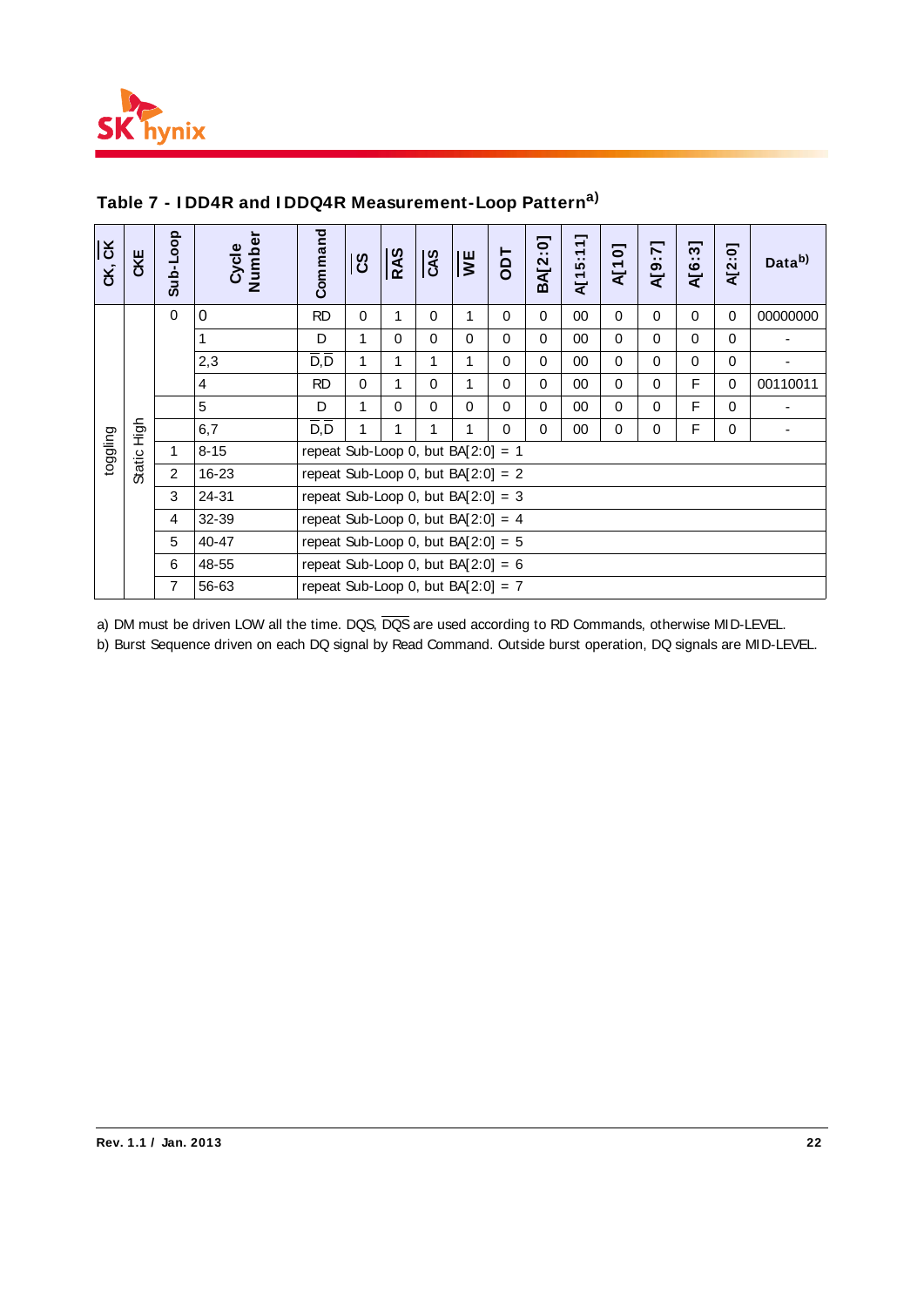

| CK, CK   | CKE         | Sub-Loop                                            | Cycle<br>Number                                                           | Command                                                                     | ပြီ          | RAS         | <b>CAS</b>  | $\overline{v}$                       | Tao          | <b>BA[2:0]</b> | A[15:11]  | <b>A[10]</b> | A[9:7]      | A[6:3]      | A[2:0]      | Data <sup>b)</sup>                   |  |  |  |  |  |  |  |  |  |  |
|----------|-------------|-----------------------------------------------------|---------------------------------------------------------------------------|-----------------------------------------------------------------------------|--------------|-------------|-------------|--------------------------------------|--------------|----------------|-----------|--------------|-------------|-------------|-------------|--------------------------------------|--|--|--|--|--|--|--|--|--|--|
|          |             | $\mathbf 0$                                         | 0                                                                         | <b>WR</b>                                                                   | 0            | 1           | $\mathbf 0$ | $\mathbf 0$                          | 1            | $\mathbf 0$    | $00\,$    | 0            | $\mathbf 0$ | 0           | $\mathbf 0$ | 00000000                             |  |  |  |  |  |  |  |  |  |  |
|          |             |                                                     | 1                                                                         | D                                                                           | 1            | $\mathbf 0$ | 0           | 0                                    | 1            | 0              | 00        | 0            | $\mathbf 0$ | 0           | $\mathbf 0$ |                                      |  |  |  |  |  |  |  |  |  |  |
|          |             |                                                     | 2,3                                                                       | $\overline{D}, \overline{D}$                                                | 1            | 1           | 1           | 1                                    | 1            | 0              | 00        | 0            | 0           | 0           | 0           |                                      |  |  |  |  |  |  |  |  |  |  |
|          |             |                                                     | $\overline{4}$                                                            | <b>WR</b>                                                                   | 0            | 1           | $\mathbf 0$ | $\mathbf 0$                          | $\mathbf{1}$ | 0              | 00        | 0            | $\pmb{0}$   | F           | $\mathbf 0$ | 00110011                             |  |  |  |  |  |  |  |  |  |  |
|          |             |                                                     | 5                                                                         | D                                                                           | 1            | 0           | 0           | $\mathbf 0$                          | 1            | 0              | 00        | 0            | 0           | F           | 0           |                                      |  |  |  |  |  |  |  |  |  |  |
|          |             |                                                     | 6,7                                                                       | $\overline{D}$ , $\overline{D}$                                             | 1            | 1           | 1           | $\mathbf{1}$                         | $\mathbf{1}$ | $\Omega$       | 00        | $\pmb{0}$    | $\mathbf 0$ | $\mathsf F$ | $\mathbf 0$ | $\blacksquare$                       |  |  |  |  |  |  |  |  |  |  |
| toggling | Static High | 1                                                   | $8 - 15$                                                                  | repeat Sub-Loop 0, but BA $[2:0] = 1$                                       |              |             |             |                                      |              |                |           |              |             |             |             |                                      |  |  |  |  |  |  |  |  |  |  |
|          |             | $\overline{c}$                                      | 16-23                                                                     | repeat Sub-Loop 0, but BA $[2:0] = 2$                                       |              |             |             |                                      |              |                |           |              |             |             |             |                                      |  |  |  |  |  |  |  |  |  |  |
|          |             | 24-31<br>3<br>repeat Sub-Loop 0, but BA $[2:0] = 3$ |                                                                           |                                                                             |              |             |             |                                      |              |                |           |              |             |             |             |                                      |  |  |  |  |  |  |  |  |  |  |
|          |             | 32-39<br>4<br>repeat Sub-Loop 0, but BA $[2:0] = 4$ |                                                                           |                                                                             |              |             |             |                                      |              |                |           |              |             |             |             |                                      |  |  |  |  |  |  |  |  |  |  |
|          |             | 40-47<br>repeat Sub-Loop 0, but BA $[2:0] = 5$<br>5 |                                                                           |                                                                             |              |             |             |                                      |              |                |           |              |             |             |             |                                      |  |  |  |  |  |  |  |  |  |  |
|          |             | 6<br>48-55<br>repeat Sub-Loop 0, but BA $[2:0] = 6$ |                                                                           |                                                                             |              |             |             |                                      |              |                |           |              |             |             |             |                                      |  |  |  |  |  |  |  |  |  |  |
|          |             | $\overline{7}$                                      | 56-63                                                                     | repeat Sub-Loop 0, but BA $[2:0] = 7$                                       |              |             |             |                                      |              |                |           |              |             |             |             |                                      |  |  |  |  |  |  |  |  |  |  |
| CK, CK   | CKE         | Sub-Loop                                            | Table 9 - IDD5B Measurement-Loop Pattern <sup>a)</sup><br>Cycle<br>Number | Command                                                                     | ပြီ          | <b>RAS</b>  | <b>CAS</b>  | ¥                                    | Tao          | BA[2:0]        | A[15:11]  | <b>A[10]</b> | A[9:7]      | A[6:3]      | A[2:0]      | Data <sup>b)</sup>                   |  |  |  |  |  |  |  |  |  |  |
|          |             | 0                                                   | $\mathbf 0$                                                               | <b>REF</b>                                                                  | 0            | $\mathbf 0$ | $\mathbf 0$ | 1                                    | $\pmb{0}$    | $\mathbf 0$    | $\pmb{0}$ | 0            | 0           | 0           | $\mathbf 0$ | $\blacksquare$                       |  |  |  |  |  |  |  |  |  |  |
|          |             | $\mathbf{1}$                                        | 1.2                                                                       | D, D                                                                        | 1            | 0           | $\mathbf 0$ | 0                                    | $\mathbf 0$  | $\mathbf 0$    | 00        | $\mathbf 0$  | $\mathsf 0$ | $\pmb{0}$   | $\pmb{0}$   |                                      |  |  |  |  |  |  |  |  |  |  |
|          |             |                                                     | 3,4                                                                       | D, D                                                                        | $\mathbf{1}$ | 1           | 1           | 1                                    | $\Omega$     | $\mathbf 0$    | 00        | 0            | 0           | F           | 0           | $\blacksquare$                       |  |  |  |  |  |  |  |  |  |  |
|          |             |                                                     | 58                                                                        | repeat cycles 14, but BA $[2:0] = 1$                                        |              |             |             |                                      |              |                |           |              |             |             |             |                                      |  |  |  |  |  |  |  |  |  |  |
|          | 승<br>도      |                                                     | 912                                                                       | repeat cycles 14, but $BA[2:0] = 2$                                         |              |             |             |                                      |              |                |           |              |             |             |             |                                      |  |  |  |  |  |  |  |  |  |  |
| gling    |             |                                                     | 1316                                                                      | repeat cycles 14, but $BA[2:0] = 3$                                         |              |             |             |                                      |              |                |           |              |             |             |             |                                      |  |  |  |  |  |  |  |  |  |  |
| togi     | Static      |                                                     | 1720                                                                      |                                                                             |              |             |             |                                      |              |                |           |              |             |             |             |                                      |  |  |  |  |  |  |  |  |  |  |
|          |             |                                                     | 2124                                                                      |                                                                             |              |             |             |                                      |              |                |           |              |             |             |             | repeat cycles 14, but BA $[2:0] = 4$ |  |  |  |  |  |  |  |  |  |  |
|          |             |                                                     |                                                                           |                                                                             |              |             |             | repeat cycles 14, but BA $[2:0] = 5$ |              |                |           |              |             |             |             |                                      |  |  |  |  |  |  |  |  |  |  |
|          |             |                                                     | 2528                                                                      | repeat cycles 14, but $BA[2:0] = 6$<br>repeat cycles 14, but BA $[2:0] = 7$ |              |             |             |                                      |              |                |           |              |             |             |             |                                      |  |  |  |  |  |  |  |  |  |  |
|          |             |                                                     | 2932                                                                      |                                                                             |              |             |             |                                      |              |                |           |              |             |             |             |                                      |  |  |  |  |  |  |  |  |  |  |
|          |             | $\overline{c}$                                      | 33nRFC-1                                                                  | repeat Sub-Loop 1, until nRFC - 1. Truncate, if necessary.                  |              |             |             |                                      |              |                |           |              |             |             |             |                                      |  |  |  |  |  |  |  |  |  |  |

# **Table 8 - I DD4W Measurement-Loop Patterna)**

| $\overline{5}$<br>čK, | CKE           | Sub-Loop                                    | Cycle<br>Number                              | Command                                                    | ပြီ                                 | RAS      | CAS      | $\overline{S}$ | Tdo      | <b>BA[2:0]</b> | $\overline{\phantom{0}}$<br>A[15:11 | A[10]       | -<br>T:6]A | A[6:3]      | A[2:0]   | Data <sup>b)</sup> |
|-----------------------|---------------|---------------------------------------------|----------------------------------------------|------------------------------------------------------------|-------------------------------------|----------|----------|----------------|----------|----------------|-------------------------------------|-------------|------------|-------------|----------|--------------------|
|                       |               | $\Omega$                                    | $\mathbf 0$                                  | <b>REF</b>                                                 | $\Omega$                            | $\Omega$ | $\Omega$ | 1              | $\Omega$ | $\Omega$       | $\Omega$                            | $\Omega$    | $\Omega$   | $\Omega$    | $\Omega$ |                    |
|                       |               | 1                                           | 1.2                                          | D, D                                                       | 1                                   | $\Omega$ | $\Omega$ | $\Omega$       | $\Omega$ | $\Omega$       | 00                                  | $\mathbf 0$ | 0          | $\mathbf 0$ | $\Omega$ |                    |
|                       |               |                                             | 3,4                                          | $\overline{D}, \overline{D}$                               | 1                                   |          |          | 1              | $\Omega$ | 0              | 00                                  | $\pmb{0}$   | 0          | F           | $\Omega$ |                    |
|                       |               |                                             | 58                                           | repeat cycles 14, but BA $[2:0] = 1$                       |                                     |          |          |                |          |                |                                     |             |            |             |          |                    |
|                       | 동<br>도        | 912<br>repeat cycles 14, but BA $[2:0] = 2$ |                                              |                                                            |                                     |          |          |                |          |                |                                     |             |            |             |          |                    |
| toggling              |               |                                             | 1316                                         |                                                            | repeat cycles 14, but $BA[2:0] = 3$ |          |          |                |          |                |                                     |             |            |             |          |                    |
|                       | <b>Static</b> |                                             | repeat cycles 14, but BA $[2:0] = 4$<br>1720 |                                                            |                                     |          |          |                |          |                |                                     |             |            |             |          |                    |
|                       |               |                                             | 2124                                         | repeat cycles 14, but $BA[2:0] = 5$                        |                                     |          |          |                |          |                |                                     |             |            |             |          |                    |
|                       |               |                                             | 2528                                         | repeat cycles 14, but BA $[2:0] = 6$                       |                                     |          |          |                |          |                |                                     |             |            |             |          |                    |
|                       |               |                                             | 2932                                         | repeat cycles 14, but BA $[2:0] = 7$                       |                                     |          |          |                |          |                |                                     |             |            |             |          |                    |
|                       |               | 2                                           | 33nRFC-1                                     | repeat Sub-Loop 1, until nRFC - 1. Truncate, if necessary. |                                     |          |          |                |          |                |                                     |             |            |             |          |                    |

**Table 9 - I DD5B Measurement-Loop Patterna)**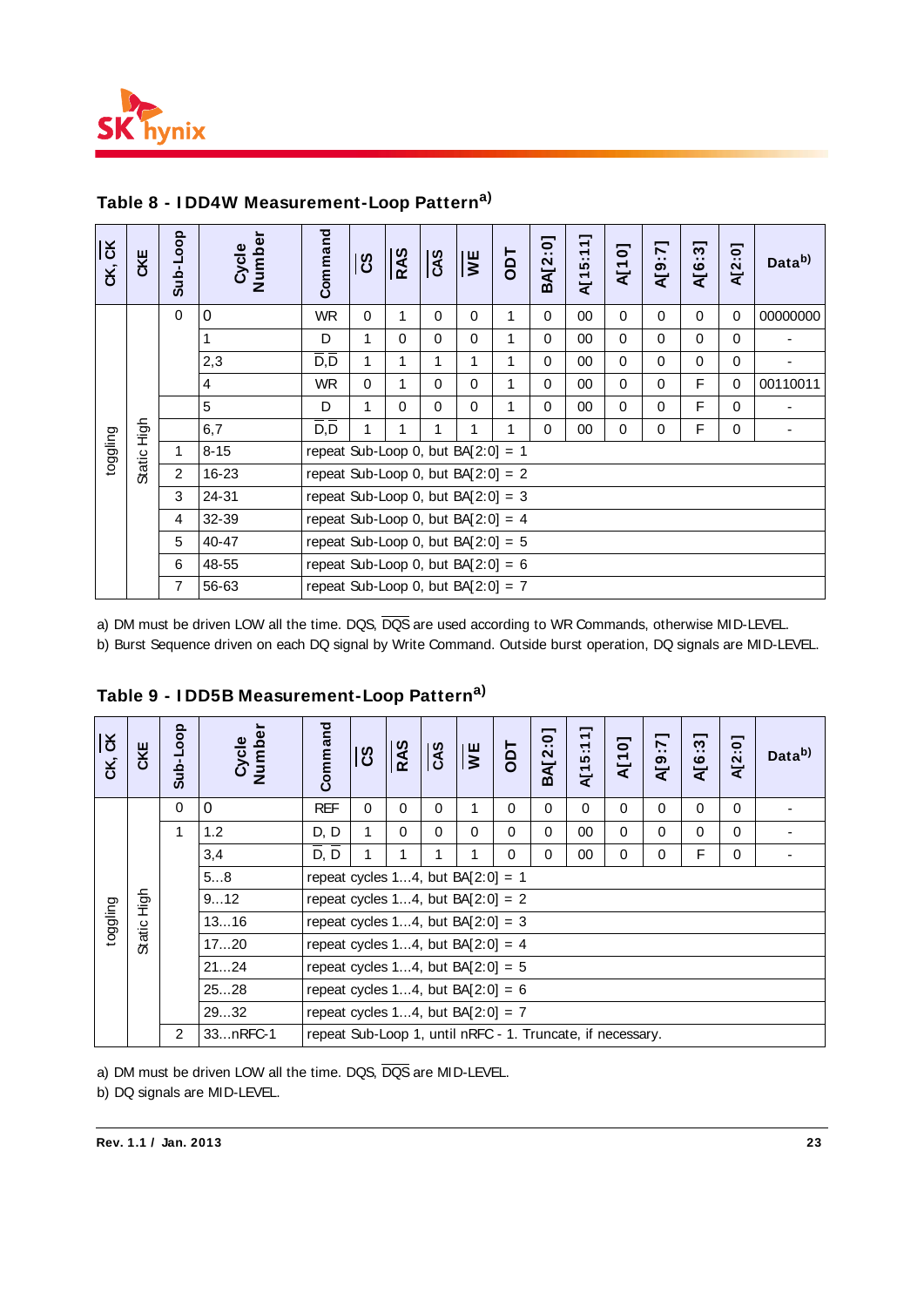

# **Table 10 - I DD7 Measurement-Loop Patterna)**

ATTENTION! Sub-Loops 10-19 have inverse A[6:3] Pattern and Data Pattern than Sub-Loops 0-9

| CK, CK   | CKE         | Sub-Loop       | Cycle<br>Number                                                                                                                                                                                                           | Command                                                                | ပိ                                       | RAS          | $\overline{c}$ | $\overline{\mathbf{v}}$ | Tao         | BA[2:0]      | A[15:11]        | <b>N101</b>  | [2:6]W         | A[6:3]                  | A[2:0]      | Data <sup>b)</sup> |
|----------|-------------|----------------|---------------------------------------------------------------------------------------------------------------------------------------------------------------------------------------------------------------------------|------------------------------------------------------------------------|------------------------------------------|--------------|----------------|-------------------------|-------------|--------------|-----------------|--------------|----------------|-------------------------|-------------|--------------------|
|          |             | $\mathbf 0$    | 0                                                                                                                                                                                                                         | <b>ACT</b>                                                             | $\Omega$                                 | $\Omega$     | $\mathbf{1}$   | $\mathbf{1}$            | $\Omega$    | $\Omega$     | 00              | $\Omega$     | $\mathbf 0$    | $\Omega$                | $\mathbf 0$ | $\mathbf{r}$       |
|          |             |                | $\mathbf{1}$                                                                                                                                                                                                              | <b>RDA</b>                                                             | $\mathbf 0$                              | $\mathbf{1}$ | $\mathbf 0$    | $\mathbf{1}$            | 0           | $\mathbf 0$  | 00              | $\mathbf{1}$ | $\pmb{0}$      | $\overline{0}$          | $\mathbf 0$ | 00000000           |
|          |             |                | $\boldsymbol{2}$                                                                                                                                                                                                          | $\overline{D}$                                                         | 1                                        | $\Omega$     | $\mathbf 0$    | $\overline{0}$          | $\mathbf 0$ | $\Omega$     | $\overline{00}$ | $\mathbf 0$  | $\overline{0}$ | $\mathbf 0$             | 0           |                    |
|          |             |                | $\cdots$                                                                                                                                                                                                                  | repeat above D Command until nRRD - 1                                  |                                          |              |                |                         |             |              |                 |              |                |                         |             |                    |
|          |             |                | nRRD                                                                                                                                                                                                                      | <b>ACT</b>                                                             | $\mathbf 0$                              | 0            | 1              | 1                       | 0           | 1            | 00              | 0            | 0              | F                       | 0           |                    |
|          |             | 1              | nRRD+1                                                                                                                                                                                                                    | <b>RDA</b>                                                             | $\overline{0}$                           | $\mathbf{1}$ | $\mathbf 0$    | $\mathbf{1}$            | $\Omega$    | $\mathbf{1}$ | $\overline{00}$ | $\mathbf{1}$ | $\overline{0}$ | $\overline{\mathsf{F}}$ | $\mathbf 0$ | 00110011           |
|          |             |                | $nRRD+2$                                                                                                                                                                                                                  | D                                                                      | 1                                        | $\Omega$     | $\Omega$       | $\Omega$                | $\Omega$    | $\mathbf{1}$ | 00              | $\Omega$     | 0              | F                       | $\Omega$    |                    |
|          |             |                |                                                                                                                                                                                                                           |                                                                        | repeat above D Command until 2* nRRD - 1 |              |                |                         |             |              |                 |              |                |                         |             |                    |
|          |             | $\overline{2}$ | $2*$ nRRD                                                                                                                                                                                                                 | repeat Sub-Loop 0, but BA $[2:0] = 2$                                  |                                          |              |                |                         |             |              |                 |              |                |                         |             |                    |
|          |             | 3              | 3* nRRD                                                                                                                                                                                                                   | repeat Sub-Loop 1, but $BA[2:0] = 3$                                   |                                          |              |                |                         |             |              |                 |              |                |                         |             |                    |
|          |             | 4              | 4* nRRD                                                                                                                                                                                                                   | D                                                                      | 1                                        | $\Omega$     | $\Omega$       | $\Omega$                | $\Omega$    | 3            | 00              | 0            | 0              | F                       | 0           |                    |
|          |             |                |                                                                                                                                                                                                                           | Assert and repeat above D Command until nFAW - 1, if necessary         |                                          |              |                |                         |             |              |                 |              |                |                         |             |                    |
|          |             | 5              | <b>nFAW</b>                                                                                                                                                                                                               | repeat Sub-Loop 0, but BA $[2:0] = 4$                                  |                                          |              |                |                         |             |              |                 |              |                |                         |             |                    |
|          |             | 6              | nFAW+nRRD                                                                                                                                                                                                                 | repeat Sub-Loop 1, but $BA[2:0] = 5$                                   |                                          |              |                |                         |             |              |                 |              |                |                         |             |                    |
|          |             | $\overline{7}$ | repeat Sub-Loop 0, but BA $[2:0] = 6$<br>nFAW+2* nRRD                                                                                                                                                                     |                                                                        |                                          |              |                |                         |             |              |                 |              |                |                         |             |                    |
|          |             | 8              | nFAW+3*nRRD                                                                                                                                                                                                               | repeat Sub-Loop 1, but BA $[2:0] = 7$                                  |                                          |              |                |                         |             |              |                 |              |                |                         |             |                    |
|          |             | 9              | nFAW+4* nRRD                                                                                                                                                                                                              | D                                                                      | 1                                        | $\Omega$     | $\Omega$       | $\Omega$                | 0           | 7            | $00\,$          | $\mathbf 0$  | $\Omega$       | F                       | $\mathbf 0$ |                    |
| toggling |             |                |                                                                                                                                                                                                                           | Assert and repeat above D Command until 2* nFAW - 1, if necessary      |                                          |              |                |                         |             |              |                 |              |                |                         |             |                    |
|          | Static High |                | $2*nFAW+0$                                                                                                                                                                                                                | <b>ACT</b>                                                             | $\mathbf 0$                              | 0            | 1              | 1                       | 0           | 0            | 00              | $\mathbf 0$  | 0              | F                       | $\mathbf 0$ |                    |
|          |             | 10             | $2*$ nFAW+1                                                                                                                                                                                                               | <b>RDA</b>                                                             | $\mathbf 0$                              | 1            | $\mathbf 0$    | $\mathbf{1}$            | $\mathbf 0$ | $\mathbf 0$  | 00              | $\mathbf{1}$ | $\mathbf 0$    | $\overline{\mathsf{F}}$ | $\mathbf 0$ | 00110011           |
|          |             |                | 2&nFAW+2                                                                                                                                                                                                                  | D                                                                      | 1                                        | $\Omega$     | $\Omega$       | $\Omega$                | $\Omega$    | $\Omega$     | $00\,$          | $\Omega$     | $\Omega$       | F                       | 0           |                    |
|          |             |                |                                                                                                                                                                                                                           | Repeat above D Command until 2* nFAW + nRRD - 1                        |                                          |              |                |                         |             |              |                 |              |                |                         |             |                    |
|          |             |                | 2* nFAW+ nRRD                                                                                                                                                                                                             | <b>ACT</b>                                                             | $\mathbf 0$                              | $\mathbf 0$  | 1              | $\mathbf{1}$            | $\mathbf 0$ | 1            | 00              | $\mathbf 0$  | $\mathbf 0$    | 0                       | 0           |                    |
|          |             | 11             | $2*nFAW+nRRD+1$                                                                                                                                                                                                           | <b>RDA</b>                                                             | $\overline{0}$                           | $\mathbf{1}$ | $\overline{0}$ | 1                       | $\mathbf 0$ | $\mathbf{1}$ | 00              | $\mathbf{1}$ | $\overline{0}$ | $\overline{0}$          | $\mathbf 0$ | 00000000           |
|          |             |                | 2&nFAW+nRRD+                                                                                                                                                                                                              | D                                                                      | 1                                        | $\Omega$     | $\Omega$       | $\Omega$                | $\Omega$    | 1            | 00              | $\Omega$     | $\Omega$       | $\Omega$                | 0           |                    |
|          |             |                | $\overline{2}$                                                                                                                                                                                                            | Repeat above D Command until 2* nFAW + 2* nRRD - 1                     |                                          |              |                |                         |             |              |                 |              |                |                         |             |                    |
|          |             | 12             | 2* nFAW+ 2* nRRD                                                                                                                                                                                                          | repeat Sub-Loop 10, but BA $[2:0] = 2$                                 |                                          |              |                |                         |             |              |                 |              |                |                         |             |                    |
|          |             | 13             | 2* nFAW+ 3* nRRD                                                                                                                                                                                                          | repeat Sub-Loop 11, but BA $[2:0] = 3$                                 |                                          |              |                |                         |             |              |                 |              |                |                         |             |                    |
|          |             | 14             | $2^*$ nFAW+ $4^*$ nRRD                                                                                                                                                                                                    | D                                                                      | 1                                        | $\Omega$     | $\Omega$       | $\Omega$                | $\Omega$    | 3            | 00              | $\Omega$     | $\Omega$       | 0                       | 0           |                    |
|          |             |                |                                                                                                                                                                                                                           | Assert and repeat above D Command until 3* nFAW - 1, if necessary      |                                          |              |                |                         |             |              |                 |              |                |                         |             |                    |
|          |             | 15             | 3* nFAW                                                                                                                                                                                                                   | repeat Sub-Loop 10, but BA $[2:0] = 4$                                 |                                          |              |                |                         |             |              |                 |              |                |                         |             |                    |
|          |             | 16             | 3* nFAW+ nRRD                                                                                                                                                                                                             | repeat Sub-Loop 11, but BA $[2:0] = 5$                                 |                                          |              |                |                         |             |              |                 |              |                |                         |             |                    |
|          |             | 17             | 3* nFAW+ 2* nRRD                                                                                                                                                                                                          | repeat Sub-Loop 10, but BA $[2:0] = 6$                                 |                                          |              |                |                         |             |              |                 |              |                |                         |             |                    |
|          |             | 18             | 3* nFAW+ 3* nRRD                                                                                                                                                                                                          | repeat Sub-Loop 11, but BA $[2:0] = 7$                                 |                                          |              |                |                         |             |              |                 |              |                |                         |             |                    |
|          |             | 19             | 3* nFAW+ 4* nRRD                                                                                                                                                                                                          | D<br>Assert and repeat above D Command until 4* nFAW - 1, if necessary | 1                                        | 0            | 0              | 0                       | 0           | 7            | 00              | 0            | 0              | 0                       | 0           |                    |
|          |             |                | a) DM must be driven LOW all the time. DQS, DQS are used according to RD Commands, otherwise MID-LEVEL.<br>b) Burst Sequence driven on each DQ signal by Read Command. Outside burst operation, DQ signals are MID-LEVEL. |                                                                        |                                          |              |                |                         |             |              |                 |              |                |                         |             |                    |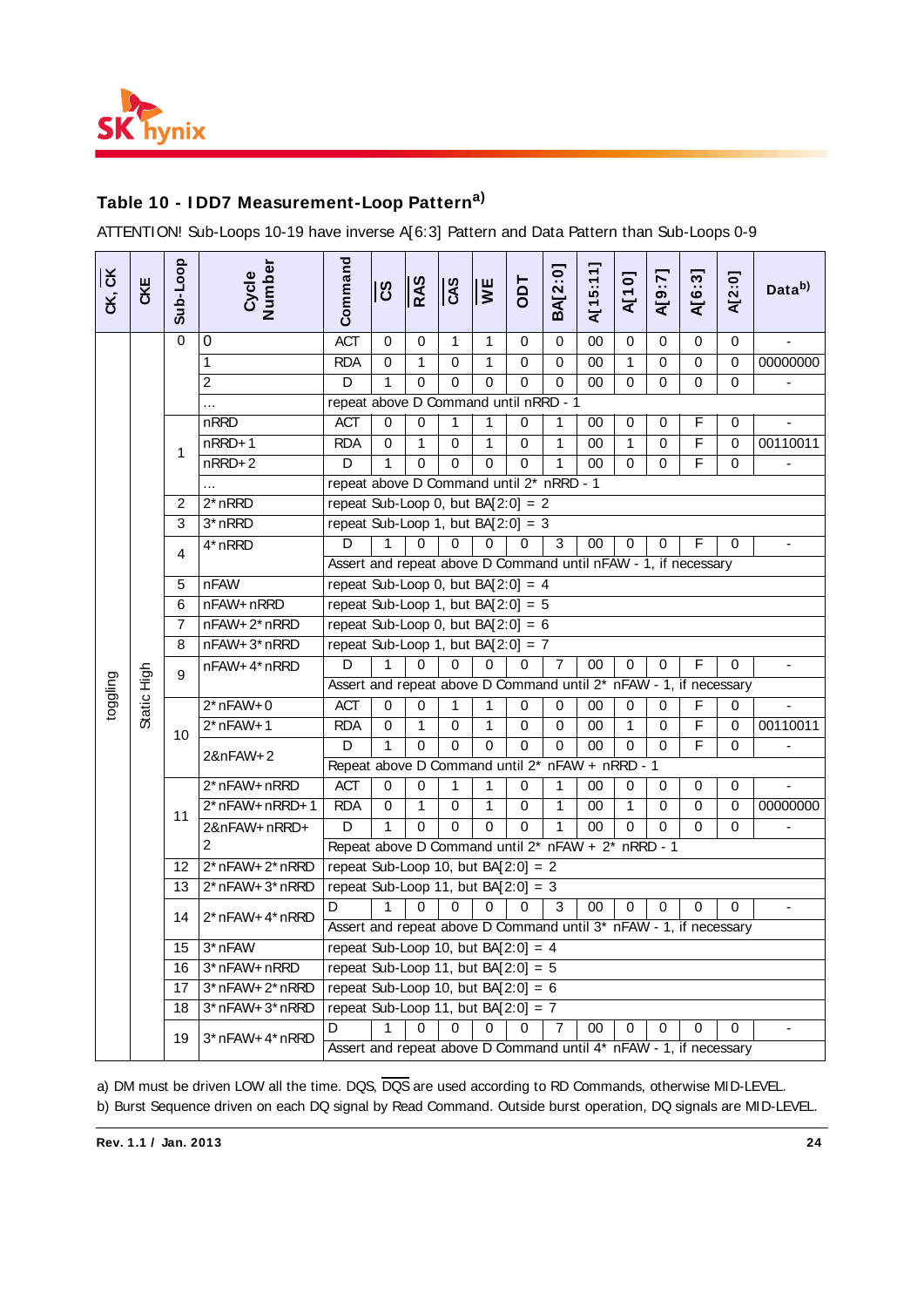

# **I DD Specifications**

IDD values are for full operating range of voltage and temperature unless otherwise noted.

# **I**<sub>DD</sub> Specification

| <b>Speed Grade Bin</b>                 | <b>DDR3L-1066</b><br>$7 - 7 - 7$ | <b>DDR3L-1333</b><br>$9 - 9 - 9$ | <b>DDR3L-1600</b><br>$11 - 11 - 11$ | <b>DDR3L-1866</b><br>$13 - 13 - 13$ | Unit | <b>Notes</b> |
|----------------------------------------|----------------------------------|----------------------------------|-------------------------------------|-------------------------------------|------|--------------|
| <b>Symbol</b>                          | Max.                             | Max.                             | Max.                                | Max.                                |      |              |
| I <sub>DD0</sub>                       | 30                               | 32                               | 33                                  | 34                                  | mA   | x8           |
|                                        | $\overline{41}$                  | $\overline{42}$                  | 43                                  | 44                                  | mA   | x16          |
| I <sub>DD1</sub>                       | $\overline{37}$                  | $\overline{39}$                  | 40                                  | $\overline{41}$                     | mA   | x8           |
|                                        | 51                               | 53                               | 53                                  | 54                                  | mA   | x16          |
|                                        | 15                               | 16                               | $\overline{17}$                     | 18                                  | mA   | x8           |
| I <sub>DD2N</sub>                      | $\overline{20}$                  | 20                               | $\overline{22}$                     | $\overline{23}$                     | mA   | x16          |
|                                        | 18                               | 20                               | 21                                  | 22                                  | mA   | x8           |
| I <sub>DD2NT</sub>                     | $\overline{23}$                  | $\overline{24}$                  | $\overline{27}$                     | $\overline{29}$                     | mA   | x16          |
|                                        | 8                                | 8                                | 8                                   | 8                                   | mA   | x8           |
| $I_{DD2P0}$                            | 12                               | 12                               | $\overline{12}$                     | 13                                  | mA   | x16          |
|                                        | 9                                | 10                               | 10                                  | $\overline{11}$                     | mA   | x8           |
| $I_{DD2P1}$                            | 14                               | 14                               | $\overline{14}$                     | 15                                  | mA   | x16          |
|                                        | 16                               | 17                               | 17                                  | 17                                  | mA   | $x8$         |
| $I_{DD2Q}$                             | $\overline{20}$                  | $\overline{21}$                  | $\overline{23}$                     | $\overline{24}$                     | mA   | x16          |
|                                        | 24                               | $\overline{25}$                  | 26                                  | 27                                  | mA   | x8           |
|                                        | 26                               | 27                               | 29                                  | 29                                  | mA   | x16          |
| I <sub>DD3N</sub><br>I <sub>DD3P</sub> | 17                               | 17                               | $\overline{18}$                     | $\overline{18}$                     | mA   | x8           |
|                                        | $\overline{18}$                  | 18                               | 19                                  | 20                                  | mA   | x16          |
|                                        | 65                               | 75                               | 85                                  | 95                                  | mA   | $x8$         |
| I <sub>DD4R</sub>                      | 90                               | 110                              | 125                                 | 140                                 | mA   | x16          |
|                                        | 70                               | 80                               | $\overline{90}$                     | 100                                 | mA   | x8           |
| I <sub>DD4W</sub>                      | 100                              | 120                              | 135                                 | 155                                 | mA   | x16          |
| I <sub>DD5B</sub>                      | 200                              | 200                              | 200                                 | $\overline{200}$                    | mA   | x8/x16       |
|                                        | $\overline{12}$                  | $\overline{12}$                  | $\overline{12}$                     | $\overline{12}$                     | mA   | x8           |
| I <sub>DD6</sub>                       | 15                               | 15                               | 15                                  | 15                                  | mA   | x16          |
|                                        | 16                               | $\overline{16}$                  | 16                                  | 16                                  | mA   | x8           |
| $I_{\text{DD6ET}}$                     | $\overline{18}$                  | $\overline{18}$                  | 18                                  | $\overline{18}$                     | mA   | x16          |
|                                        | 10                               | 10                               | 10                                  | 10                                  | mA   | x8           |
| DD6 Low Power                          | 12                               | $\overline{12}$                  | $\overline{12}$                     | $\overline{12}$                     | mA   | x16          |
|                                        | 110                              | 130                              | 135                                 | 145                                 | mA   | x8           |
| I <sub>DD7</sub>                       | 170                              | 195                              | 200                                 | 205                                 | mA   | x16          |

#### **Notes:**

1. Applicable for MR2 settings  $AS = 0$  and  $A7 = 0$ . Temperature range for IDD6 is  $0 - 85^{\circ}$ C.

2. Applicable for MR2 settings  $AS = 0$  and  $AZ = 1$ . Temperature range for IDD6ET is  $0 - 95^{\circ}$ C.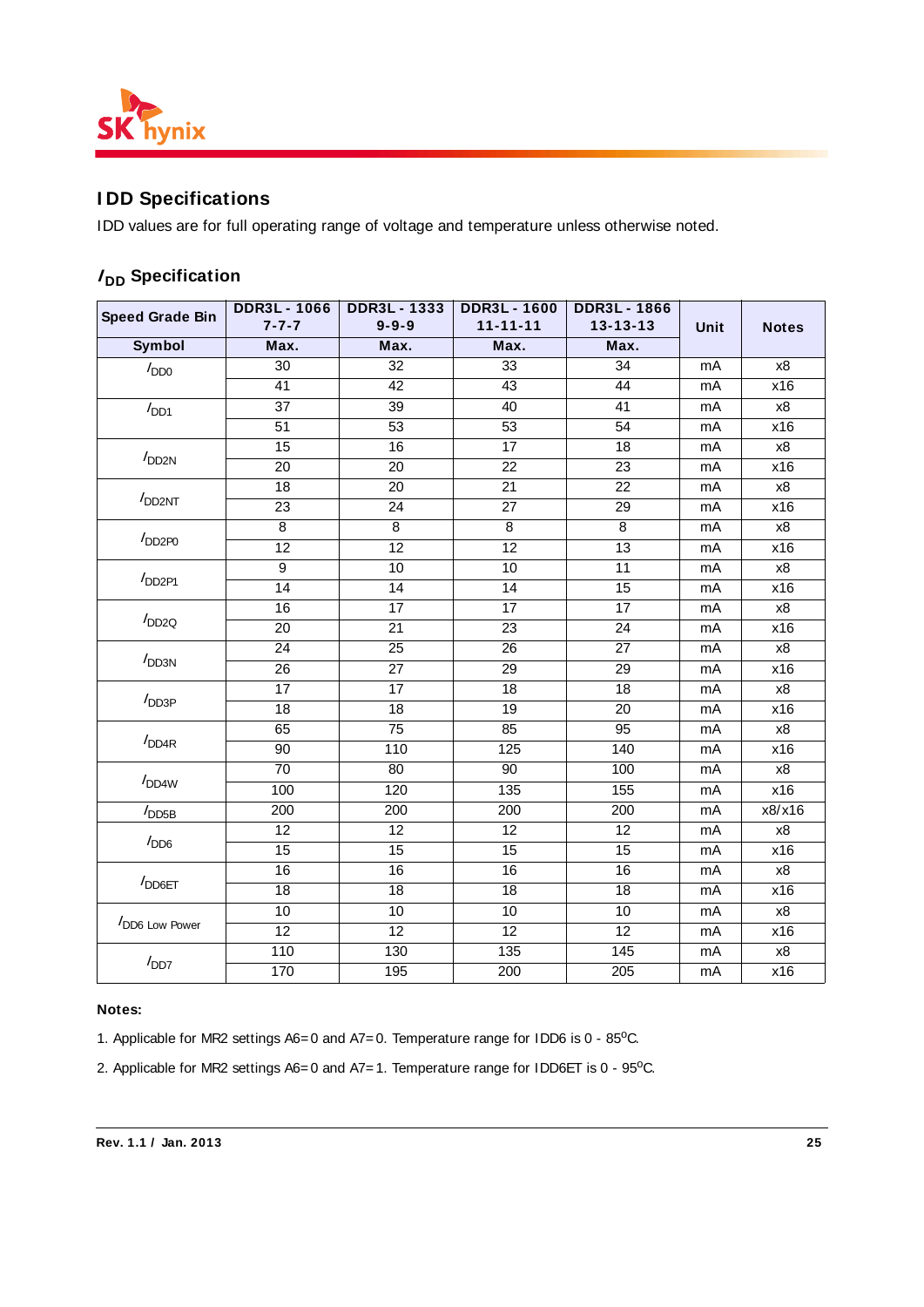

# **I nput/ Output Capacitance**

| <b>Parameter</b>                                              |                    | <b>DDR3L-1066</b> |            |          | DDR3L-1333 |                          | <b>DDR3L-1600</b> | <b>DDR3L-1866</b> |            |              | <b>Unit Note</b><br>S   |
|---------------------------------------------------------------|--------------------|-------------------|------------|----------|------------|--------------------------|-------------------|-------------------|------------|--------------|-------------------------|
|                                                               | Symbol             | <b>Min</b>        | <b>Max</b> | Min      | <b>Max</b> | <b>Min</b>               | <b>Max</b>        | <b>Min</b>        | <b>Max</b> | $\mathbf{s}$ |                         |
| Input/output capacitance<br>(DQ, DM, DQS, DQS,<br>TDQS, TDQS) | Go                 | 1.5               | 2.7        | 1.5      | 2.5        | 1.5                      | 2.3               | 1.4               | 2.2        | pF           | 1, 2, 3                 |
| Input capacitance, CK and<br><b>CK</b>                        | $C_{CK}$           | 0.8               | 1.6        | 0.8      | 1.4        | 0.8                      | 1.4               | 0.8               | 1.3        | pF           | 2,3                     |
| Input capacitance delta<br>CK and CK                          | $C_{\text{DCK}}$   | $\Omega$          | 0.15       | $\Omega$ | 0.15       | $\Omega$                 | 0.15              | 0                 | 0.15       | pF           | 2,3,4                   |
| Input capacitance delta,<br>DQS and DQS                       | $C_{DDQS}$         | 0                 | 0.20       | $\Omega$ | 0.15       | $\mathbf 0$              | 0.15              | $\Omega$          | 0.15       | pF           | 2,3,5                   |
| Input capacitance<br>(All other input-only pins)              | $C_{1}$            | 0.75              | 1.35       | 0.75     | 1.3        | 0.75                     | 1.3               | 0.75              | 1.2        | pF           | 2,3,6                   |
| Input capacitance delta<br>(All CTRL input-only pins)         | $C_{DI\_CTRL}$     | $-0.5$            | 0.3        | $-0.4$   | 0.2        | $-0.4$                   | 0.2               | $-0.4$            | 0.2        | pF           | 2,3,7,<br>8             |
| Input capacitance delta<br>(All ADD/CMD input-only<br>pins)   | $CDI$ $ADD$<br>CMD | $-0.5$            | 0.5        | $-0.4$   | 0.4        | $-0.4$                   | 0.4               | $-0.4$            | 0.4        | pF           | 2,3,9,<br>10            |
| Input/output capacitance<br>delta<br>(DQ, DM, DQS, DQS)       | C <sub>DIO</sub>   | $-0.5$            | 0.3        | $-0.5$   | 0.3        | $-0.5$                   | 0.3               | $-0.5$            | 0.3        | pF           | 2,3,<br>11              |
| Input/output capacitance<br>of ZQ pin                         | $C_{ZQ}$           |                   | 3          |          | 3          | $\overline{\phantom{a}}$ | 3                 |                   | 3          | pF           | 2,3,<br>12 <sup>2</sup> |

#### **Notes:**

1. Although the DM, TDQS and TDQS pins have different functions, the loading matches DQ and DQS.

- 2. This parameter is not subject to production test. It is verified by design and characterization. The capacitance is measured according to JEP147("PROCEDURE FOR MEASURING INPUT CAPACITANCE USING A VECTOR NETWORK ANALYZER(VNA)") with VDD, VDDQ, VSS,VSSQ applied and all other pins floating (except the pin under test, CKE, RESET and ODT as necessary). VDD= VDDQ= 1.5V, VBIAS= VDD/2 and on-die termination off.
- 3. This parameter applies to monolithic devices only; stacked/dual-die devices are not covered here
- 4. Absolute value of  $C_{CK}C_{CK}$ .
- 5. Absolute value of  $C_{10}(DQS)$ - $C_{10}(DQS)$ .
- 6. C<sub>i</sub> applies to ODT, CS, CKE, A0-A15, BA0-BA2, RAS, CAS, WE.
- 7.  $C_{DI\_CTR}$  applies to ODT,  $\overline{CS}$  and CKE.
- 8. C<sub>DI\_CTRL</sub>= G(CNTL) 0.5 \* G(CLK) + G(CLK))
- 9. C<sub>DI</sub> ADD CMD applies to A0-A15, BA0-BA2, RAS, CAS and WE.
- 10. C<sub>DI\_ADD\_CMD</sub>= C<sub>I</sub>(ADD\_CMD) 0.5<sup>\*</sup> (C<sub>I</sub>(CLK)+ C<sub>I</sub>(CLK))
- 11.  $C_{DIO} = C_{IO}(DQ) 0.5*(C_{IO}(DQS) + C_{IO}(DQS))$
- 12. Maximum external load capacitance an ZQ pin: 5 pF.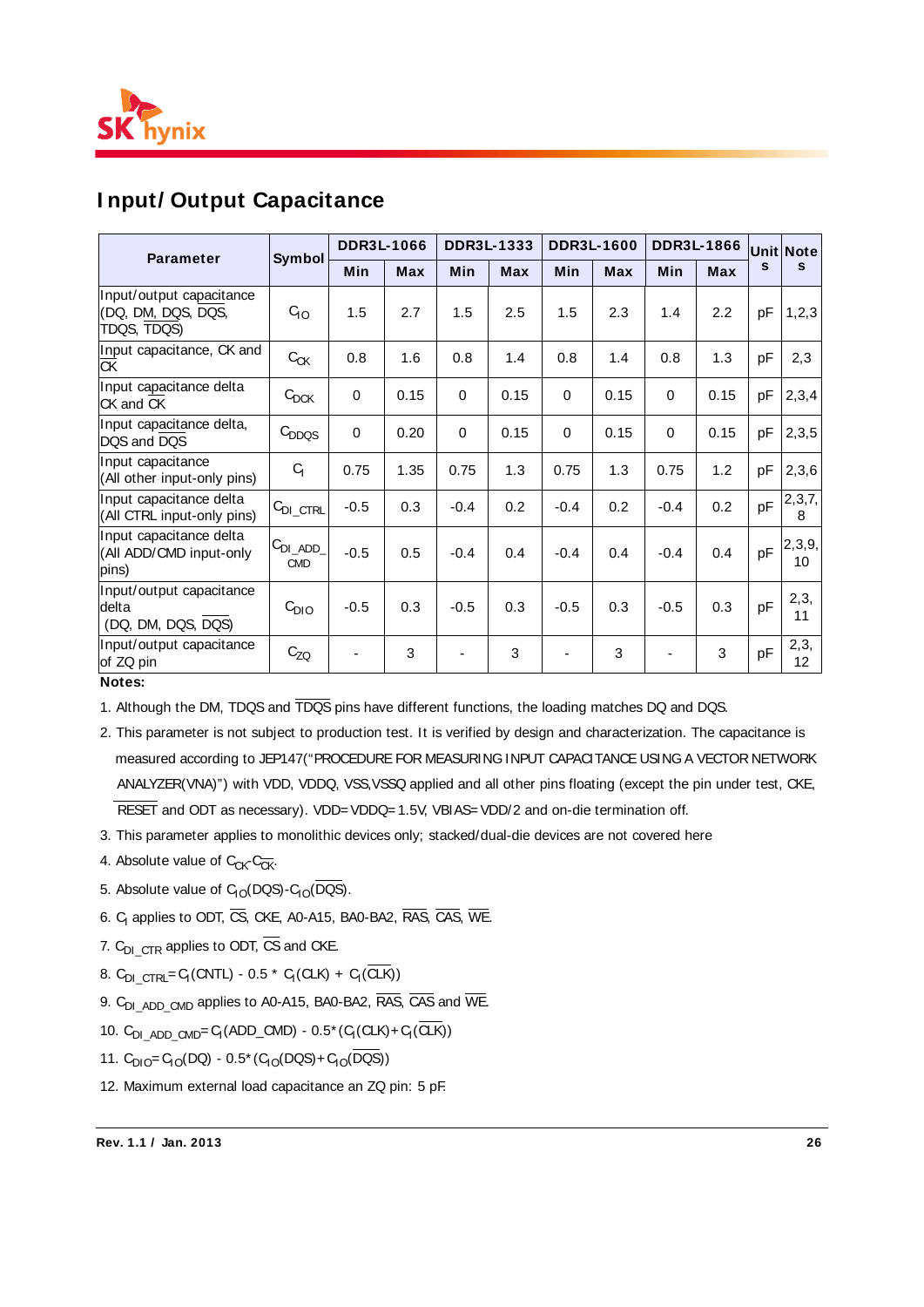

# **Standard Speed Bins**

DDR3L SDRAM Standard Speed Bins include tCK, tRCD, tRP, tRAS and tRC for each corresponding bin.

# **DDR3L-1066 Speed Bins**

|                                             | <b>Speed Bin</b>                    |                   | <b>DDR3L-1066</b> |              |             |                         |
|---------------------------------------------|-------------------------------------|-------------------|-------------------|--------------|-------------|-------------------------|
|                                             | CL-nRCD-nRP                         |                   | $7 - 7 - 7$       |              | <b>Unit</b> | <b>Note</b>             |
|                                             | <b>Parameter</b>                    | <b>Symbol</b>     | min               |              |             |                         |
| Internal read command to<br>first data      |                                     | $t_{AA}$          | 13.125            | 20           | ns          |                         |
| ACT to internal read or<br>write delay time |                                     | $t_{\text{RCD}}$  | 13.125            |              | ns          |                         |
| PRE command period                          |                                     | $t_{\mathsf{RP}}$ | 13.125            |              | ns          |                         |
|                                             | ACT to ACT or REF<br>command period | $t_{\text{RC}}$   | 50.625            |              | ns          |                         |
|                                             | ACT to PRE command<br>period        | $t_{RAS}$         | 37.5              | $9 * t$ REFI | ns          |                         |
| $CL = 5$                                    | $CWL = 5$                           | $t_{CK(AVG)}$     | 3.0               | 3.3          | ns          | 1, 2, 3, 4, 6,<br>12,13 |
|                                             | $CWL = 6$                           | $t_{CK(AVG)}$     | Reserved          |              | ns          | 4                       |
| $CL = 6$                                    | $CWL = 5$                           | $t_{CK(AVG)}$     | 2.5               | 3.3          | ns          | 1, 2, 3, 6              |
|                                             | $CWL = 6$                           | $t_{CK(AVG)}$     |                   | Reserved     | ns          | 1, 2, 3, 4              |
| $CL = 7$                                    | $CWL = 5$                           | $t_{CK(AVG)}$     | Reserved          |              | ns          | 4                       |
|                                             | $CWL = 6$                           | $t_{CK(AVG)}$     | 1.875             | < 2.5        | ns          | 1, 2, 3, 4              |
| $CL = 8$                                    | $CWL = 5$                           | $t_{CK(AVG)}$     | Reserved          |              | ns          | $\overline{4}$          |
|                                             | $CWL = 6$                           | $t_{CK(AVG)}$     | 1.875             | < 2.5        | ns          | 1, 2, 3                 |
|                                             | Supported CL Settings               |                   |                   | 5, 6, 7, 8   | $n_{CK}$    | 13                      |
|                                             | Supported CWL Settings              |                   |                   | 5, 6         | $n_{CK}$    |                         |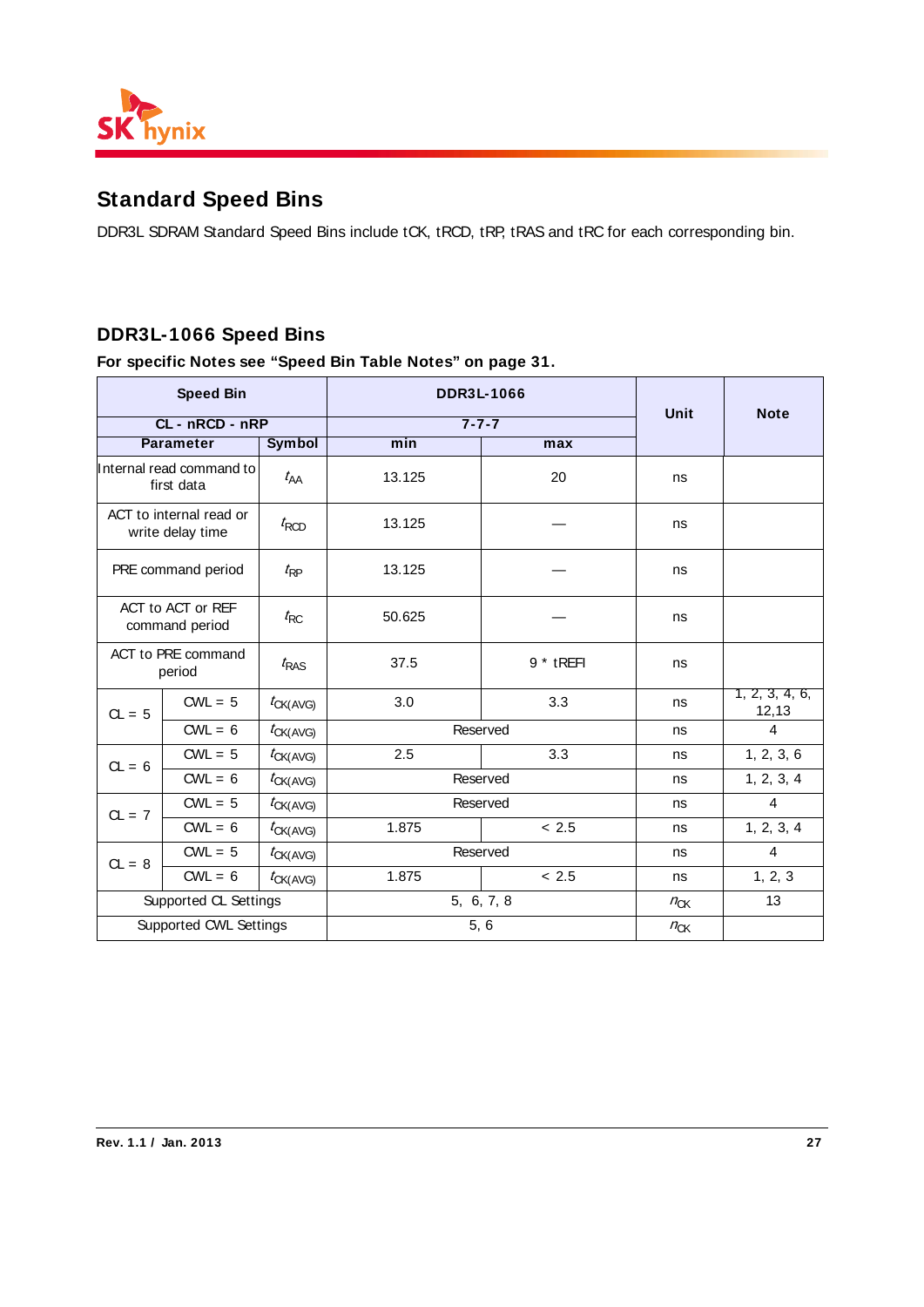

# **DDR3L-1333 Speed Bins**

|                                             | <b>Speed Bin</b>                       |                      |                           | <b>DDR3L-1333</b>       |          |                          |
|---------------------------------------------|----------------------------------------|----------------------|---------------------------|-------------------------|----------|--------------------------|
|                                             | CL - nRCD - nRP                        |                      |                           | $9 - 9 - 9$             | Unit     | <b>Note</b>              |
|                                             | <b>Parameter</b>                       | <b>Symbol</b>        | min                       | max                     |          |                          |
|                                             | Internal read<br>command to first data | $t_{\sf AA}$         | 13.5<br>$(13.125)^{5,11}$ | 20                      | ns       |                          |
| ACT to internal read or<br>write delay time |                                        | $t_{\text{RCD}}$     | 13.5<br>$(13.125)^{5,11}$ |                         | ns       |                          |
| PRE command period                          |                                        | $t_{\mathsf{RP}}$    | 13.5<br>$(13.125)^{5,11}$ |                         | ns       |                          |
|                                             | ACT to ACT or REF<br>command period    | $t_{\text{RC}}$      | 49.5<br>$(49.125)^{5,11}$ |                         | ns       |                          |
|                                             | ACT to PRE command<br>period           | $t_{RAS}$            | 36                        | $9 * t$ REFI            | ns       |                          |
| $CL = 5$                                    | $CWL = 5$                              | $t_{CK(AVG)}$        | 3.0                       | 3.3                     | ns       | 1, 2, 3, 4,<br>7, 12, 13 |
|                                             | $CWL = 6, 7$                           | $t_{CK(AVG)}$        |                           | Reserved                | ns       | 4                        |
|                                             | $\overline{C}WL = 5$                   | 2.5<br>$t_{CK(AVG)}$ |                           | 3.3                     | ns       | 1, 2, 3, 7               |
| $CL = 6$                                    | $CWL = 6$                              | $t_{CK(AVG)}$        |                           | Reserved                | ns       | 1, 2, 3, 4, 7            |
|                                             | $CWL = 7$                              | $t_{CK(AVG)}$        |                           | Reserved                | ns       | $\overline{4}$           |
|                                             | $CWL = 5$                              | $t_{CK(AVG)}$        |                           | Reserved                | ns       | $\overline{4}$           |
| $CL = 7$                                    | $CWL = 6$                              |                      | 1.875                     | ~12.5                   |          |                          |
|                                             |                                        | $t_{CK(AVG)}$        |                           | (Optional) <sup>5</sup> | ns       | 1, 2, 3, 4, 7            |
|                                             | $CWL = 7$                              | $t_{CK(AVG)}$        |                           | Reserved                | ns       | 1, 2, 3, 4               |
|                                             | $CWL = 5$                              | $t_{CK(AVG)}$        |                           | Reserved                | ns       | $\overline{4}$           |
| $CL = 8$                                    | $CWL = 6$                              | $t_{CK(AVG)}$        | 1.875                     | < 2.5                   | ns       | 1, 2, 3, 7               |
|                                             | $CWL = 7$                              | $t_{CK(AVG)}$        |                           | Reserved                | ns       | 1, 2, 3, 4               |
| $CL = 9$                                    | $CWL = 5, 6$                           | $t_{CK(AVG)}$        |                           | Reserved                | ns       | $\overline{4}$           |
|                                             | $CWL = 7$                              | $t_{CK(AVG)}$        | 1.5                       | < 1.875                 | ns       | 1, 2, 3, 4               |
|                                             | $CWL = 5, 6$                           | $t_{CK(AVG)}$        |                           | Reserved                | ns       | $\overline{4}$           |
| $CL = 10$                                   | $CWL = 7$                              | $t_{CK(AVG)}$        | 1.5                       | < 1.875                 | ns       | 1, 2, 3                  |
|                                             |                                        |                      |                           | (Optional)              | ns       | 5                        |
|                                             | Supported CL Settings                  |                      |                           | 5, 6, 8, (7), 9, (10)   | $n_{CK}$ |                          |
|                                             | Supported CWL Settings                 |                      |                           | 5, 6, 7                 | $n_{CK}$ |                          |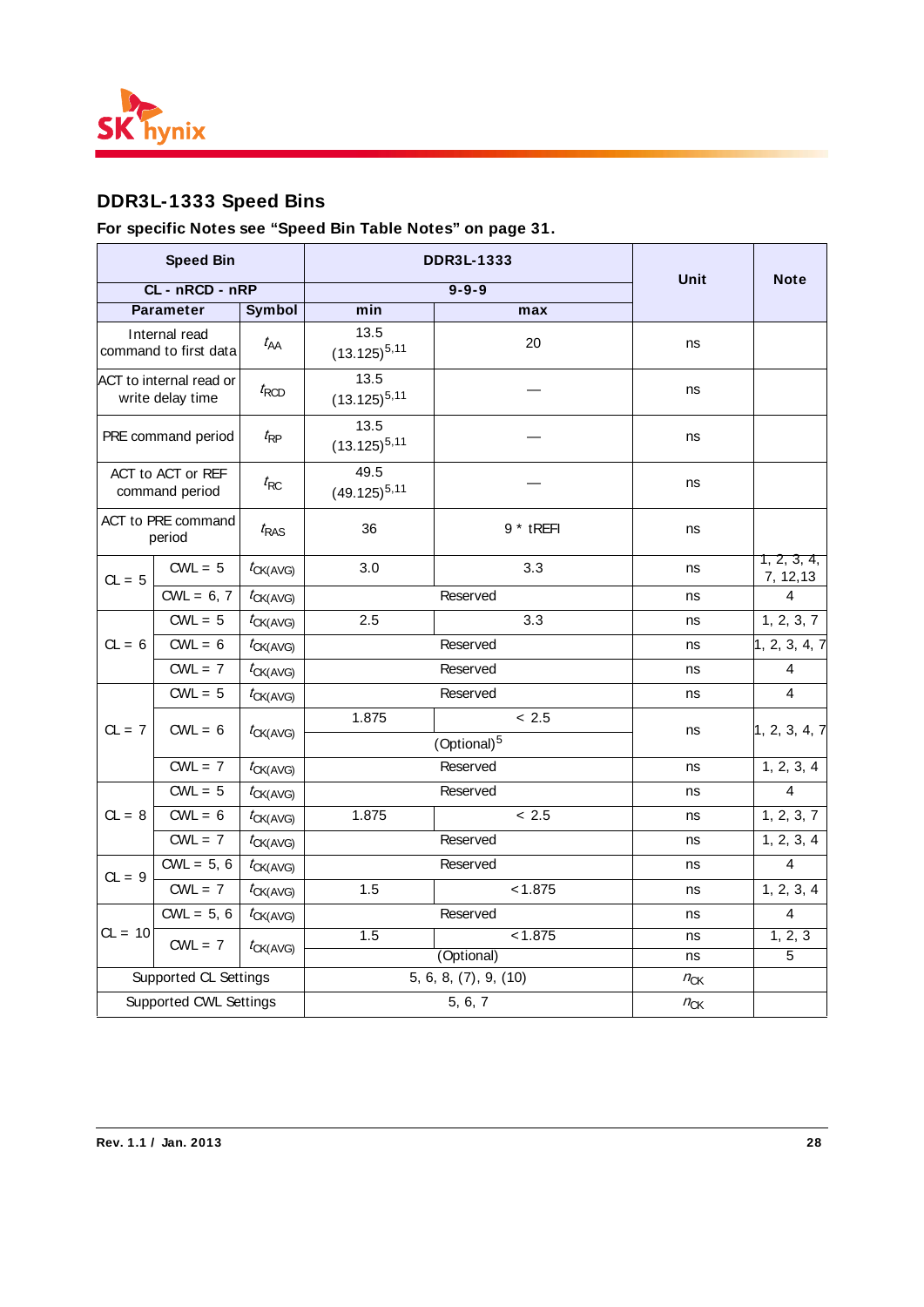

# **DDR3L-1600 Speed Bins**

|           | <b>Speed Bin</b>                            |                   |                            | <b>DDR3L-1600</b>         |          |                          |
|-----------|---------------------------------------------|-------------------|----------------------------|---------------------------|----------|--------------------------|
|           | CL - nRCD - nRP                             |                   |                            | $11 - 11 - 11$            | Unit     | <b>Note</b>              |
|           | <b>Parameter</b>                            | Symbol            | min                        | max                       |          |                          |
|           | Internal read<br>command to first data      | $t_{\sf AA}$      | 13.75<br>$(13.125)^{5,11}$ | 20                        | ns       |                          |
|           | ACT to internal read or<br>write delay time | $t_{\text{RCD}}$  | 13.75<br>$(13.125)^{5,11}$ |                           | ns       |                          |
|           | PRE command period                          | $t_{\sf RP}$      | 13.75<br>$(13.125)^{5,11}$ |                           | ns       |                          |
|           | ACT to ACT or REF<br>command period         | $t_{\mathsf{RC}}$ | 48.75<br>$(48.125)^{5,11}$ |                           | ns       |                          |
|           | ACT to PRE command<br>period                | $t_{\text{RAS}}$  | 35                         | 9 * tREFI                 | ns       |                          |
| $CL = 5$  | $CWL = 5$                                   | $t_{CK(AVG)}$     | 3.0                        | 3.3                       | ns       | 1, 2, 3, 4,<br>8, 12, 13 |
|           | $CWL = 6, 7$                                | ${}^t$ CK(AVG)    |                            | Reserved                  | ns       | 4                        |
|           | $CWL = 5$                                   | $t_{CK(AVG)}$     | 2.5                        | 3.3                       | ns       | 1, 2, 3, 8               |
| $CL = 6$  | $CWL = 6$                                   | ${}^t$ CK(AVG)    |                            | Reserved                  | ns       | 1, 2, 3, 4, 8            |
|           | $CWL = 7$                                   | $t_{CK(AVG)}$     |                            | Reserved                  | ns       | 4                        |
|           | $CWL = 5$                                   | $t_{CK(AVG)}$     |                            | Reserved                  | ns       | $\overline{4}$           |
| $CL = 7$  | $CWL = 6$                                   | $t_{CK(AVG)}$     | 1.875                      | < 2.5<br>$(Optional)^5$   | ns       | 1, 2, 3, 4, 8            |
|           | $CWL = 7$                                   | $t_{CK(AVG)}$     |                            | Reserved                  | ns       | 1, 2, 3, 4, 8            |
|           | $CWL = 8$                                   | $t_{CK(AVG)}$     |                            | Reserved                  | ns       | 4                        |
|           | $CWL = 5$                                   | $t_{CK(AVG)}$     |                            | Reserved                  | ns       | 4                        |
|           | $CWL = 6$                                   | $t_{CK(AVG)}$     | 1.875                      | < 2.5                     | ns       | 1, 2, 3, 8               |
| $CL = 8$  | $CWL = 7$                                   | $t_{CK(AVG)}$     |                            | Reserved                  | ns       | 1, 2, 3, 4, 8            |
|           | $CWL = 8$                                   | $t_{CK(AVG)}$     |                            | Reserved                  | ns       | 1, 2, 3, 4               |
|           | $CWL = 5, 6$                                | ${}^t$ CK(AVG)    |                            | Reserved                  | ns       | $\overline{4}$           |
| $CL = 9$  | $CWL = 7$                                   | ${}^t$ CK(AVG)    | 1.5                        | < 1.875<br>$(Optional)^5$ | ns       | 1, 2, 3, 4, 8            |
|           | $CWL = 8$                                   | $t_{CK(AVG)}$     |                            | Reserved                  | ns       | 1, 2, 3, 4               |
|           | $CWL = 5, 6$                                | $t_{CK(AVG)}$     |                            | Reserved                  | ns       | $\overline{4}$           |
| $CL = 10$ | $CWL = 7$                                   | $t_{CK(AVG)}$     | 1.5                        | < 1.875                   | ns       | 1, 2, 3, 8               |
|           | $CWL = 8$                                   | $t_{CK(AVG)}$     |                            | Reserved                  | ns       | 1, 2, 3, 4               |
|           | $CWL = 5, 6, 7$                             | $t_{CK(AVG)}$     |                            | Reserved                  | ns       | $\overline{4}$           |
| $CL = 11$ | $CWL = 8$                                   | $t_{CK(AVG)}$     | 1.25                       | 1.5                       | ns       | 1, 2, 3                  |
|           | Supported CL Settings                       |                   |                            | 5, 6, (7), 8, (9), 10, 11 | $n_{CK}$ |                          |
|           | Supported CWL Settings                      |                   |                            | 5, 6, 7, 8                | $n_{CK}$ |                          |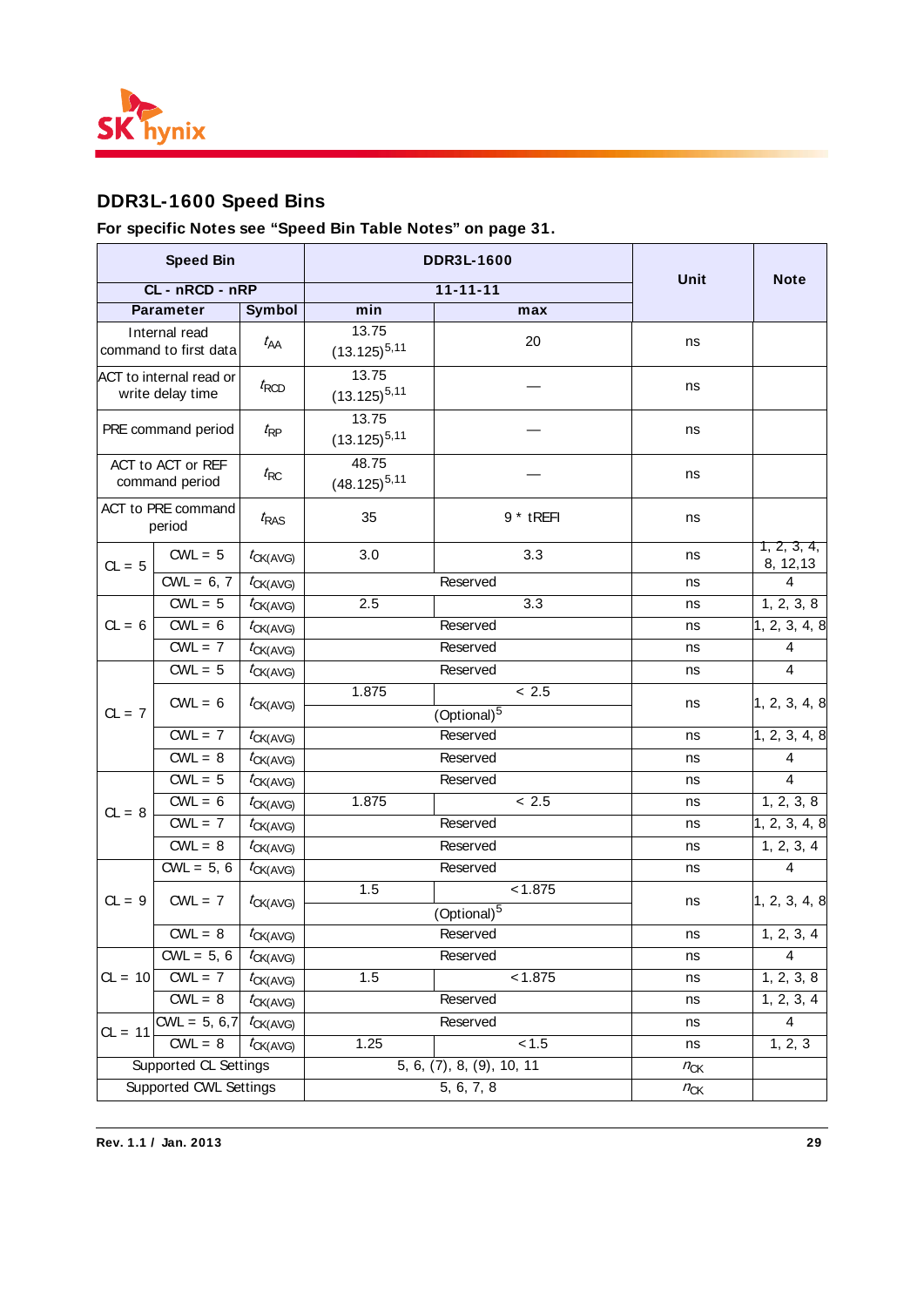

# **DDR3L-1866 Speed Bins**

|                    | <b>Speed Bin</b>                            |                   |                            | <b>DDR3L-1866</b>                    |          |                         |
|--------------------|---------------------------------------------|-------------------|----------------------------|--------------------------------------|----------|-------------------------|
|                    | CL-nRCD-nRP                                 |                   |                            | $13 - 13 - 13$                       | Unit     | <b>Note</b>             |
|                    | <b>Parameter</b>                            | Symbol            | min                        | max                                  |          |                         |
|                    | Internal read command<br>to first data      | $t_{\sf AA}$      | 13.91<br>$(13.125)^{5,14}$ | 20                                   | ns       |                         |
|                    | ACT to internal read or<br>write delay time | $t_{\text{RCD}}$  | 13.91<br>$(13.125)^{5,14}$ |                                      | ns       |                         |
| PRE command period |                                             | $t_{\sf RP}$      | 13.91<br>$(13.125)^{5,14}$ |                                      | ns       |                         |
|                    | ACT to PRE command<br>period                | $t_{RAS}$         | 34                         | 9 * tREFI                            | ns       |                         |
|                    | ACT to ACT or PRE<br>command period         | $t_{\mathsf{RC}}$ | 47.91<br>$(47.125)^{5,14}$ |                                      | ns       |                         |
| $CL = 5$           | $CWL = 5$                                   | $t_{CK(AVG)}$     | 3.0                        | $\overline{3.3}$                     | ns       | 1, 2, 3, 4, 9           |
|                    | $CWL = 6,7,8,9$                             | $t_{CK(AVG)}$     |                            | Reserved                             | ns       | $\overline{4}$          |
|                    | $CWL = 5$                                   | $t_{CK(AVG)}$     | 2.5                        | $\overline{3.3}$                     | ns       | 1, 2, 3, 9              |
| $CL = 6$           | $CWL = 6$                                   | $t_{CK(AVG)}$     |                            | Reserved                             | ns       | 1, 2, 3, 4, 9           |
|                    | $CWL = 7,8,9$                               | $t_{CK(AVG)}$     |                            | Reserved                             | ns       | 4                       |
| $CL = 7$           | $CWL = 5$                                   | $t_{CK(AVG)}$     |                            | Reserved                             | ns       | 4                       |
|                    | $CWL = 6$                                   | $t_{CK(AVG)}$     | 1.875                      | < 2.5                                | ns       | 1, 2, 3, 4, 9           |
|                    | $CWL = 7,8,9$                               | $t_{CK(AVG)}$     |                            | Reserved                             | ns       | $\overline{4}$          |
|                    | $CWL = 5$                                   | $t_{CK(AVG)}$     |                            | Reserved                             | ns       | 4                       |
| $CL = 8$           | $CWL = 6$                                   | $t_{CK(AVG)}$     | 1.875                      | < 2.5                                | ns       | 1, 2, 3, 9              |
|                    | $CWL = 7$                                   | $t_{CK(AVG)}$     |                            | Reserved                             | ns       | 1, 2, 3, 4, 9           |
|                    | $CWL = 8,9$                                 | $t_{CK(AVG)}$     |                            | Reserved                             | ns       | 4                       |
|                    | $CWL = 5, 6$                                | $t_{CK(AVG)}$     |                            | Reserved                             | ns       | 4                       |
| $CL = 9$           | $CWL = 7$                                   | $t_{CK(AVG)}$     | 1.5                        | < 1.875                              | ns       | 1, 2, 3, 4, 9           |
|                    | $CWL = 8$                                   | $t_{CK(AVG)}$     |                            | Reserved                             | ns       | 1, 2, 3, 4, 9           |
|                    | $CWL = 9$                                   | $t_{CK(AVG)}$     |                            | Reserved                             | ns       | $\overline{4}$          |
|                    | $CWL = 5, 6$                                | $t_{CK(AVG)}$     |                            | Reserved                             | ns       | 4                       |
| $CL = 10$          | $CWL = 7$                                   | $t_{CK(AVG)}$     | 1.5                        | < 1.875                              | ns       | 1, 2, 3, 9              |
|                    | $CWL = 8$                                   | $t_{CK(AVG)}$     |                            | Reserved                             | ns       | 1, 2, 3, 4, 9           |
|                    | $CWL = 5,6,7$                               | $t_{CK(AVG)}$     |                            | Reserved                             | ns       | $\overline{4}$          |
| $CL = 11$          | $CWL = 8$                                   | $t_{CK(AVG)}$     | 1.25                       | 1.5                                  | ns       | 1, 2, 3, 4, 9           |
|                    | $CWL = 9$                                   | $t_{CK(AVG)}$     |                            | Reserved                             | ns       | 1, 2, 3, 4              |
| $CL = 12$          | $CWL = 5,6,7,8$                             | $t_{CK(AVG)}$     |                            | Reserved                             | ns       | 4                       |
|                    | $CWL = 9$                                   | $t_{CK(AVG)}$     |                            | Reserved                             | ns       | 1, 2, 3, 4              |
| $CL = 13$          | $CWL = 5,6,7,8$                             | $t_{CK(AVG)}$     |                            | Reserved                             | ns       | $\overline{\mathbf{4}}$ |
|                    | $CWL = 9$                                   | $t_{CK(AVG)}$     | 1.07                       | < 1.25                               | ns       | 1, 2, 3                 |
|                    | Supported CL Settings                       |                   |                            | 6, 8, 10, 13, $(7)$ , $(9)$ , $(11)$ | $n_{CK}$ |                         |
|                    | Supported CWL Settings                      |                   |                            | 5, 6, 7, 8, 9                        | $n_{CK}$ |                         |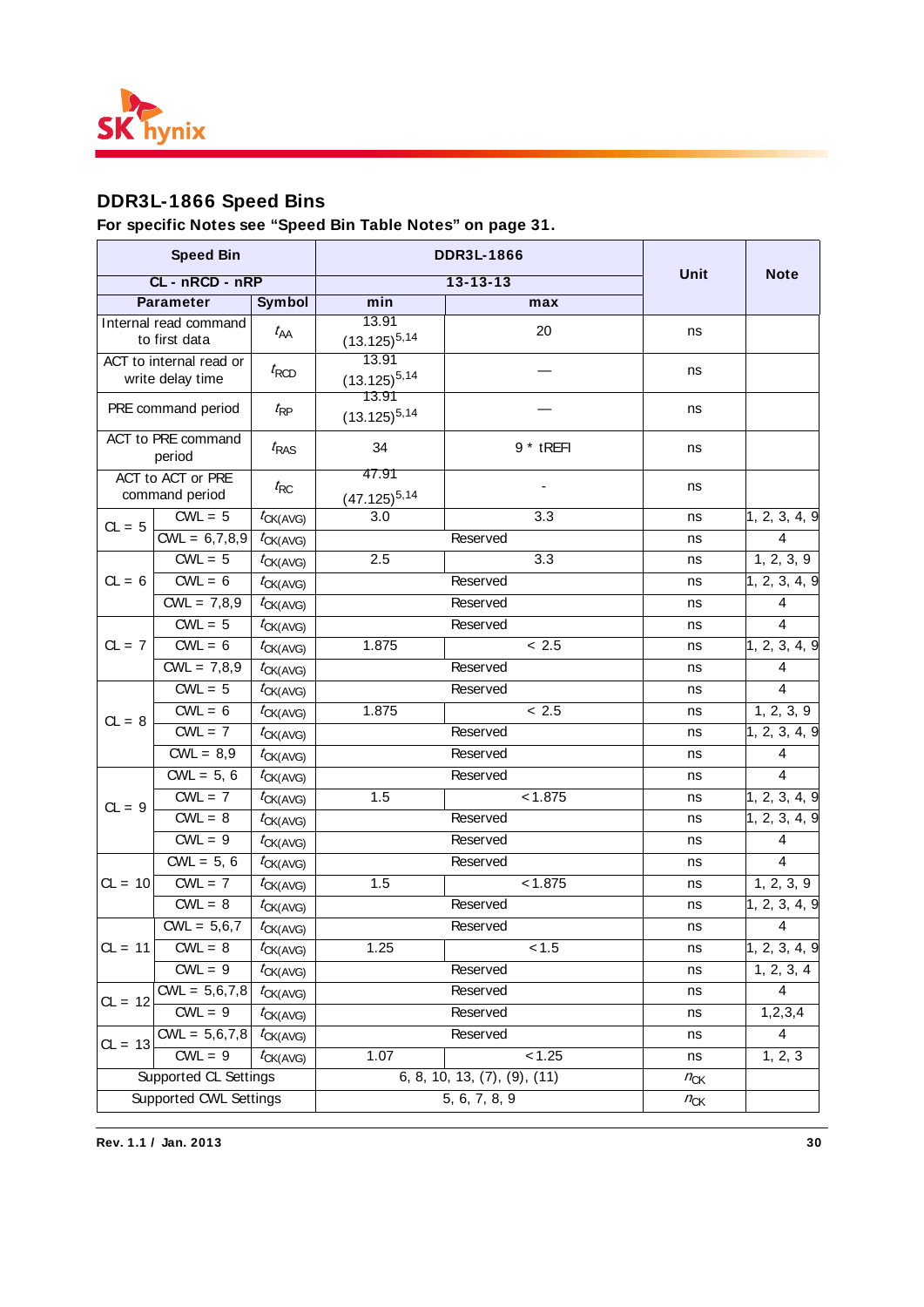

### **Speed Bin Table Notes**

Absolute Specification (T<sub>OPER</sub>;  $V_{DDO} = V_{DD} = 1.5V + 0.075 V$ );

- 1. The CL setting and CWL setting result in tCK(AVG).MIN and tCK(AVG).MAX requirements. When making a selection of tCK(AVG), both need to be fulfilled: Requirements from CL setting as well as requirements from CWL setting.
- 2. tCK(AVG).MIN limits: Since CAS Latency is not purely analog data and strobe output are synchronized by the DLL - all possible intermediate frequencies may not be guaranteed. An application should use the next smaller JEDEC standard tCK(AVG) value (3.0, 2.5, 1.875, 1.5, or 1.25 ns) when calculating CL [nCK] = tAA [ns] / tCK(AVG) [ns], rounding up to the next 'Supported CL', where tCK(AVG) = 3.0 ns should only be used for  $CL = 5$  calculation.
- 3. tCK(AVG).MAX limits: Calculate tCK(AVG) = tAA.MAX / CL SELECTED and round the resulting tCK(AVG) down to the next valid speed bin (i.e. 3.3ns or 2.5ns or 1.875 ns or 1.25 ns). This result is tCK(AVG).MAX corresponding to CL SELECTED.
- 4. 'Reserved' settings are not allowed. User must program a different value.
- 5. 'Optional' settings allow certain devices in the industry to support this setting, however, it is not a mandatory feature. Refer to SK Hynix DIMM data sheet and/or the DIMM SPD information if and how this setting is supported.
- 6. Any DDR3L-1066 speed bin also supports functional operation at lower frequencies as shown in the table which are not subject to Production Tests but verified by Design/Characterization.
- 7. Any DDR3L-1333 speed bin also supports functional operation at lower frequencies as shown in the table which are not subject to Production Tests but verified by Design/Characterization.
- 8. Any DDR3L-1600 speed bin also supports functional operation at lower frequencies as shown in the table which are not subject to Production Tests but verified by Design/Characterization.
- 9. Any DDR3L-1866 speed bin also supports functional operation at lower frequencies as shown in the table which are not subject to Production Tests but verified by Design/Characterization.
- 10. Any DDR3L-2133 speed bin also supports functional operation at lower frequencies as shown in the table which are not subject to Production Tests but verified by Design/Characterization.
- 11. SK Hynix DDR3L SDRAM devices supporting optional down binning to CL= 7 and CL= 9, and tAA/tRCD/ tRP must be 13.125 ns or lower. SPD settings must be programmed to match. For example, DDR3L-1333H devices supporting down binning to DDR3L-1066F should program 13.125 ns in SPD bytes for tAAmin (Byte 16), tRCDmin (Byte 18), and tRPmin (Byte 20). DDR3L-1600K devices supporting down binning to DDR3L-1333H or DDR3L-1600F should program 13.125 ns in SPD bytes for tAAmin (Byte 16), tRCDmin (Byte 18), and tRPmin (Byte 20). Once tRP (Byte 20) is programmed to 13.125ns, tRCmin (Byte 21,23) also should be programmed accordingly. For example, 49.125ns (tRASmin + tRPmin = 36 ns + 13.125 ns) for DDR3L-1333H and 48.125ns (tRASmin + tRPmin = 35 ns + 13.125 ns) for DDR3L-1600K.
- 12. DDR3L 800 AC timing apply if DRAM operates at lower than 800 MT/s data rate.
- 13. For CL5 support, refer to DIMM SPD information. DRAM is required to support CL5. CL5 is not mandatory in SPD coding.
- 14. SK Hynix DDR3L SDRAM devices supporting optional down binning to CL= 11, CL= 9 and CL= 7, tAA/ tRCD/tRPmin must be 13.125ns. SPD setting must be programed to match. For example, DDR3L-1866M devices supporting down binning to DDR3L-1600K or DDR3L-1333H or 1066F should program 13.125ns in SPD bytes for tAAmin(byte 16), tRCDmin(byte 18) and tRPmin(byte 20) is programmed to 13.125ns, tRCmin(byte 21,23) also should be programmed accordingly. For example, 47.125ns (tRASmin + tRPmin  $= 34$ ns + 13.125ns)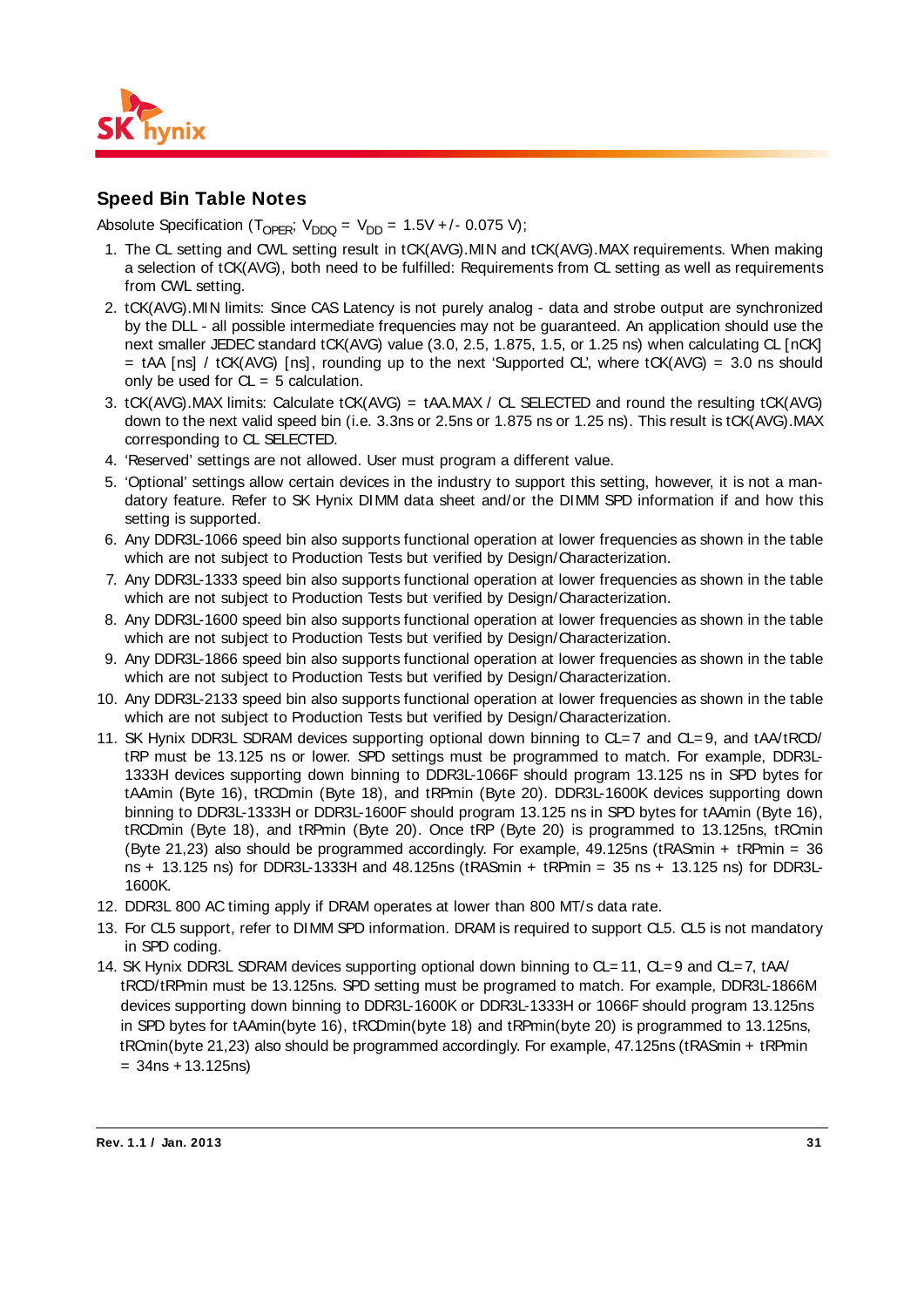

# **Package Dimensions**

### **Package Dimension(x8): 78Ball Fine Pitch Ball Grid Array Outline**